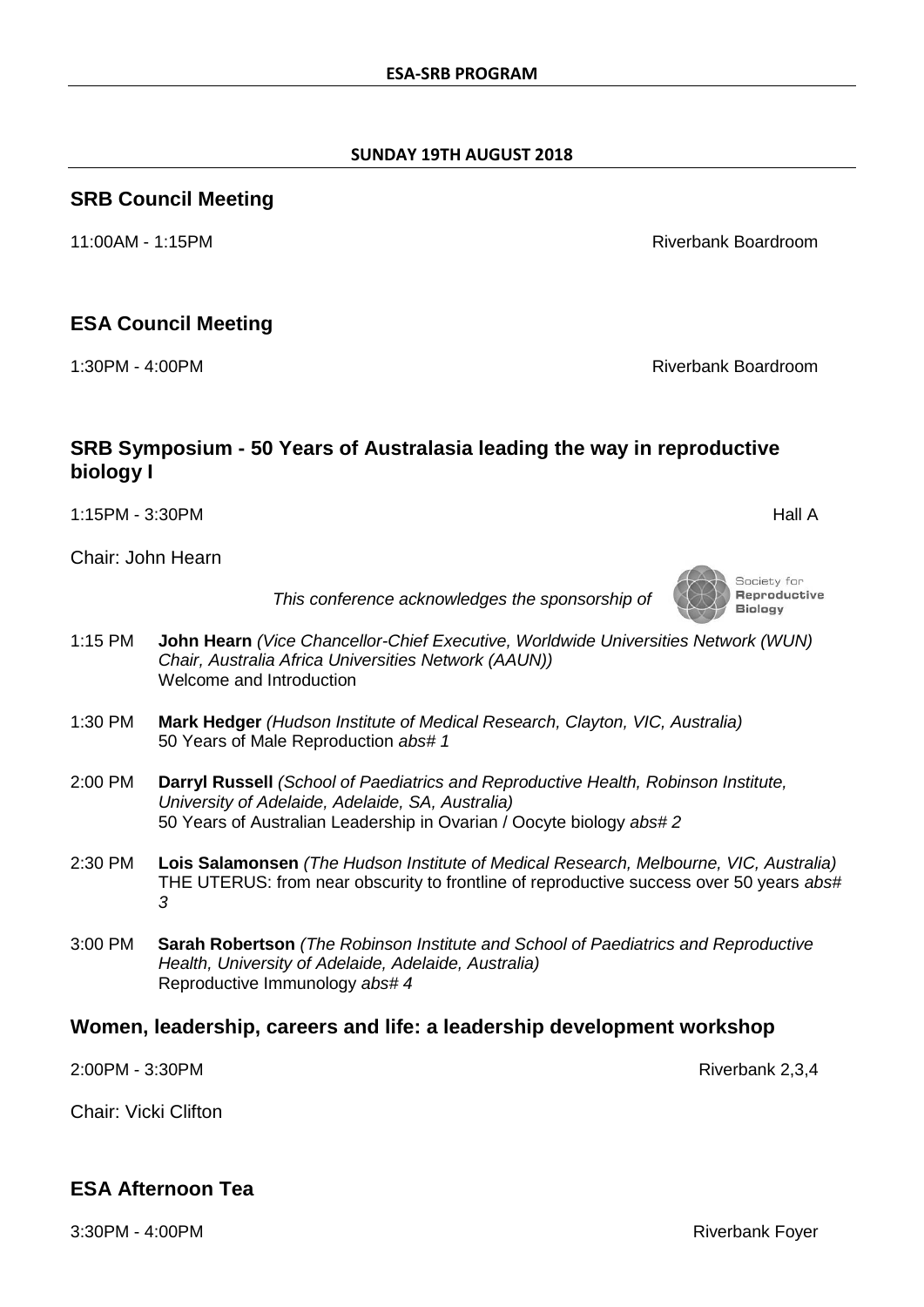3:30PM - 4:00PM Hall A Foyer

## **ESA Senior Plenary Lecture**

4:00PM - 4:30PM Hall B

Chair: Warrick Inder

*This conference acknowledges the sponsorship of*

4:00 PM **Rob McLachlan** *(Hudson Institute of Medical Research, Monash University, Melbourne, VIC, Australia)* Planned paternity: A healthy child when - and only when - desired *abs# 5* 

#### **SRB Symposium - 50 years of Australasia leading the way in reproductive biology II**

4:00PM - 6:00PM Hall A

Chairs: John Hearn

*This conference acknowledges the sponsorship of*

4:00 PM **Marilyn Renfree** *(School of BioSciences, The University of Melbourne, Melbourne, Victoria, Australia)*

Lactation versus placentation: diverse reproductive strategies of mammals *abs# 6* 

- 4:30 PM **Christopher G Grupen** *(Sydney School of Veterinary Science, Faculty of Science, The University of Sydney, Camden, NSW, Australia)* Legacies of the revolutions and evolutions in animal production *abs# 7*
- 5:00 PM **Roger Smith** *(University of Newcastle, Newcastle, NSW, Australia)* A video guide to research success, mentoring, collaboration and happiness. Lessons from the SRB Founding Mother on how to create a successful research career. "You can do it if you put your heart into it!". *abs# 8*
- 5:30 PM **Jock Findlay** *(Hudson Institute of Medical Research, Clayton, VIC)* Reproductive Health Australia Launch



Society for Reproductive **Biology**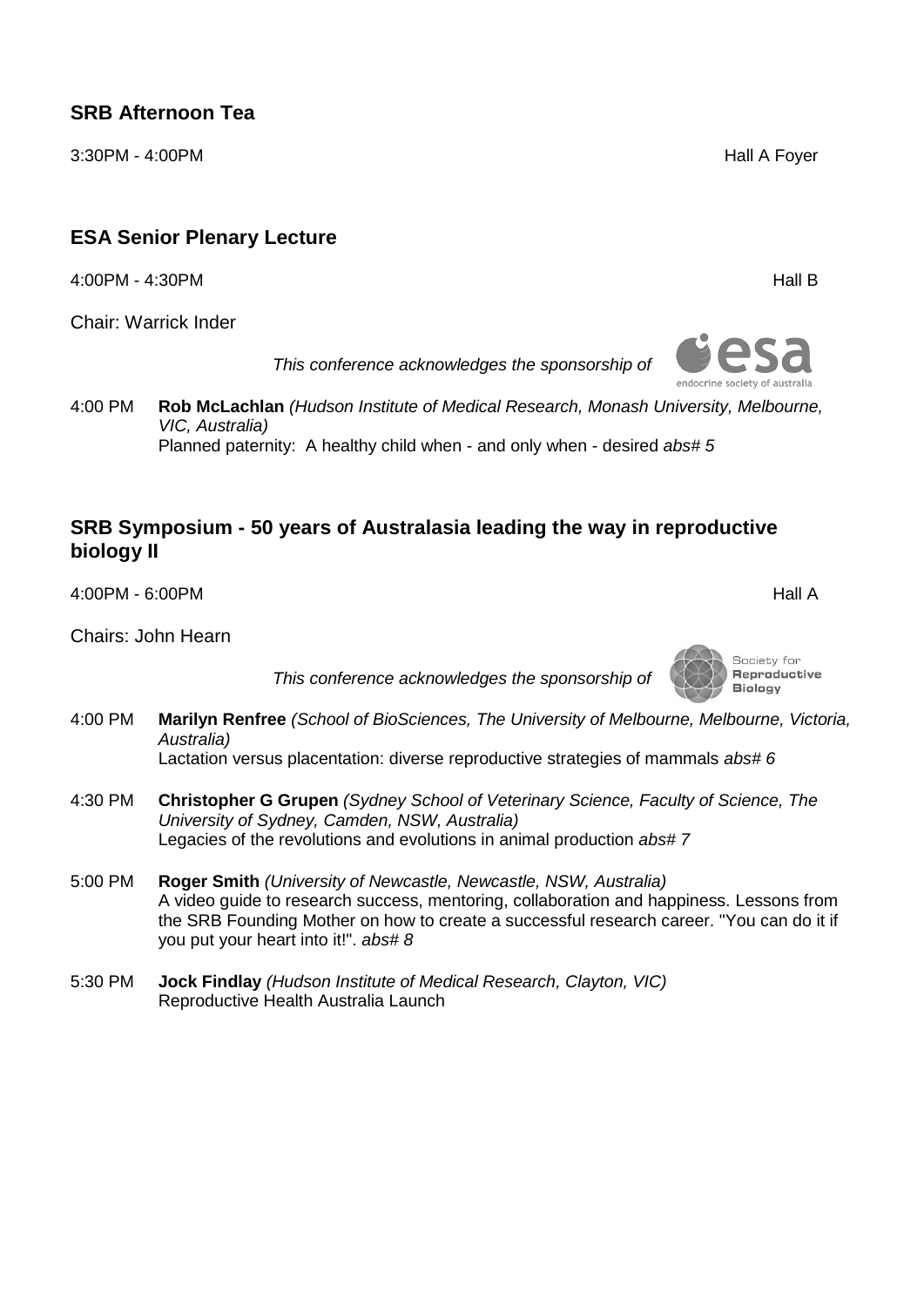## **ESA 'Year In' Session**

4:45PM - 6:00PM Hall B

Chair: Morton Burt

- 4:45 PM **Priya Sumithran** *(Austin Health, VIC)* Year in Obesity *abs# 9*
- 5:05 PM **David Torpy** *(Endocrine and Metabolic Unit, Royal Adelaide Hospital, Adelaide, SA, Australia)* Year in Cushing's Disease *abs# 10*
- 5:25 PM **Emma Duncan** *(Queensland University of Technology and Royal Brisbane Women's Hospital, Brisbane, QLD, Australia)* The Year in Osteoporosis and other Bone Diseases *abs# 11*

#### **Welcome Function**

6:00PM - 7:30PM Foyer A-B

#### **SRB Birthday Dinner**

7:30PM - 11:30PM 2KW Bar

*This conference acknowledges the sponsorship of*

Reproductive **Biology** 

Society for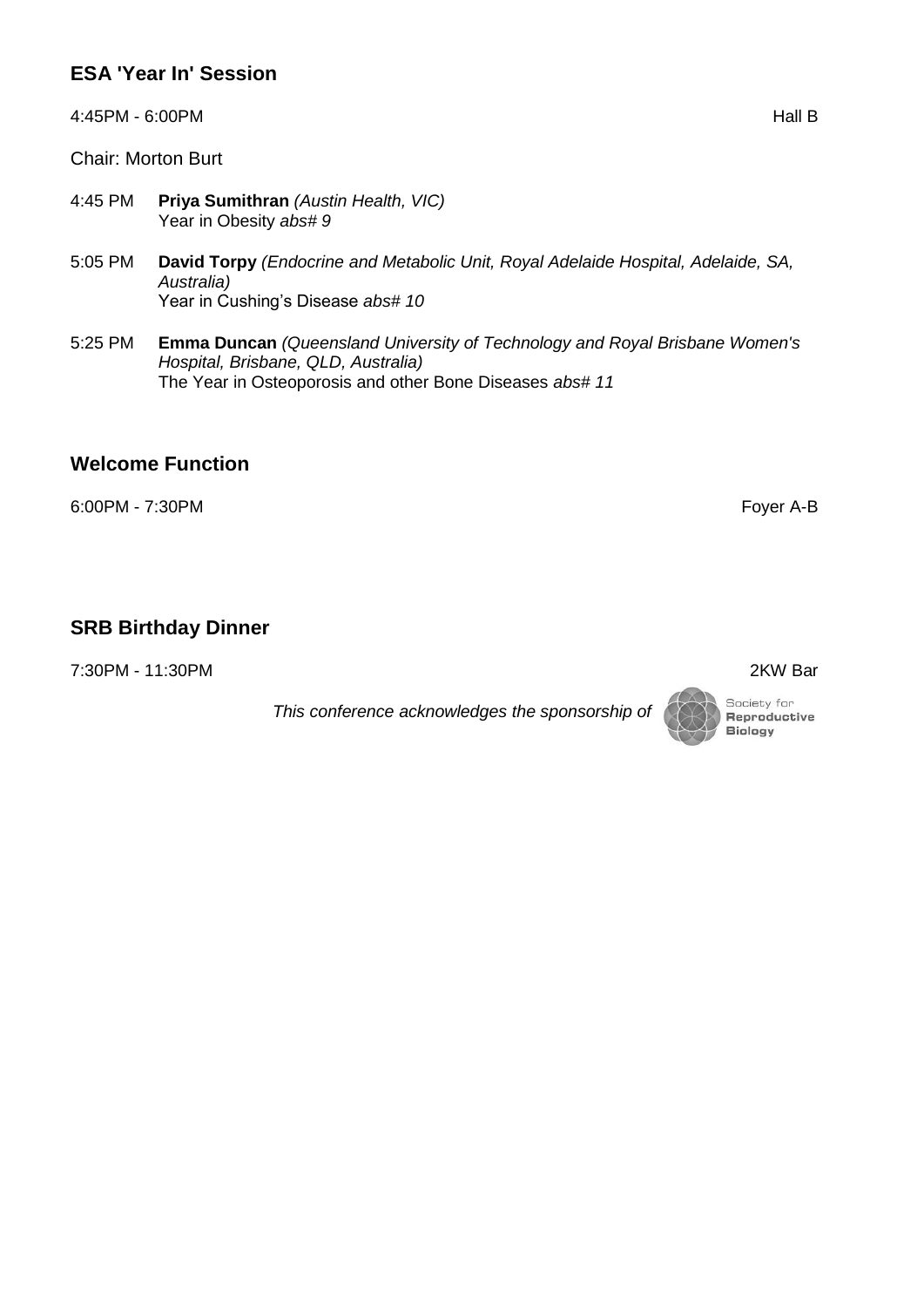#### **Ipsen Breakfast Symposium - Pituitary Tumour Genetics - where are we in 2018**

7:00AM - 8:00AM Hall E1

Chairs: Rory Clifton-Bligh & Christopher Yates Presenter: **Ann McCormack**

*Breakfast served from 6:45am*

*This conference acknowledges the sponsorship of*

#### **EISAI Breakfast Symposium - What's new in 2018 - A practical guide to prescribing Tyrosine Kinase Inhibitors (TKIs)**

7:00AM - 8:00AM Riverbank 3

Chair: Bruce Robinson Presenters: **Liza Nery, Bruce Robinson & Duncan Topliss**

*Breakfast served from 6:45am*

*This conference acknowledges the sponsorship of*

#### **Joint Welcome**

8:30AM - 8:45AM **Hall C** 

Warrick Inder (ESA President) Chris O'Neill (SRB President)

## **ESA Harrison Plenary**

8:45AM - 9:45AM Hall C

Chair: Warrick Inder

8:45 AM **Peter Fuller** *(Centre for Endocrinology and Metabolism, Hudson Institute of Medical Research, Melbourne, VIC, Australia)* Actions and Interactions of Aldosterone and the Mineralocorticoid Receptor *abs# 12* 

*This conference acknowledges the sponsorship of*







endocrine society of australia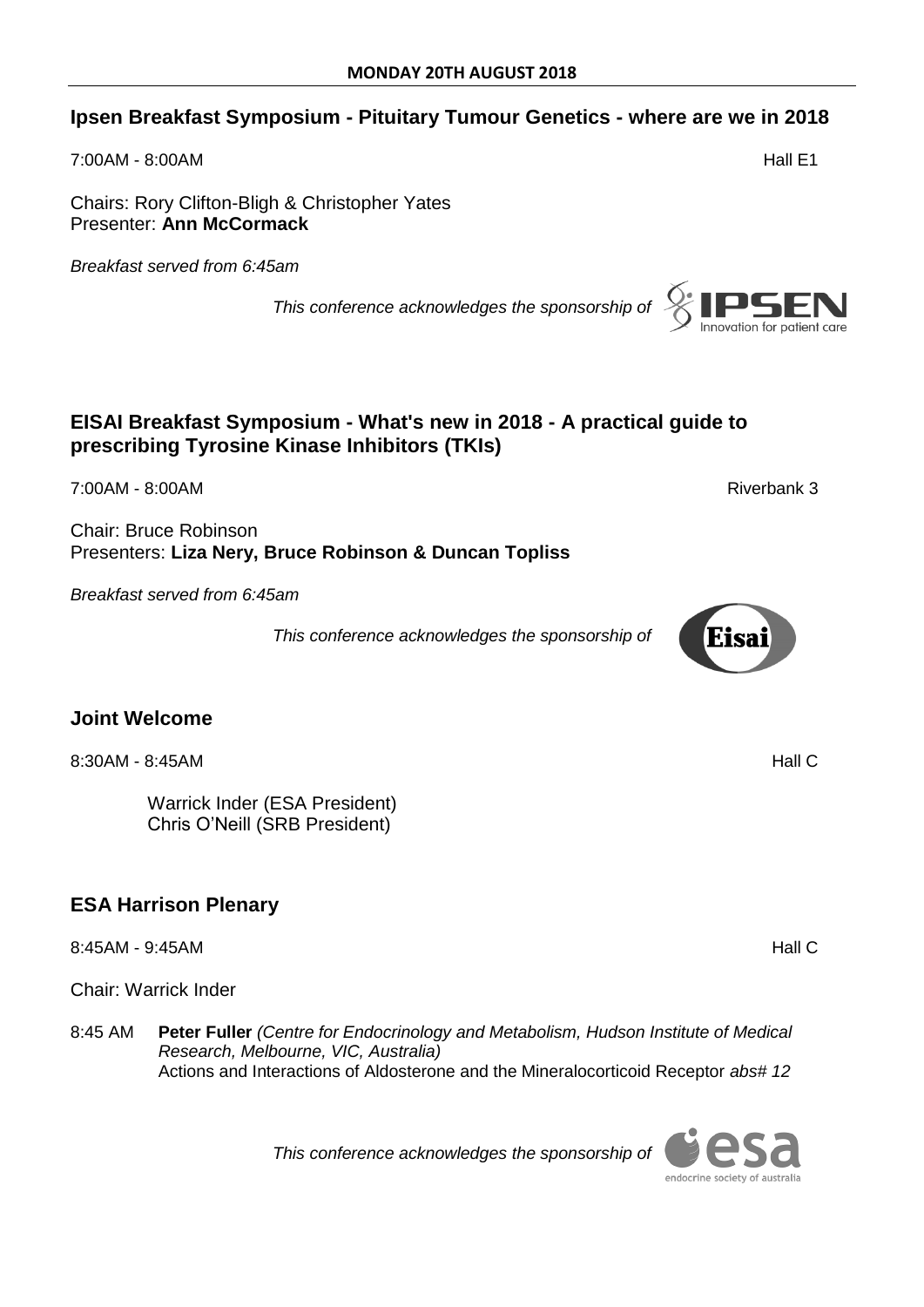9:45AM - 10:00AM **Hall C** 

Chair: Warrick Inder

*This conference acknowledges the sponsorship of*

9:45 AM **Sabashini Ramchand** *(Department of Medicine - Austin Health, The University of Melbourne, Melbourne, Victoria, Australia)* Premenopausal women with early breast cancer treated with estradiol suppression have severely deteriorated bone microstructure. *abs# 13*

ndocrine society of australia

#### **Genea Symposium - Golden Jubilee Session - Significant advances in ART**

8:45AM - 10:15AM **Hall E 2/3** 

Chairs: John Carroll & Michelle Lane

*This conference acknowledges the sponsorship of*

- 8:45 AM **David Whittingham** *(University of London, London, UK)* A perspective of the contribution of my past research to current reproductive biology and medicine *abs# 14*
- 9:15 AM **Alan Trounson** *(Hudson Institute for Medical Research, Melbourne, VIC, Australia)* Pushing the boundaries of biology and technology: A non-linear model with rewards and tensions *abs# 15*
- 9:45 AM **Rob Norman** *(School of Paediatrics and Reproductive Health, The University of Adelaide, Adelaide, SA, Australia)* Significant Advances in ART – under the "The clinical picture" *abs# 16*

## **ESA-SRB Morning Tea**

10:00AM - 10:30AM Hall G/F

## **ESA Clinical Symposium: Growth Hormone - Management of Excess and Deficiency**

10:30AM - 12:00PM Hall C

Chair: Ann McCormack

- 10:30 AM **Aart Jan van der Lely** *(Erasmus MC, Rotterdam, Netherlands)* The GH, IGF-I Insulin axis *abs# 17*
- 11:00 AM **Morton Burt** *(Southern Adelaide Diabetes and Endocrine Services, Repatriation General Hospital, Adelaide, SA, Australia)* Integrating pasireotide and pegvisomant into an acromegaly treatment algorithm *abs# 18*

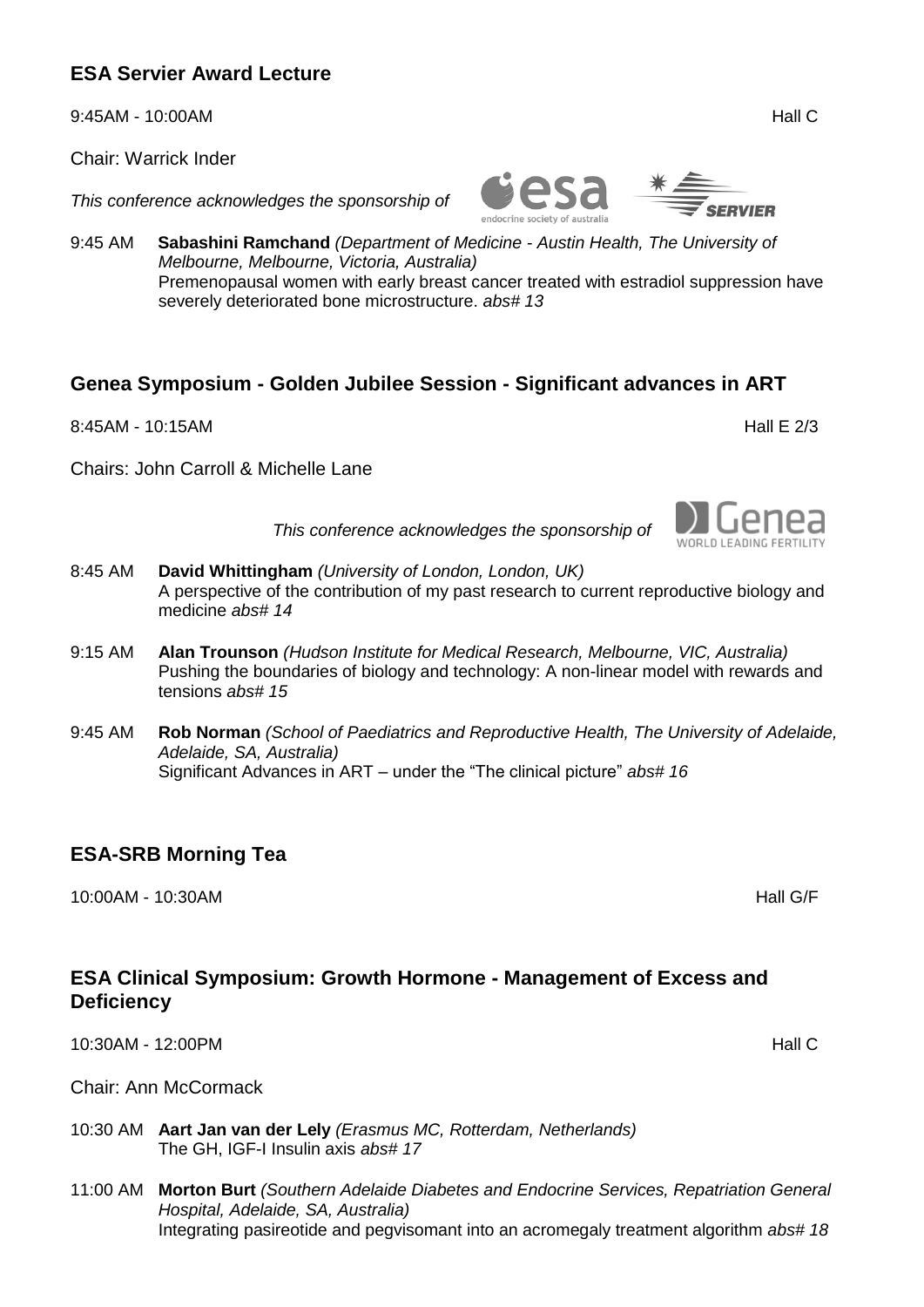11:30 AM **Ken Ho** *(St. Vincent's Hospital, Garvan Institute of Medical Research and the University of New South Wales, Sydney, NSW, Australia)* Growth Hormone Deficiency in Adults: Who and How to Treat *abs# 19* 

#### **ESA Novartis Junior Scientist (Basic Science)**

10:30AM - 12:00PM Riverbank 3

Chairs: Vicki Clifton & Peter Fuller



- 10:30 AM **Laura H Porter** *(Monash University, Clayton, VIC, Australia) M.G. Lawrence, C. Pezaro, H. Thorne, D. Murphy, M. Frydenberg, D. Clouston, R.A. Taylor, G.P. Risbridger* The prostate cancer sub-pathology intraductal carcinoma of the prostate is a high-risk feature of localised prostate cancer *abs# 20*
- 10:45 AM **Esha T Shah** *(Ghrelin Research Group, Institute of Health and Biomedical Innovation-Translational Research Institute, Queensland University of Technology, Woollongabba, Queensland, Australia) P.B. Thomas, P.L. Jeffery, C.C. Nelson, M.D. Gahete, R.M. Luque, I. Seim, L.K. Chopin* A role for the long non-coding RNA *GHRLOS* in cancer *abs# 21*
- 11:00 AM **Sarah M Bernhardt** *(Discipline of Surgery, School of Medicine, The University of Adelaide, Woodville, SA, Australia) P. Dasari, D.J. Glynn, A.R. Townsend, T.J. Price, W.V. Ingman* Ovarian hormones modulate the expression of genes involved in breast cancer diagnosis *abs# 22*
- 11:15 AM **Danielle J Burgess** *(School of Biomedical Science, University of Queensland, St Lucia, Queensland, Australia) D. Lucia, K.M. Moritz, J.S. Cuffe* Periconceptional ethanol exposure results in altered behaviour and HPA activity in a rodent model. *abs# 23*
- 11:30 AM **Janaththani Panchadsaram** *(Australian Prostate Cancer Research Centre – Queensland, School of Biomedical Sciences, Institute of Health and Biomedical Innovation, Queensland University of Technology, Woollongabba, QLD, Australia) G. Tevz, A. Rockstroh, A. Fard, M. Lehman, C. Nelson, T. Cancer BioResource, J. Clements, J. Batra* IRX4, a novel mediator of androgen receptor transcriptome in prostate cancer *abs# 24*
- 11:45 AM **John-Paul Fuller-Jackson** *(Metabolic Disease and Obesity Program, Biomedicine Discovery Institute, Department of Physiology, Monash University, Clayton, Victoria, Australia) A. Dordevic, I.J. Clarke, H. Truby, B.A. Henry* Effect of sex and stage of menstrual cycle on cold- and meal-induced brown adipose tissue thermogenesis in humans *abs# 25*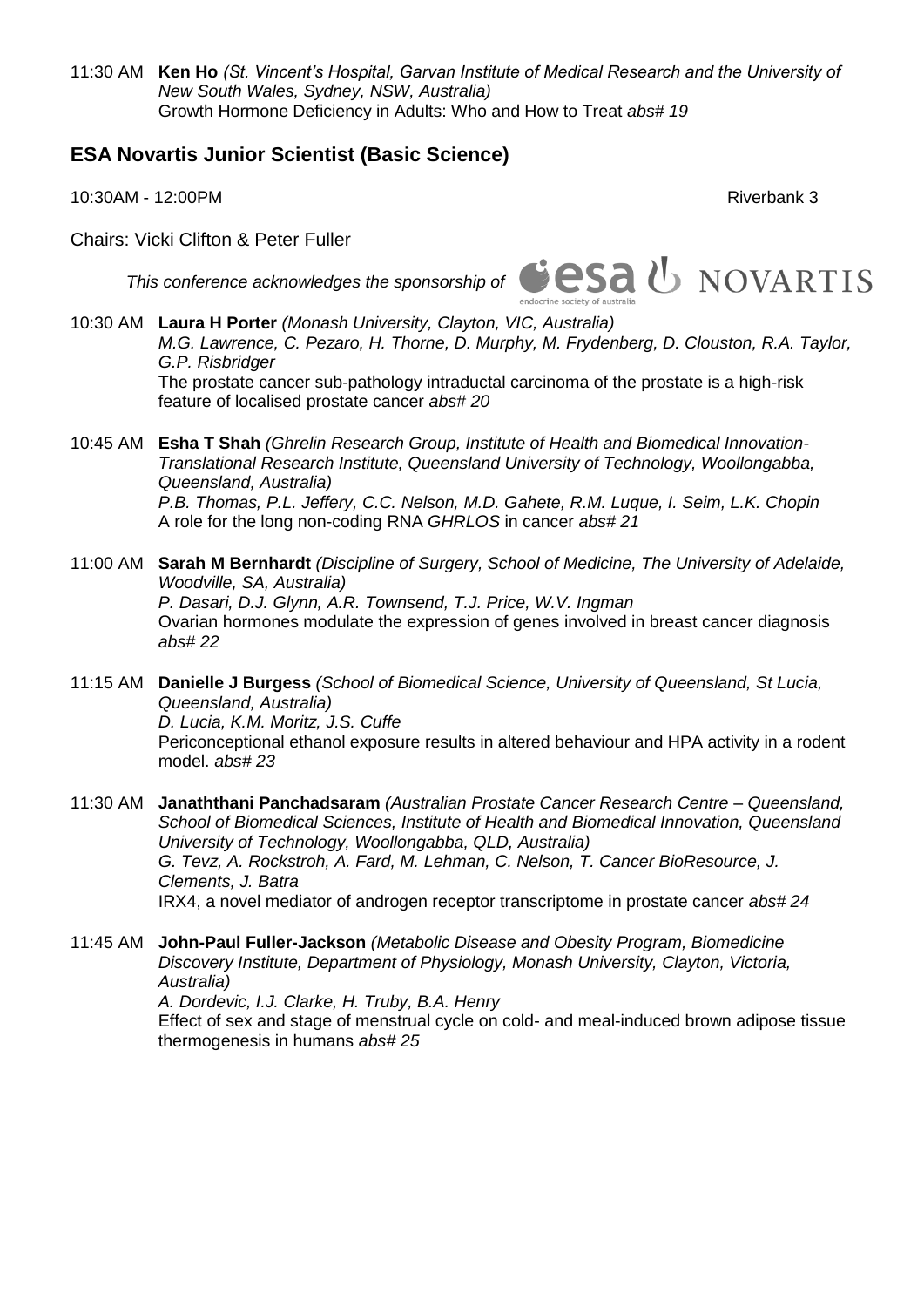## **SRB Orals - Ovarian and Oocyte Biology**

10:30AM - 12:00PM **Hall E1** 

Chairs: Karla Hutt & Michael Bertoldo

- 10:30 AM **Michael W Pankhurst** *(Department of Anatomy, School of Biomedical Sciences, University of Otago, Dunedin, New Zealand)* Accelerated ovarian reserve depletion has no effect on fertility in female Amh<sup>-/-</sup> mice. abs# *26*
- 10:45 AM **Dulama Richani** *(School of Women's and Children's Health, UNSW Sydney, Kensington, NSW, Australia) K. Constance, S. Lien, D. Agapiou, W. Stocker, M. Hedger, W. Ledger, J. Thompson, D. Robertson, D. Mottershead, C. Harrison, K. Walton, R. Gilchrist* The oocyte-secreted factors GDF9, BMP15 and cumulin regulate inhibin and activin production in human granulosa cells *abs# 27*
- 11:00 AM **Kylie R Dunning** *(University of Adelaide, Adelaide, SA, Australia) L.K. Akison, T.T. Dinh, L.N. Watson, R.L. Robker, D.L. Russell* The role of Semaphorin 7a during ovulation *abs# 28*
- 11:15 AM **Avishkar Saini** *(Obstetrics and Gynaecology, ARC Centre for Nanoscale BioPhotonics, University of Adelaide, Adelaide, South Australia, Australia) K. Dunning,Reineck, A. Orth, J. Thompson* Effects of different wavelengths of light at the same energy on the development of preimplantation embryos *abs# 29*
- 11:30 AM **Deepak Adhikari** *(Department of Anatomy and Developmental Biology, Monash Biomedicine Discovery Institute, Clayton, VIC, Australia) J. Liu, U. Alzubaidi, Q. Zhang, W. Yuen, J. Carroll* Mitochondrial functions during oocyte development: beyond ATP *abs# 316*
- 11:45 AM **Angelique H Riepsamen** *(Fertility and Research Centre, School of Women's and Children's Health, University of New South Wales, Sydney, NSW, Australia) K. Chan, P. Sweeten, G. Walker, W. Stocker, K. Walton, C. Harrison, W.L. Ledger, D. Robertson, R.B. Gilchrist* Oocyte-secreted factors measured in serum of women correlate with reproductive potential *abs# 31*

#### **SRB Orals - Testis, Male Reproductive Tract, and Sperm Biology**

10:30AM - 12:00PM Riverbank 2

Chairs: Mark Hedger & Jessica Dunleavy

- 10:30 AM **Lee Smith** *(MRC Centre for Reproductive Health, University of Edinburgh, Edinburgh, UK)* Manipulating testicular androgen production to promote lifelong male health *abs# 32*
- 10:45 AM **Penny AF Whiley** *(Centre for Reproductive Health, Hudson Institute of Medical Research, Clayton, VIC, Australia) L. O'Donnell, S.C. Moody, P. Western, K.L. Loveland* Activin A target genes in fetal testis: clues to male infertility *abs# 33*
- 11:00 AM **Liza O'Donnell** *(Centre of Reproductive Health, Hudson Institute, VIC) D. Rebourcet, L.F. Dagley, A.I. Webb, G. Infusini, P.J. O'Shaughnessy, L. Milne, W.*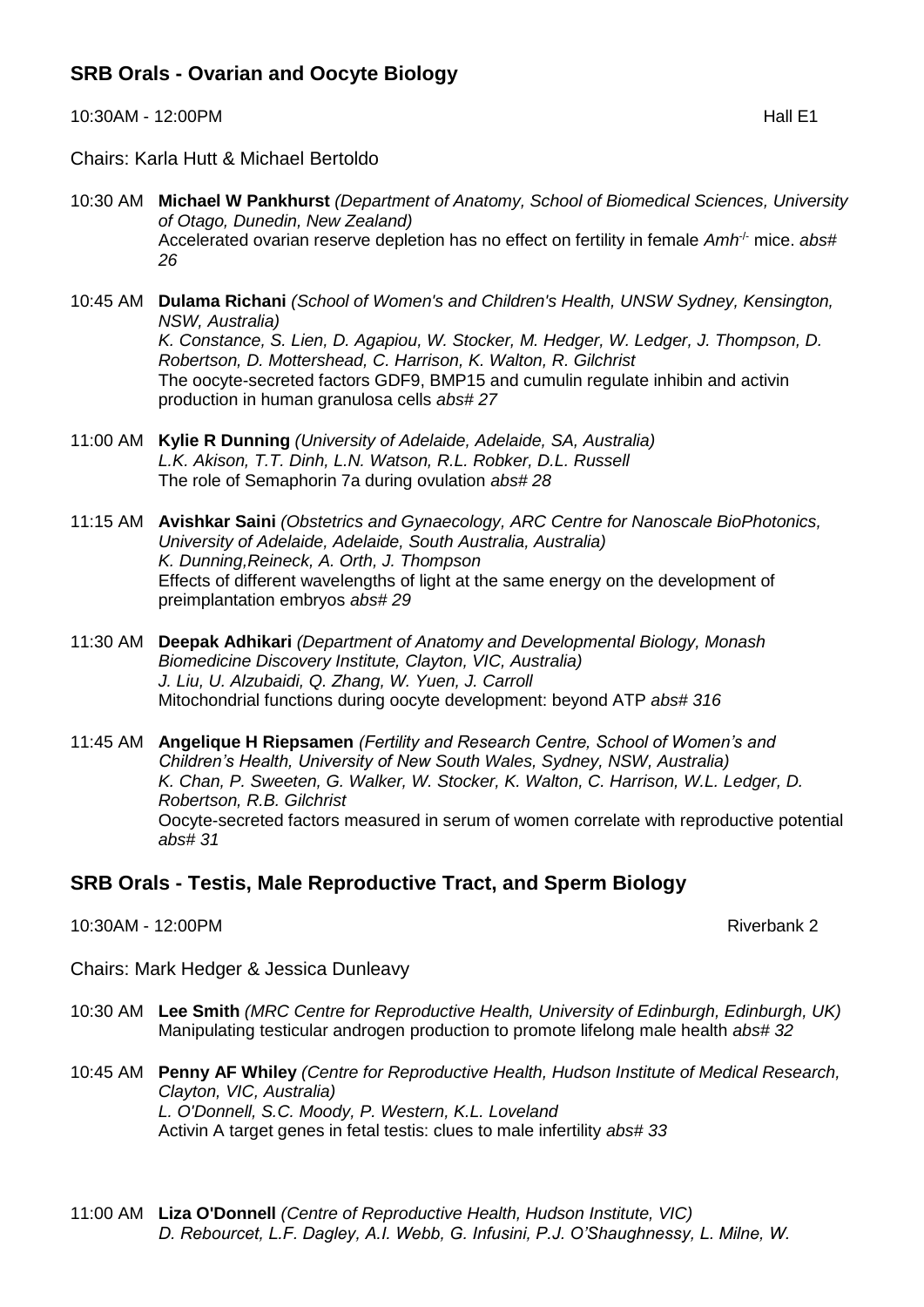*Weidner, T. Diemer, A. Pilatz, L.B. Smith, P.G. Stanton* Sertoli cell proteins in testicular interstitial fluid; potential mediators of seminiferous tubuleinterstitial cell communication *abs# 34* 

- 11:15 AM **Wei Zhou** *(Priority Research Centre for Reproductive Science, The University of Newcastle, Newcastle, New South Wales, Australia) S.J. Stanger, A.L. Anderson, G.N. De Iuliis, A. McCluskey, E.A. McLaughlin, M.D. Dun, B. Nixon* Mechanistic insights into epididymosome-sperm interactions *abs# 35*
- 11:30 AM **David J Sharkey** *(Robinson Research Institute and Adelaide Medical School, The University of Adelaide, Adelaide SA 5005, Australia) N. Chowdhury, C.G. Print, M. Hull, S.A. Robertson* Seminal fluid may alter cytokine and chemokine gene expression in human endometrium after coitus *abs# 36*
- 11:45 AM **Kevin J Selva** *(Dept. of Microbiology & Immunology, Peter Doherty Institute for Infection and Immunity, Melbourne, Victoria, Australia) S.J. Kent, M.S. Parsons* Characterization of seminal plasma anti-HIV-1 antibodies *abs# 37*

#### **SRB Founders' Oration and Medal Lecture**

12:00PM - 1:00PM Hall C

Chair: Chris O'Neill

*This conference acknowledges the sponsorship of*

12:00 PM **Eileen McLaughlin** *(University of Auckland, Auckland City, Auckland, New Zealand)* Living with the enemy: germ cell survival in the 21st century *abs# 38* 

#### **ESA and ENSA Lunch**

12:00PM - 1:00PM Hall G/F

## **ESA Meet The Professor - Susan Mandel - Ultrasound of diffuse thyroid disorders**

12:15PM - 1:00PM Hall E 2/3

Chair: Christopher Gilfillan

#### **SRB Lunch**

1:00PM - 1:40PM Riverbank 3

#### **ESA Clinical Orals - Bone**

1:00PM - 2:30PM Riverbank 2

Society for<br>**Reproductive Biology** 

Reproduction, Fertility and Development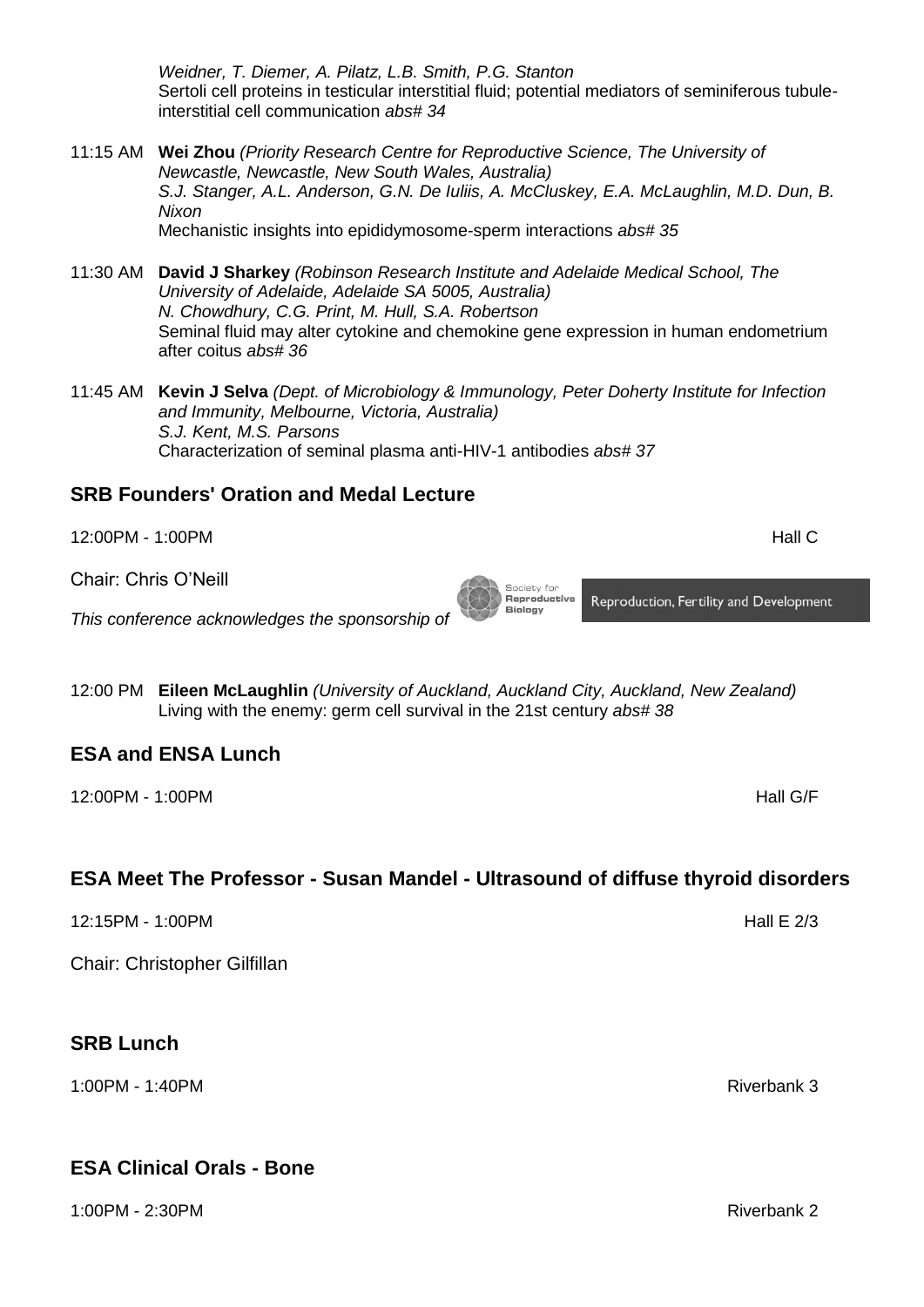Chairs: Bronwyn Crawford & Jeffrey Zajac

- 1:00 PM **Anne Trinh** *(Monash Health, Clayton, Victoria, Australia) P. Wong, M.C. Fahey, P.R. Ebeling, P.J. Fuller, F. Milat* The Muscle-Bone relationship in Cerebral Palsy *abs# 39*
- 1:15 PM **Thomas McFarlane** *(Department of Medicine (Austin Health), The University of Melbourne, Heidelberg, VIC, Australia) I. Bretherton, C. Spanos, A Ghazem-Zadeh, X.F Wang, E Seeman, M. Grossmann, J.D. Zajac, A.S. Cheung* Bone microarchitecture in transgender individuals on established cross-sex hormone therapy: A controlled cross-sectional study. *abs# 40*
- 1:30 PM **Georgia Mohler** *(School of Medicine, University of Tasmania, Hobart, Tasmania, Australia) V. Parameswaran, J. Burgess* The evolution of primary hyperparathyroidism in MEN 1 *abs# 41*
- 1:45 PM **John W.P. Wong** *(Royal Melbourne Hospital, Parkville, Victoria, Australia) R.V. Dave, A. Giang, J.A. Miller, G. Mann* Adjuvant endocrine therapy in non-metastatic breast cancer: an opportunity to ascertain bone health *abs# 42*
- 2:00 PM **Lydia Lamb** *(Department of Endocrinology and Diabetes, Sir Charles Gairdner Hospital, Perth, Western Australia, Australia) A. Prins, S.J. Brown, J.P. Walsh, E. Lim* Mechanism of hypercalcaemia in patients with primary hyperparathyroidism: role of 1,25(OH)2D *abs# 43*
- 2:15 PM **Hanh H Nguyen** *(Department of Medicine, Monash University, Clayton, Victoria, Australia) H. Hashimura, P. Wong, B.J. Strauss, P.R. Ebeling, F. Milat, A. Vincent* Degraded Trabecular Bone Score is common in Young Adults with Premature Ovarian Insufficiency *abs# 44*

#### **ESA Basic Science Orals - Hormone Dependent Cancer**

1:00PM - 2:30PM Hall E1

Chairs: Mitchell Lawrence & Luke Selth

- 1:00 PM **Gerard A Tarulli** *(School of BioSciences, The University of Melbourne, Melbourne, VIC, Australia) G. Laven-Law, M. Shehata, K.A. Walters, I.M. Denis, M. Rahman, D.J. Handelsman, N.R. Dean, W.D. Tilley, T.E. Hickey* Androgen receptor signalling promotes luminal differentiation in mammary epithelial cells *abs# 45*
- 1:15 PM **Roxanne Toivanen** *(Peter MacCallum Cancer Centre, Melbourne, VIC, Australia) M. Zou, M. Lawrence, L. Porter, A. Clark, H. Wang, M. Shen, C. Abate-Shen, R. Taylor, G. Risbridger* Pathological analyses for the early detection of treatment-related neuroendocrine prostate cancer. *abs# 46*
- 1:30 PM **Theresa E Hickey** *(Dame Roma Mitchell Cancer Research Laboratories, Dept. of Medicine, University of Adelaide, Adelaide, South Australia, Australia) I. Denis, L. Selth, J.L. Robinson, H. Mohammed, W.D. Tilley, J.S. Carroll* The forkhead transcription factor FOXA1 directs an oncogenic androgen receptor cistrome in estrogen receptor negative breast cancer cells *abs# 47*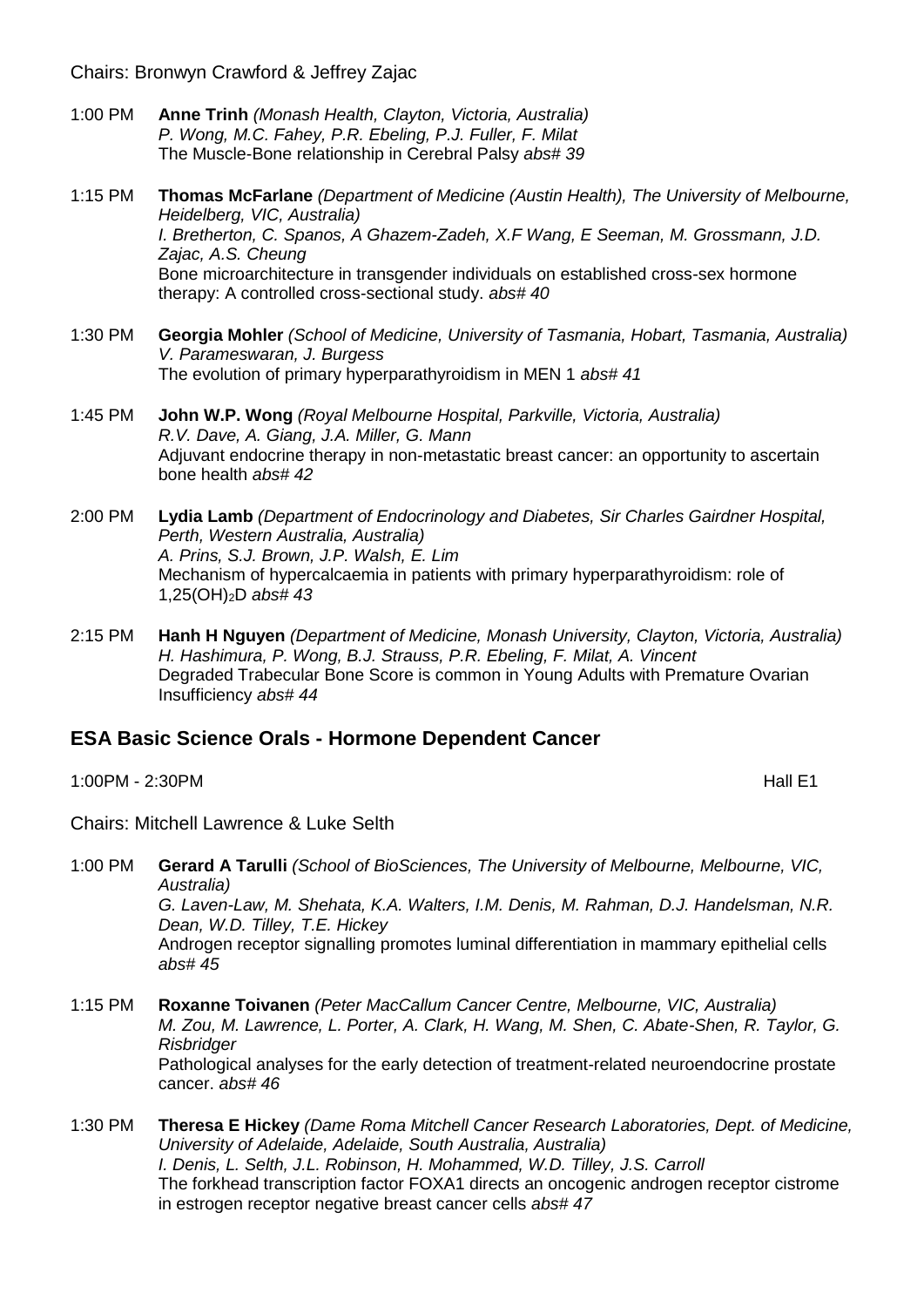- 1:45 PM **J Dinny Graham** *(Centre for Cancer Research, Westmead Institute for Medical Research, The University of Sydney, Westmead, NSW, Australia) T.B. Doan, A. Scerri, B. Guild, C.L. Clarke* Novel nuclear receptor targeted treatments for triple negative breast cancer *abs# 48*
- 2:00 PM **Michelle Maugham** *(Queensland University of Technology, QLD) P. Thomas, G. Crisp, E. Shah, A. Herington, C. Chen, L. Gregory, C. Nelson, I. Seim, P. Jeffery, L. Chopin* The *Rag1-/-* mouse: establishing links between obesity and prostate cancer *abs# 49*
- 2:15 PM **Sophie N Lee** *(Monash University, Clayton, VIC, Australia) J. Kraska, M. Papagiris, R. Middendorff, S.J. Ellem, M. Whittaker, G.P. Risbridger, B. Exintaris* Inherent prostate contractility is significantly increased in men with benign prostatic hyperplasia and is regulated by the peptide hormone oxytocin *abs# 50*

## **ESA Translational Symposium - Men's Health**

1:00PM - 2:30PM Hall C

Chairs: Mathis Grossmann & Gail Risbridger

- 1:00 PM **Gary Wittert** *(Freemasons Foundation Centre for Men's Health Research and Discipline of Medicine, University of Adelaide, SA, Australia)* Complications of Obesity in Men *abs# 51*
- 1:30 PM **Ada Cheung** *(Department of Medicine (Austin Health), The University of Melbourne, Heidelberg, VIC, Australia)* Androgen deprivation therapy for prostate cancer: mitigating adverse-effects. *abs# 52*
- 2:00 PM **Rob McLachlan** *(Hudson Institute of Medical Research, Melbourne, VIC, Australia)* Infertile update: male evaluation, management and outcome *abs# 53*

#### **SRB Hudson ECR/MCR Poster Prize Finalists Lightning Talks**

- 1:10PM 1:40PM Riverbank 3
- Chairs: Kate Loveland & Andrew Pask *This conference acknowledges the sponsorship of*

*Lunch Served outside this room for attendees of this session*

- 1:10 PM **Urooza Sarma** *(Department of Anatomy and Developmental Biology, Monash Biomedicine Discovery Institute, Monash University, Melbourne, Victoria, Australia) A. Carey, K. Beagley, K. Hutt Chlamydia* infection damages the ovary and depletes the ovarian reserve in mice *abs# 54*
- 1:13 PM **Caitlin G Chambers** *(Discipline of Biology, School of Environmental and Life Sciences, University of Newcastle, Callaghan, New South Wales, Australia) A.L. Katen, B. Nixon, S.D. Roman* The consequences of multigenerational exposure to acrylamide on DNA damage in the male germ line *abs# 55*



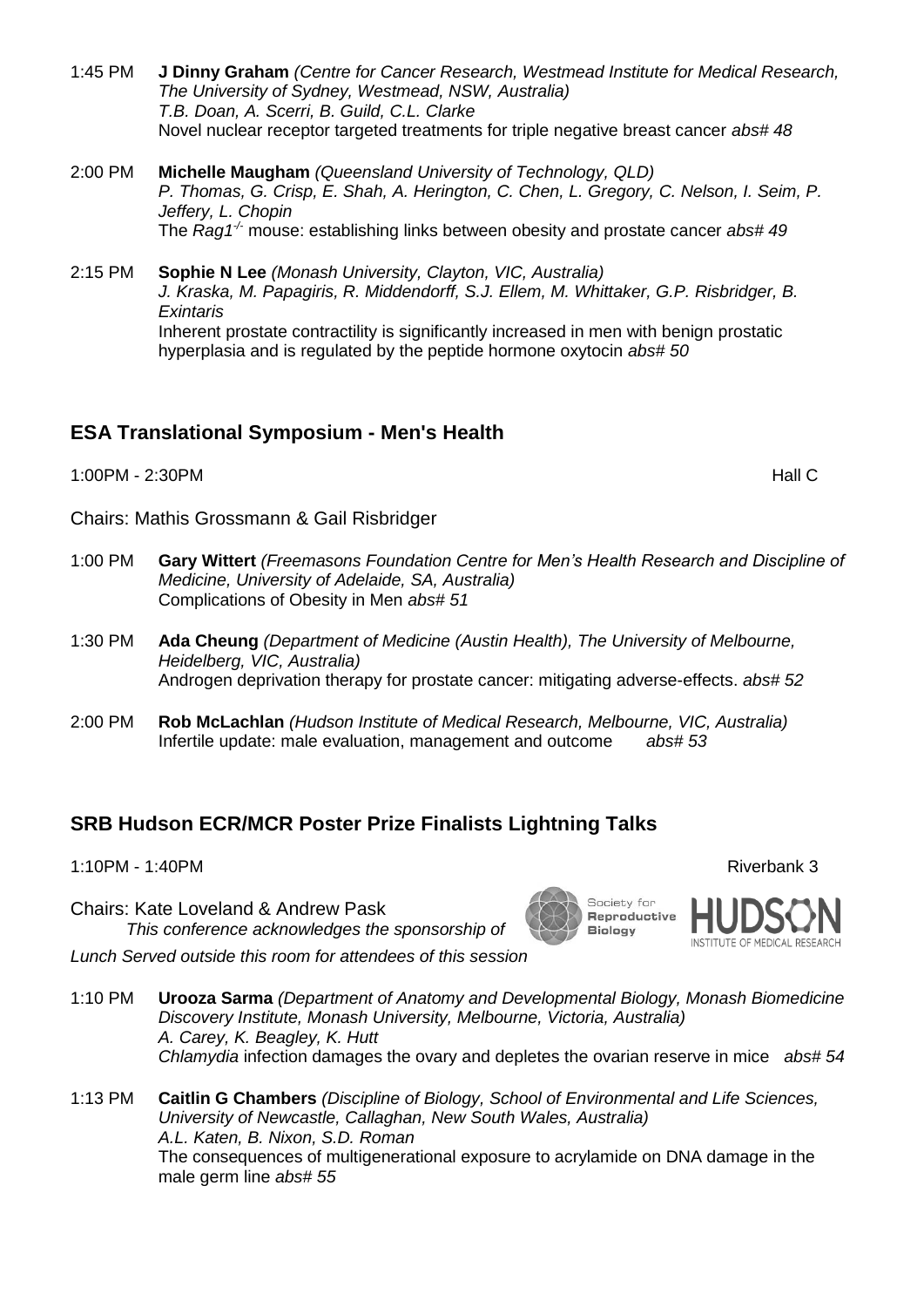- 1:16 PM **Carolina Lliberos Requesens** *(Department of Anatomy and Developmental Biology, Monash Biomedicine Discovery Institute, Monash University, Clayton, VIC, Australia) S.H. Liew, A. Mansell, S. Gerondakis, K. Hutt* The ovarian follicle reserve is preserved in inflammasome-deficient mice *abs# 56*
- 1:19 PM **Anastasia Christine Kleinert** *(CRH, Hudson Institute of Medical Ressearch, Melbourne, VIC, Australia)*

*N. Nicolas, S. Bhushan, E. Wahle, D.C. Fietz, M. Bergmann, K.A. Loveland, A. Meinhardt, M.P. Hedger, M. Fijak* Investigation of intratesticular inflammatory responses in humans and mice implicates activin A as a potential inducer of fibrosis in the testis *abs# 57* 

1:22 PM **Anya L Arthurs** *(University of Newcastle, Newcastle, NSW, Australia) S.J. Delforce, E.R. Lumbers, K.G. Pringle* The effects of placental miRNAs predicted to target the placental renin-angiotensin system on trophoblast proliferation *abs# 58* 

- 1:25 PM **John E Schjenken** *(Robinson Research Institute and Adelaide Medical School, The University of Adelaide, Adelaide, South Australia, Australia) E.S. Green, H.Y. Chan, P. Chin, D.J. Sharkey, S.A. Robertson* Sperm contribute to the maternal neutrophil and T cell responses in early mouse pregnancy *abs# 59*
- 1:28 PM **Jessica Stringer** *(Department of Anatomy and Developmental Biology, Monash University, Clayton, Victoria, Australia) N. Zerafa, K. Hutt* DNA repair mechanisms responsible for safeguarding oocyte quality and offspring health *abs# 60*
- 1:31 PM **Michelle Van Sinderen** *(Department of Molecular and Translational Medicine, Monash University, Clayton, VIC, Australia) M. Griffiths, K. Niven, E. Dimitriadis miR-29c overexpression in endometrial cancer reduced proliferation and increased apoptosis and altered cell cycle and migration related genes abs# 61*

#### **SRB AGM**

1:40PM - 2:00PM **Riverbank 3** 

## **ESA-SRB Afternoon Tea**

2:30PM - 3:00PM Hall G/F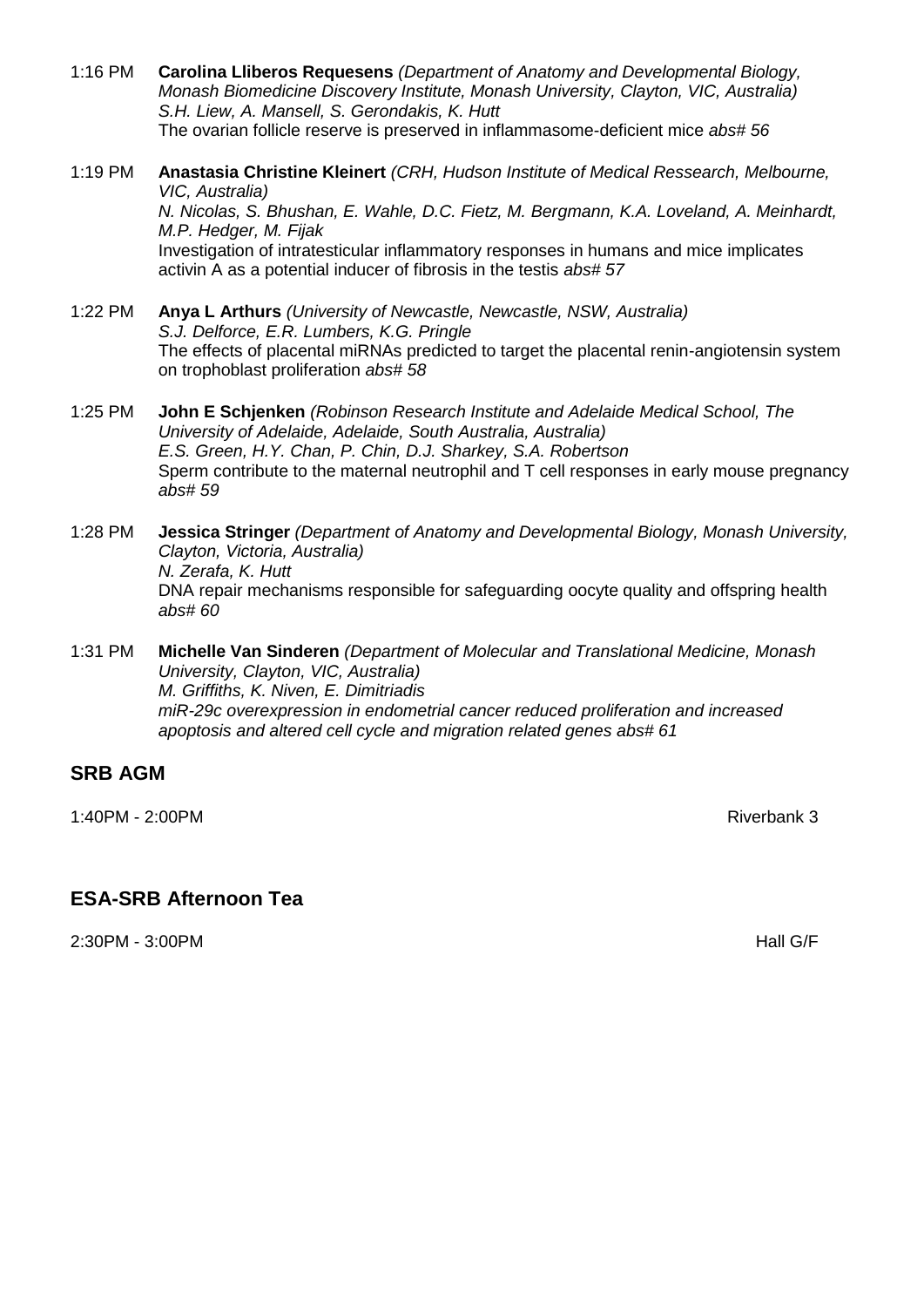3:00PM - 5:00PM Hall C

Chairs: Vita Birzniece & Ken Ho

#### **Paul Lee Outstanding Abstract Award Winner**

3:00 PM **Warrick J Inder** *(Diabetes and Endocrinology, Princess Alexandra Hospital, Woolloongabba, QLD, Australia) N. Nigro, S. Keshvari, J.L. Barclay, J. Sorbello, J. Upham, H. Benham, S. Anderson, N. Steiger, J.B. Prins* The effect of acute and chronic glucocorticoid exposure on the Thrombospondin-1:Osteocalcin ratio in humans *abs# 62* 

3:15 PM **Brittany Croft** *(Department of Molecular & Translational Science, Monash University, Melbourne, Victoria, Australia) A. Bird, M. Ono, S. Eggers, S. Bagheri-Fam, L. Zhao, J. Ryan, P. Western, A. Kueh, E. Thompson, T. Thomas, P. Stanton, M. Harada, P. Koopman, A. Sinclair, V. Harley* Human and mouse *FGF9* mutations affect male sex determination *abs# 63* 

3:30 PM **Jasna Aleksova** *(Department of Medicine, Monash University, Melbourne) P.R. Ebeling, F. Milat, G. Elder* Patients on dialysis have markedly abnormal cortical hip parameters by dual-energy X-ray absorptiometry *abs# 64* 

3:45 PM **Bu Yeap** *(The Medical School, University of Western Australia, Perth, WA, Australia) M.W. Knuiman, D.J. Handelsman, K.K. Ho, J. Hui, M.L. Divitini, G.M. Arscott, B. McQuillan, J. Hung, J.P. Beilby* Polymorphisms in the 5α-reductase gene (*SRD5A2*) modulate serum testosterone, dihydrotestosterone and sex hormone-binding globulin, and polymorphisms in the aromatase gene (*CYP19A1*) modulate serum estradiol and luteinising hormone in men *abs# 65* 

4:00 PM **Shaghayegh Norouzi** *(University of Tasmania, Launceston, TAS, Australia) S. Myers* Zinc is an insulin mimetic that regulates insulin signalling pathways and glycaemic control in skeletal muscle *abs# 66* 

4:15 PM **Jacqueline Hawthorne** *(Hunter New England Health, Newcastle, NSW, Australia) C. Rowe, S. Arthurs, C. O'Neill, R. Carroll, K. Wynne, C. Bendinelli* High-dose pre-thyroidectomy cholecalciferol reduces postoperative hypocalceamia when stratified by PTH status a randomized double blinded placebo-controlled trial *abs# 67* 

4:30 PM **Teresa Lam** *(Department of Diabetes and Endocrinology, Blacktown Hospital, Blacktown, NSW, Australia) M. Mclean, A. Hayden, A. Poljak, B. Cheema, H. Gurney, N. Bahl, N. Reddy, H. Shahidipour, V. Birzniece* A liver mediated mechanism for loss of muscle mass during androgen deprivation therapy *abs# 68* 

4:45 PM **Hikaru Hashimura** *(Endocrinology, Monash Health, Clayton) J. Shen, P. Fuller, N. Chee, J. Doery, W. Chong, K. Choy, S. Gwini, J. Yang* Saline suppression test parameters may predict bilateral subtypes of primary aldosteronism. *abs# 69*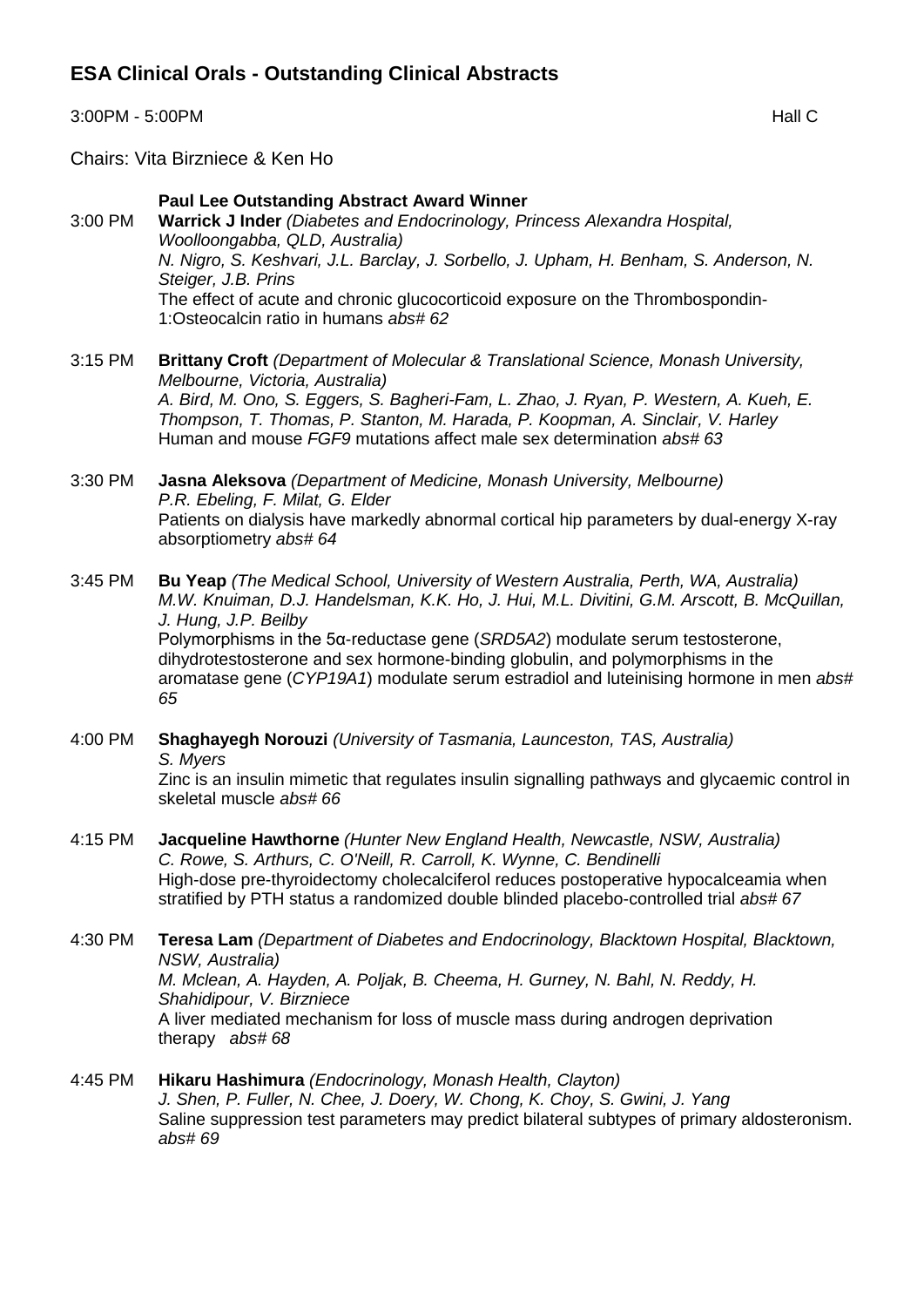#### **SRB Symposium - Golden Jubilee Session - Significant advances in male reproduction**

3:00PM - 5:00PM Hall E 2/3

Chairs: Moira O'Bryan & Lee Smith

- 3:00 PM **David Handelsman** *(ANZAC Research Institute, Sydney, NSW, Australia)* Testosterone: The Biography of a Molecule *abs# 70*
- 3:30 PM **R John Aitken** *(Priority Research Centre in Reproductive Science, University of Newcastle, Callaghan, NSW, Australia)* Advances in our understanding of male infertility over the past 50 years –shores of need and reefs of greed *abs# 71*
- 4:00 PM **Rob McLachlan** *(Hudson Institute of Medical Research, Melbourne, VIC, Australia)* Significant advances in male reproduction *abs# 72*
- 4:30 PM **Elizabeth G Bromfield** *(The University of Newcastle, Callaghan, NSW, Australia) J.L. Walters, S.L. Cafe, J. Aitken, E.A. McLaughlin, M.D. Dun, B.M. Gadella, B. Nixon* Targeted disruption of lipoxygenase enzymes to prevent oxidative stress-mediated pathologies in the male germline abs*# 73*

#### **Joint SRB-ANZPRA Symposium - Golden Jubilee Symposium Session - Significant advances in our understanding of placental biology and pregnancy disorders**

3:00PM - 5:00PM **Riverbank 3** 

Chairs: Roger Smith & Evdokia Dimitriadis

*This conference acknowledges the sponsorship of*

- 3:00 PM **Claire Roberts** *(University of Adelaide, Adelaide, SA, Australia)* Highlights of placenta research past, present and future *abs# 74*
- 3:30 PM **Kirsty G Pringle** *(School of Biomedical Sciences and Pharmacy, University of Newcastle, Newcastle, NSW, Australia)* The Pathophysiology of Preeclampsia: 50 years of discovery but have we missed? *abs# 75*
- 4:00 PM **James SM Cuffe** *(The School of Biomedical Sciences, The University of Queensland, St Lucia, QLD, Australia)* Understanding placental regulation of gestational diabetes and programmed disease *abs# 76*
- 4:30 PM **Natalie Hannan** *(University of Melbourne, Parkville, VIC, Australia) Therapeutic development for preeclampsia abs# 77*

**ANZPRA** 

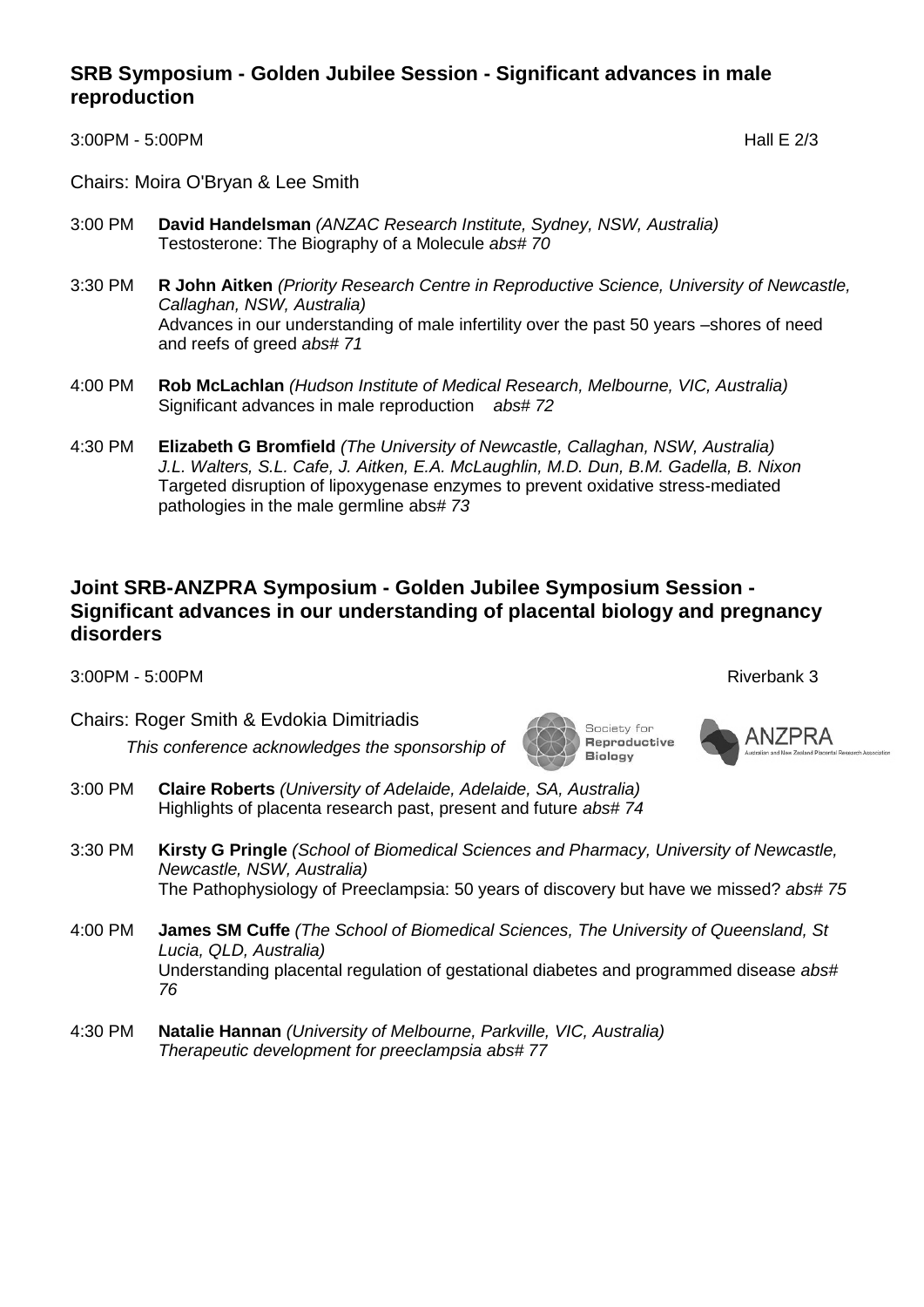#### **Gene editing: advances in technology for Endocrine Research**

3:00PM - 3:30PM Riverbank 2

Chair: Timothy Cole

3:00 PM **Paul Thomas** *(University of Adelaide, North Terrace, SA, Australia)* KEEP CALM and CRISPR: joining the genome editing revolution *abs# 78* 

## **ESA Basic Science Orals - Endocrine regulation of development**

3:30PM - 4:30PM  $\overline{a}$ 

Chair: Caitlin Wyrwoll

- 3:30 PM **Terence Y Pang** *(Florey Institute of Neuroscience and Mental Health, University of Melbourne, VIC, Australia) A.K. Short, K.A. Fennell, S. Yeshurun, A. Rawat, V. Batchelor, A. Hannan* Transgenerational impacts of paternal stress on offspring behavioural phenotypes and stress-response *abs# 79*
- 3:45 PM **Tamara Varcoe** *(Robinson Institute, University of Adelaide, Adelaide, South Australia, Australia) K. Gatford, H. Liu, D. Kennaway* Maternal glucose tolerance and pregnancy outcomes in sheep exposed to a simulated shift work protocol *abs# 80*
- 4:00 PM **Helen L Barrett** *(Mater Research, South Brisbane) L.F. Gomez Arango, S.A. Wilkinson, H. McIntyre, M. Morrison, L.K. Callaway, M. Dekker Nitert* A vegetarian diet is associated with different gut microbiota composition in early pregnancy *abs# 81*
- 4:15 PM **Ashley S Meakin** *(Mater Medical Research Institute - University of Queensland, Woolloongabba, QLD, Australia) Z. Saif, V.L. Clifton* Sex-specific placental androgen receptor isoform expression varies with maternal asthma and growth *abs# 82*

## **ESA-SRB Joint Poster Session**

5:00PM - 7:00PM Hall G/F



## **Meeting of Minds**

7:30PM - 10:30PM Lady Burra Brewhouse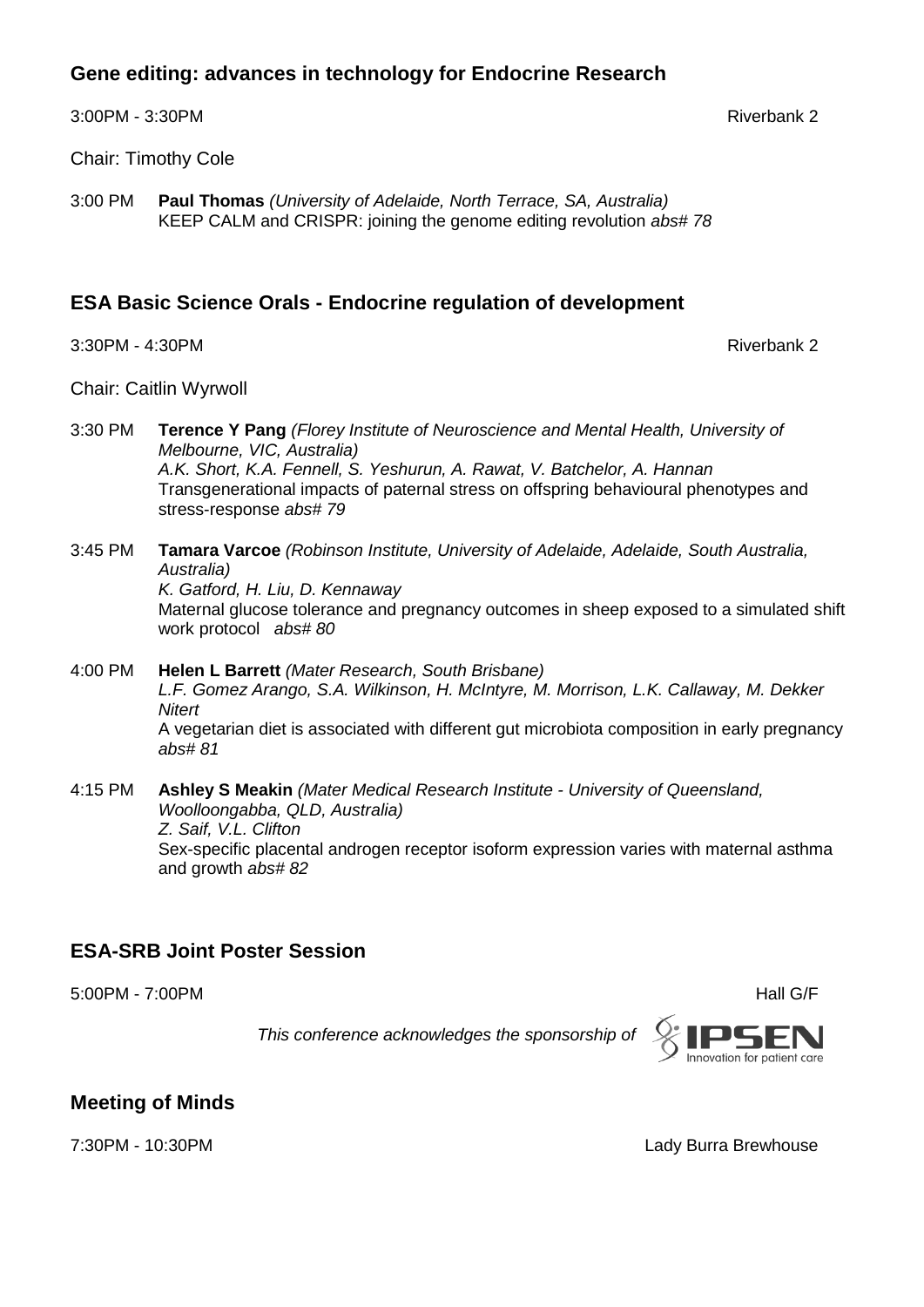#### **Pfizer Breakfast Symposium - 21 years after the first injection of Pegvisomant to humans**

7:00AM - 8:00AM MR L3

Chair: David Torpy Presenter: **Aart Jan van der Lely**

*Breakfast served from 6:45am*

*This conference acknowledges the sponsorship of*

## **Novo Nordisk Pharmaceuticals Breakfast Symposium - New Directions in Diabetes Management – Introducing Ryzodeg® 70/30**

7:00AM - 8:00AM Hall E1

Chair: Roger Chen Presenters: **Richard MacIsaac & Tim Davis**

*Breakfast served from 6:45am*

*This conference acknowledges the sponsorship of*

## **ESA Taft Lecture**

8:30AM - 9:30AM Hall C

Chair: Duncan Topliss

 *This conference acknowledges the sponsorship of*

8:30 AM **Susan Mandel** *(University of Pennsylvania Health System, Pennsylvania, United States)* Taft Lecture *abs# 83* 

## **Robinson Research Institute Award**

8:30AM - 9:10AM **Hall E 2/3** 

Chair: Sarah Robertson

*This conference acknowledges the sponsorship of*

8:30 AM **Tu'uhevaha Kaitu'u-Lino** *(Department of Obstetrics and Gynaecology, Tranlsational Obstetrics Group, Mercy Hospital for Women, University of Melbourne, Heidelberg, VIC, Australia)* Identifying new markers of placental insufficiency *abs# 84* 









Society for

**Biology** 

Reproductive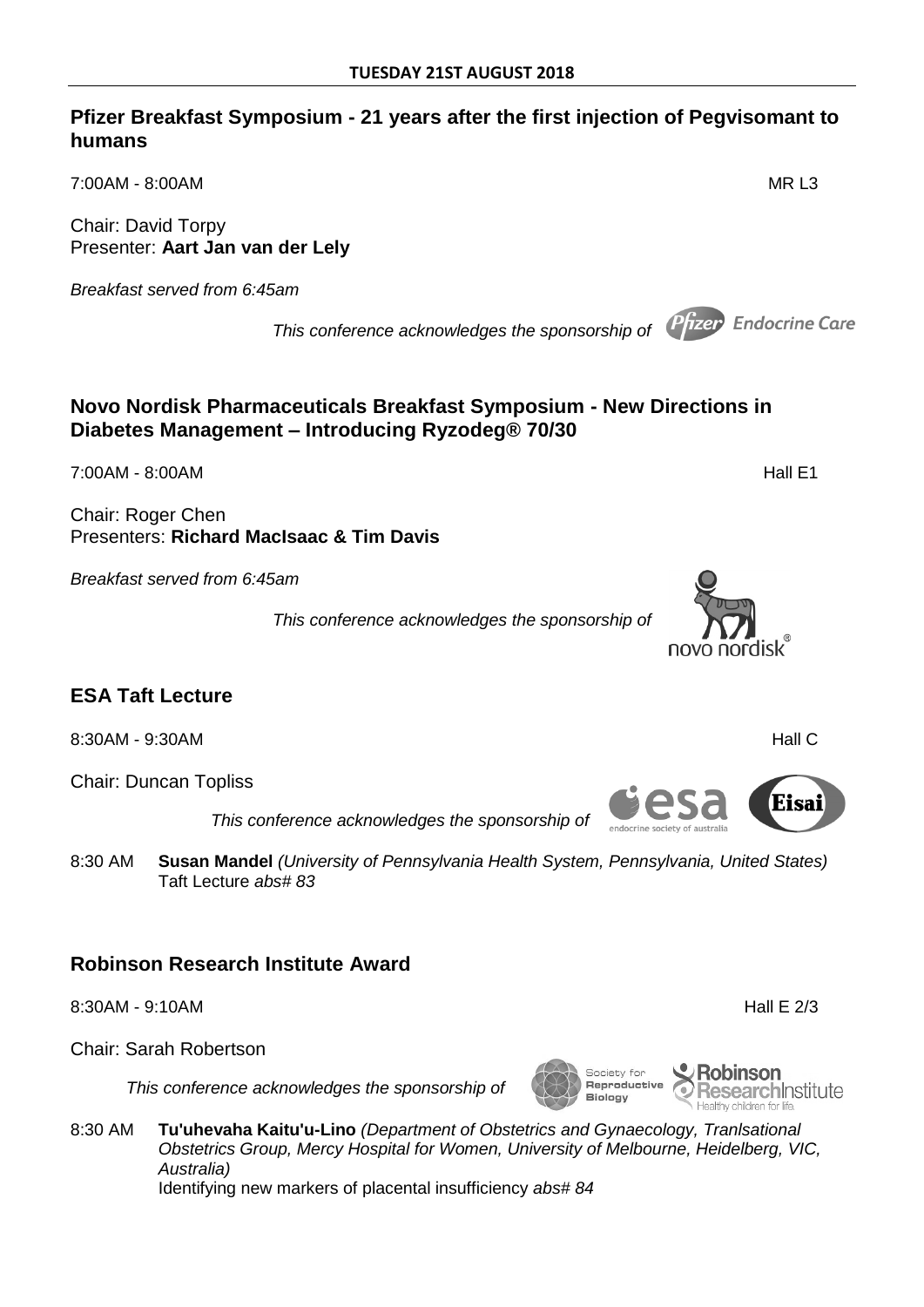## **SRF-SRB Exchange Lecture**

9:10AM - 9:30AM **Hall E1** 

Chair: Mark Green

*This conference acknowledges the sponsorship of*

9:10 AM **Avi Lerner** *(Imperial College London, London, England, United Kingdom) M. Coates, T. Caraderi, A. Markou, L. Owens, C. Simpson, J. Velupillai, G. Pool, E. Makrinou, G. Christopoulos, S. Lavery, C. Bevan, K. Hardy, C. Lindgren, S. Franks* Characterization of the granulosa-lutein cell transcriptome in women with Polycystic Ovary Syndrome *abs# 85* 

#### **SSR-SRB Exchange Lecture**

9:10AM - 9:40AM Hall E 2/3

Chair: Jeremy Smith

*This conference acknowledges the sponsorship of*

9:10 AM **Humphrey Hung-Chang Yao** *(National Institute of Environmental Health Sciences, Research Triangle Park, NC, United States)* New Insights into Mammalian Sexual Differentiation: From Frank Lillie's Freemartin to the Jost Paradigm *abs# 86* 

#### **ESA-SRB Morning Tea**

9:30AM - 10:00AM Hall G/F

## **Special Guideline Session: PCOS**

10:00AM - 11:30AM AND CONSERVERSE ENTIRE A SERVERSE ENTREMINING THE SERVERS OF THE SERVERS OF THE SERVERS OF T

Chairs: Anju Joham & Andrea Cussons

#### 10:00 AM **Robert Norman** *(NHMRC Centre for Research Excellence in PCOS, Monash University and University of Adelaide, Australia)* The rationale for a guideline and PCOS Diagnosis and Screening

10:30 AM **Jacqueline Boyle** *(Monash Centre for Health Research and Implementation, Monash University, Clayton, VIC, Australia)* Emotional Well-being, lifestyle, Models of care and Treatment of Infertility

#### 11:00 AM **Helena J Teede** *(Monash Centre for Health Research and Implementation, Monash University, Clayton, VIC, Australia)* Medical Treatment and International Guideline Translation

**Helena J Teede, Robert Norman and Jacqueline Boyle** International Evidence Based Guideline for the Assessment and Management of PCOS (joint abstract) *abs# 87* 

Society for Reproduction and Fertility

Society for Reproductive **Biology** 

Society for Reproductive

**Biology**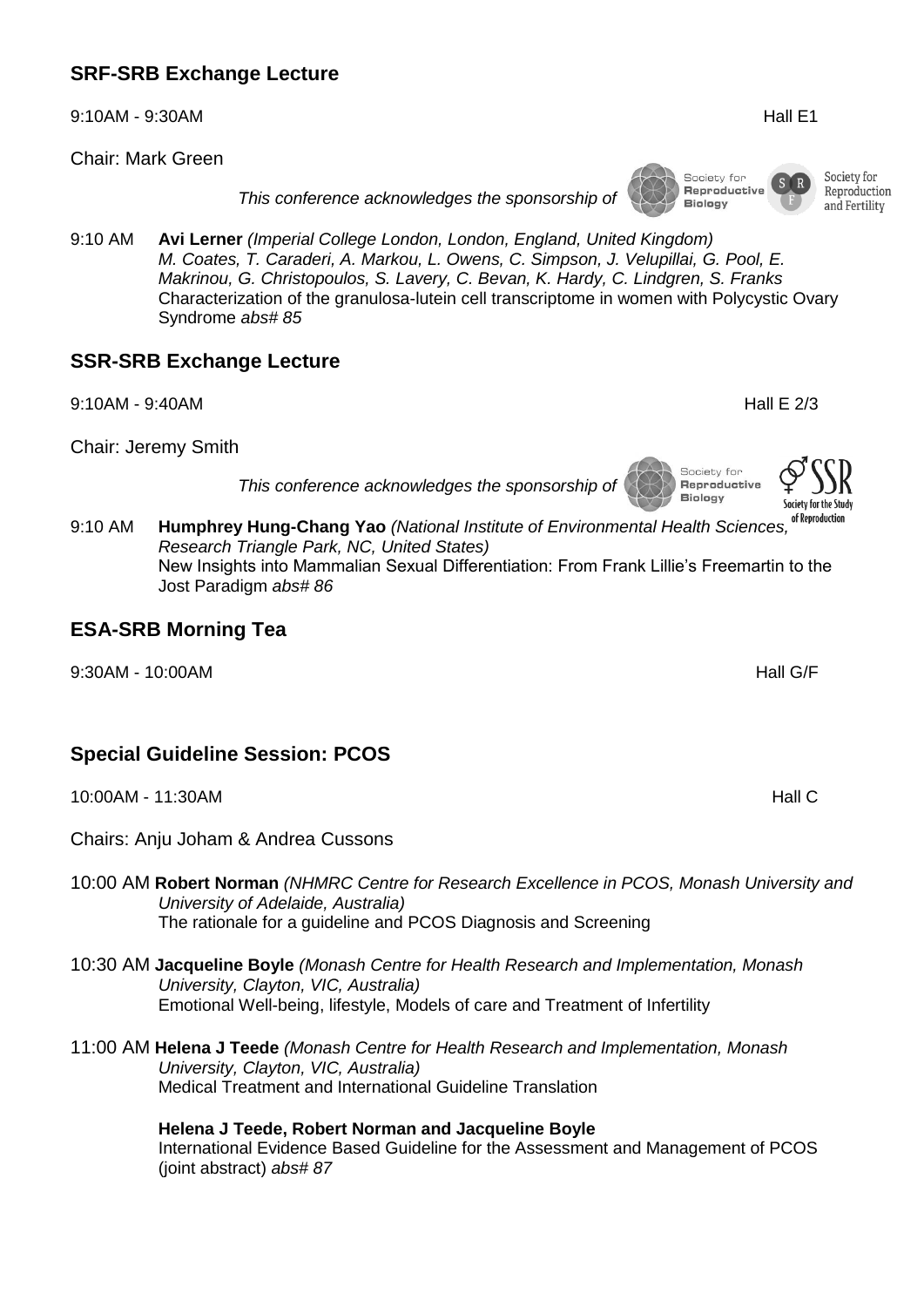## **SRB - Newcastle Award for Emerging Research Leaders**

10:00AM - 11:30AM Hall E 2/3

Chairs: Mark Baker & Eileen McLaughlin

*This conference acknowledges the sponsorship of*

- 10:00 AM **Ellen Menkhorst** *(Hudson Institute of Medical Research, Clayton, VIC, Australia)* Maternal-fetal dialogue during early pregnancy *abs# 88*
- 10:30 AM **Alison Care** *(Robinson Research Institute and Adelaide Medical School, University of Adelaide, Adelaide, South Australia, Australia)* How the maternal immune cells drive vascular adaptations to pregnancy *abs# 89*
- 11:00 AM **Michael J Bertoldo** *(Fertility and Research Centre, School of Women's and Children's Health, University of New South Wales, Sydney, NSW, Australia)* Towards the development of novel oncofertility strategies for female cancer patients *abs# 90*

#### **ESA Basic Science Orals – Metabolism on health and Disease**

10:00AM - 11:00AM Hall E1

Chair: Belinda Henry

10:00 AM **Luba Sominsky** *(School of Health and Biomedical Sciences, RMIT University, Melbourne, VIC, Australia)*

*I. Ziko, A. Soch, S. Younesi, S. Xavier, S.J. Spencer* Activation and suppression of microglia during early development similarly disrupt neuroendocrine function in the female rat. *abs# 91* 

- 10:15 AM **Spencer T Greatorex** *(Monash University, Clayton, VIC, Australia) J. Rosenbluh, B. Campbell, T.J. Cole* Metabolic Regulation of Stress Response Pathways and Chemoresistance in Colon Cancer is Mediated via B-Raf Dependent Inhibition of PPARγ *abs# 92*
- 10:30 AM **Zhengxiang Huang** *(School of Biomedical Sciences, The University of Queensland, Brisbane, Australia) L. Huang, C. Wang, S. Zhu, M. Cowley, C. Chen* SGLT2 inhibitor prevents hyperinsulinemia and restores pulsatile growth hormone secretion in obese pre-diabetic mice *abs# 93*

10:45 AM **Kelly L Walton** *(Monash University, Clayton, VIC, Australia) J.L. Chen, Q. Lee, E. Kelly, M. La, L. Lu, G. Lovrecz, A. Hagg, T. Colgan, H. Qian, P. Gregorevic, C.A. Harrison* Systemic administration of propeptides attenuates activin A-induced cachetic wasting *abs# 94* 





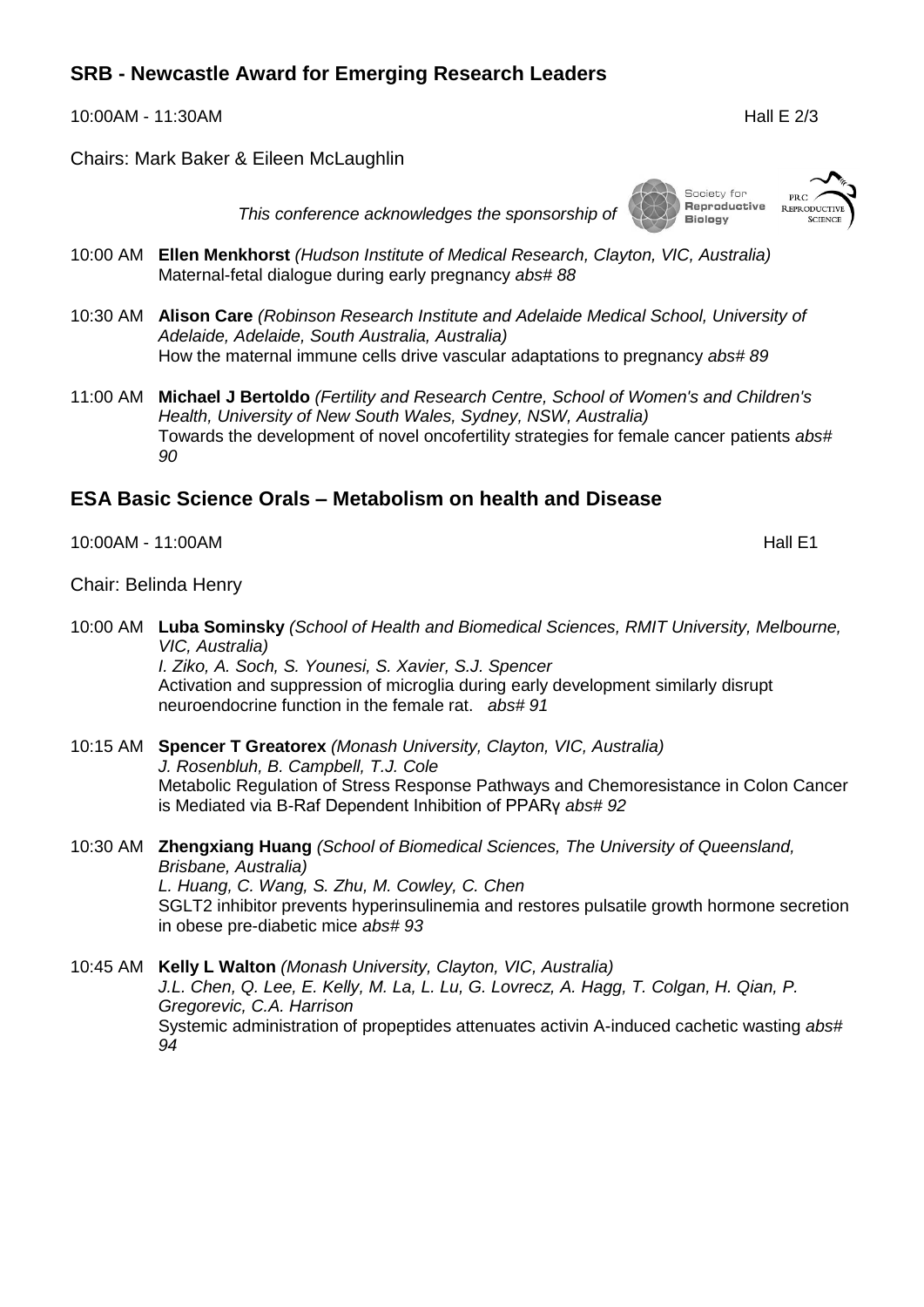#### **ESA Clinical Orals - Diabetes and Sex-steroids**

10:00AM - 12:00PM MR L3

Chairs: Leon Bach & Sunita De Sousa

- 10:00 AM **Roger Chen** *(University Children's Hospital, Ljubljana, Slovenia) T. Battelino, L. Deeb, P. Reiter, T. Greve, G. Klingensmith, M. Kocova, M. Kovarenko, N. Shehadeh* Efficacy and safety of a fixed combination of insulin degludec/insulin aspart in children and adolescents with type 1 diabetes *abs# 95*
- 10:15 AM **Eleanor P Thong** *(Dept of Endocrinology and Diabetes, Monash Health, Clayton, VIC, Australia) A.E. Joham, F. Milat, S. Ranasinha, G. Mishra, H.J. Teede* Contemporary risk of menstrual and reproductive dysfunction in women with Type 1 diabetes: a population-based study abs*# 96*
- 10:30 AM **James Sires** *(Discipline of Medicine, University of Adelaide, Adelaide, SA, Australia) E.J. Meyer, A. Chen, A. Lee, C. Sullivan, T. Thynne, G. Roberts* Examination of stress hyperglycaemia and stroke outcomes using the stress hyperglycaemia ratio *abs# 97*
- 10:45 AM **Udai Wijetunga** *(Diabetes Research Unit, Faculty of Medicine, University of Colombo, Colombo)*

*H. Dissanayake, P. Katulanda*

Comparison of triceps and suprailiac skin fold thickness versus body mass index and waist circumference in predicting body fat percentage and metabolic syndrome in young adults with diabetes *abs# 98* 

- 11:00 AM **Bu B Yeap** *(The Medical School, University of Western Australia, Perth, WA, Australia) J. Hui, M.W. Knuiman, D.J. Handelsman, L. Flicker, M.L. Divitini, G.M. Arscott, S.V. McLennan, S.M. Twigg, O.P. Almeida, G.J. Hankey, J. Golledge, P.E. Norman, J.P. Beilby* Plasma estradiol concentration is independently associated with longer leucocyte telomere length in older men *abs# 99*
- 11:15 AM **Vivian Ly** *(Department of Medicine (Austin Health), The University of Melbourne, Heidelberg, VIC, Australia) A.S. Cheung, C. Cunningham, D. Ko, H. Gray, R. Hoermann, B.J. Strauss, E. Bani Hassan, G. Duque, M. Pandy, J.D. Zajac, M. Grossmann* Selective loss of levator ani and leg muscle volumes in men undergoing androgen deprivation therapy *abs# 100*
- 11:30 AM **John Wong** *(Royal Melbourne Hospital, Parkville, Victoria, Australia) O. Ooi, S. Leemaqz, P. Cundill, N. Silberstein, I. Bretherton, T. MacFarlane, P. Locke, M. Grossmann, J.D. Zajac, A.S. Cheung* Gender-affirming hormonal therapies and surgical interventions among non-binary transgender individuals *abs# 101*
- 11:45 AM **Siew Lim** *(Monash Centre for Health Research and Implementation, Monash University, Clayton) S. Hutchison, R. Norman, H. Teede, E. Van Ryswck, L. Moran* Lifestyle changes in women with polycystic ovary syndrome *abs# 102*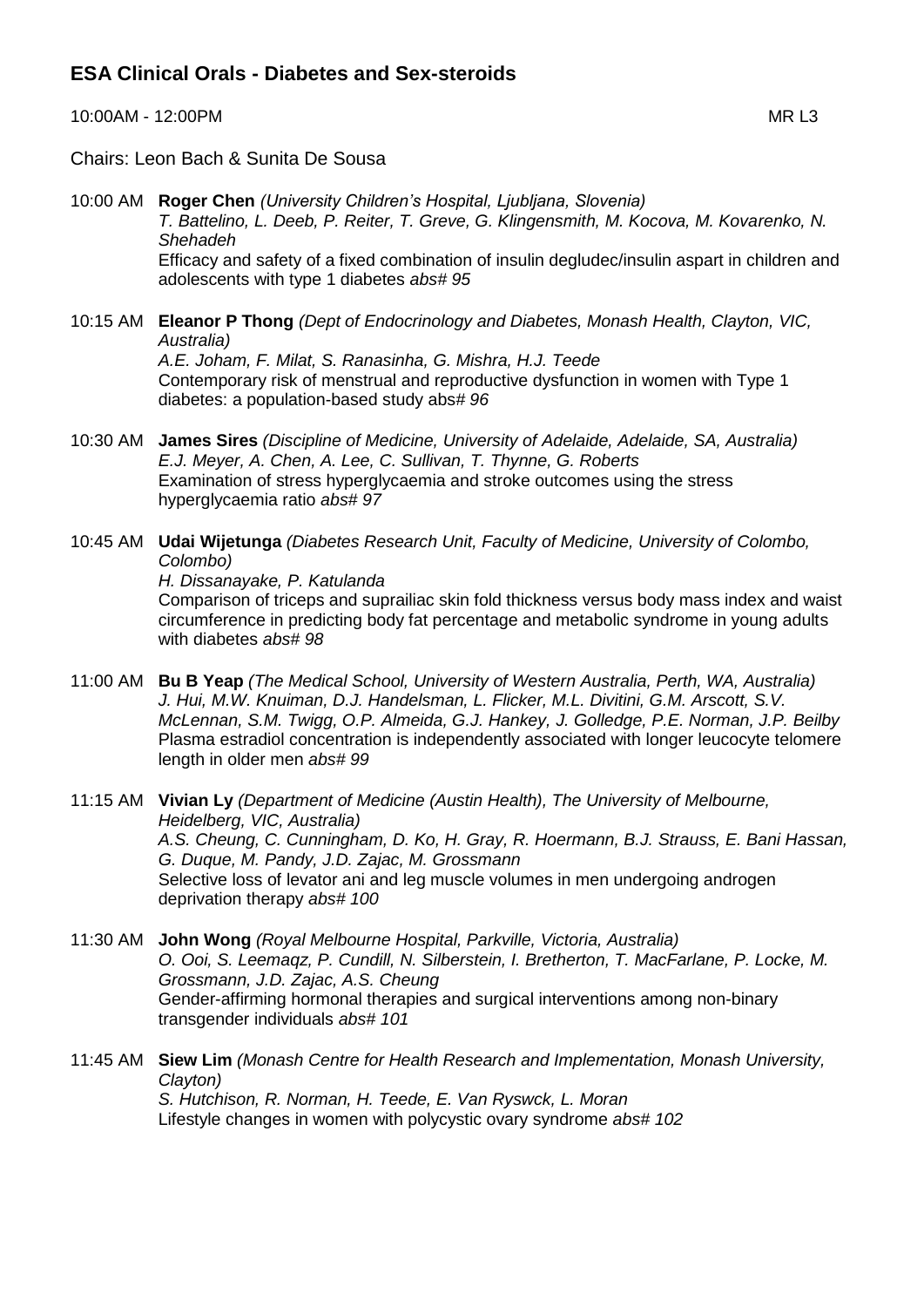## **SRB Orals - Pregnancy and Parturition**

11:30AM - 12:30PM Hall E 2/3

Chairs: Claire Roberts & James Cuffe

- 11:30 AM **Jessica A Grieger** *(Adelaide Health and Medical Sciences and Robinson Research Institute, University of Adelaide, Adelaide, SA, Australia) L.E. Grzeskowiak, L. Smithers, T. Bianco-Miotto, S. Leemaqz, P. Andraweera, L. Poston, L.M. McCowan, L.C. Kenny, J. Myers, J.J. Walker, R.J. Norman, G.A. Dekker, C.T. Roberts* The association between Metabolic Syndrome and time to pregnancy in a cohort of nulliparous women. *abs# 103*
- 11:45 AM **Lisa K Akison** *(Child Health Research Centre, Centre for Children's Health Research, The University of Queensland, South Brisbane, QLD, Australia) A.M. Fielding, D.J. Browne, E. Tejo, S.E. Steane, M.A. Sullivan, K.M. Moritz* Placental and fetal changes due to periconceptional alcohol exposure and the potential for mid-gestational choline supplementation to ameliorate these effects *abs# 104*
- 12:00 PM **Caroline E Gargett** *(Department of Obstetrics and Gynaecology, Monash University, Clayton, VIC, Australia) K. Tan, R. Ong, G. Weston* Relationship between endometrial stem/progenitor cells in the endometrial scratch biopsy and live birth outcomes following IVF – a pilot study *abs# 105*
- 12:15 PM **Larry W Chamley** *(Department of Obstetrics and Gynaecology, University of Auckland, Auckland, New Zealand) Q. Chen, Y. Wooff, S. O'Carroll* Faking its own death, why the syncytiotrophoblast appears to die in placental explant cultures. *abs# 106*

#### **SRB Orals - Oozoa Student Award**

- 11:30AM 12:30PM Hall E1
- Chairs: Robert Gilchrist & Alexandra Harvey

*This conference acknowledges the sponsorship of*

- 11:30 AM **Jacinta H Martin** *(Priority Research Centre in Reproductive Science (PRC), University of Newcastle, Callaghan, Newcastle, NSW, Australia) E.G. Bromfield, T. Lord, J. Aitken, B. Nixon* DNA repair and protection in the female germline *abs# 107*
- 11:45 AM **Quynh-Nhu Nguyen** *(Department of Obstetrics and Gynaecology, The University of Melbourne, Parkville, Victoria, Australia) S.H. Liew, N. Zerafa, A. Strasser, J. Findlay, M. Hickey, K. Hutt* Chemotherapy-induced infertility is caused by direct damage to oocytes *abs# 108*
- 12:00 PM **Hon Y Chan** *(Robinson Research Institute & Adelaide Medical School, University of Adelaide, Adelaide, SA, Australia) J.E. Schjenken, P.Y. Chin, R.A. Matias, N.O. McPherson, S.A. Robertson* Paternal miR-146a regulation of male reproductive parameters and its influence on the female immune response at conception in the mouse *abs# 109*
- 12:15 PM **Macarena Gonzalez** *(Robinson Research Institute, School of Medicine, University of Adelaide, Adelaide, SA, Australia)*

Society for Reproductive Biology

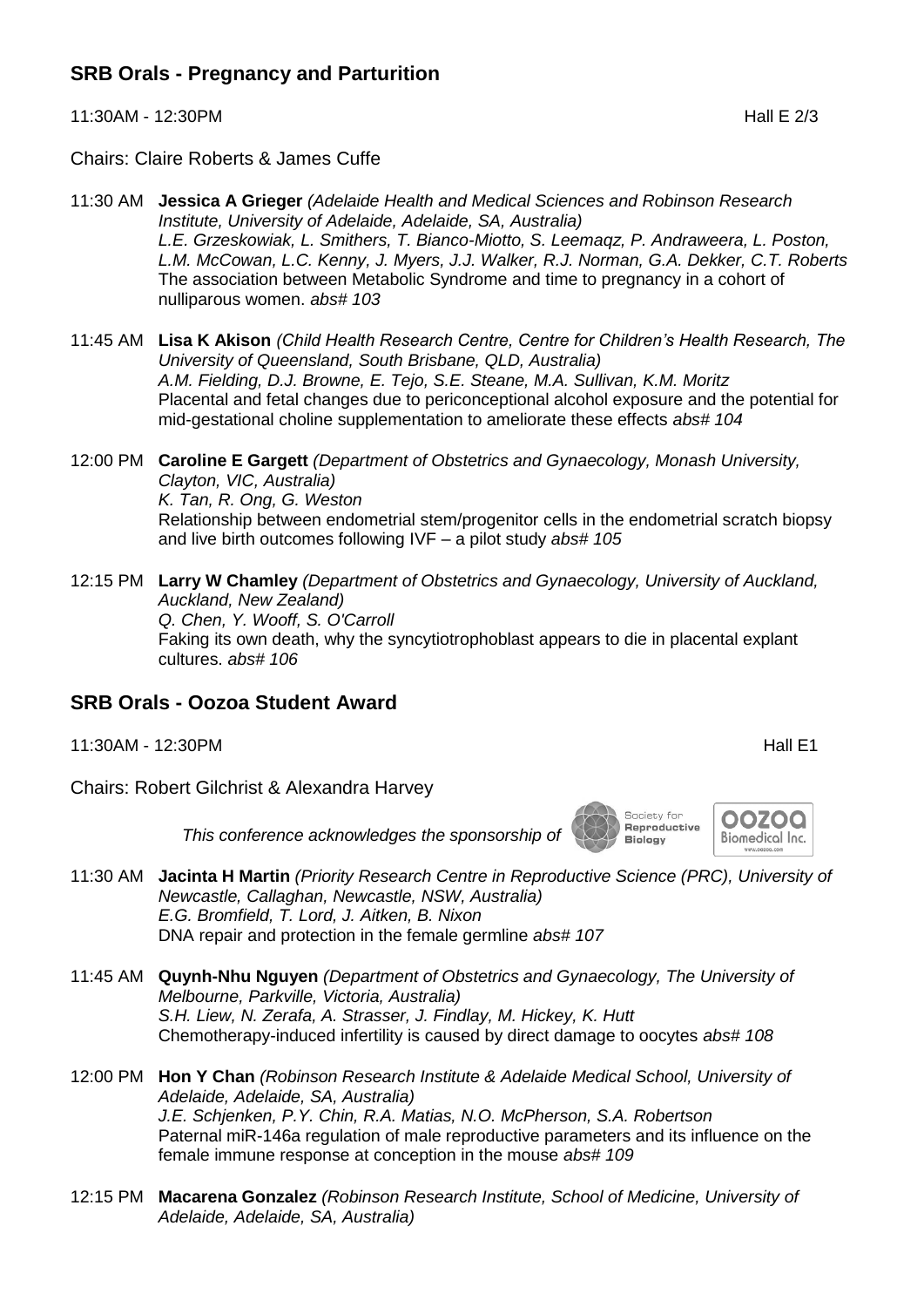*R. Robker* Reversing decreased gamete quality and altered embryogenesis caused by advanced paternal age *abs# 110* 

## **ESA-SRB Joint Keynote Lecture**

12:00PM - 12:30PM And Contract the Contract of the Contract of the Contract of the Contract of the Contract of

Chair: Marilyn Renfree

*This conference acknowledges the sponsorship of*

12:00 PM **Jennifer A Marshall Graves** *(School of Life sciences, La Trobe University, Melbourne, Victoria, Australia)*

Animal sex determination by genes, chromosomes and the environment *abs# 111* 

#### **ESA-SRB Lunch**

1:00PM - 1:30PM Hall G/F

#### **SRB Symposium - Golden Jubilee Session - Significant advances in female reproduction**

1:30PM - 3:30PM Hall E 2/3

- Chairs: Darryl Russell & Rebecca Robker
- 1:30 PM **Iain Clarke** *(Neuroscience Program, Monash Biomedicine Discovery Institute and Department of Physiology, Monash University, Melbourne, VIC, Australia)* Heady Tales of Ewe *abs# 112*
- 2:00 PM **Ray Rodgers** *(Robinson Institute, University of Adelaide, Adelaide, SA, Australia)* Fifty years of research. What a journey for the study of the ovary. *abs# 113*
- 2:30 PM **Graeme B Martin** *(University of Western Australia, Crawley, WA, Australia)* The 3 Ps of Reproduction: Pheromones, Photons and Phood *abs# 114*
- 3:00 PM **Karla Hutt** *(Development and Stem Cells Program, Monash Biomedicine Discovery Institute and Department of Anatomy and Developmental Biology, Monash University, Melbourne, VIC, Australia)* Oncofertility: a catalyst for significant advances in female reproduction *abs# 115*

Reproductive **Biology**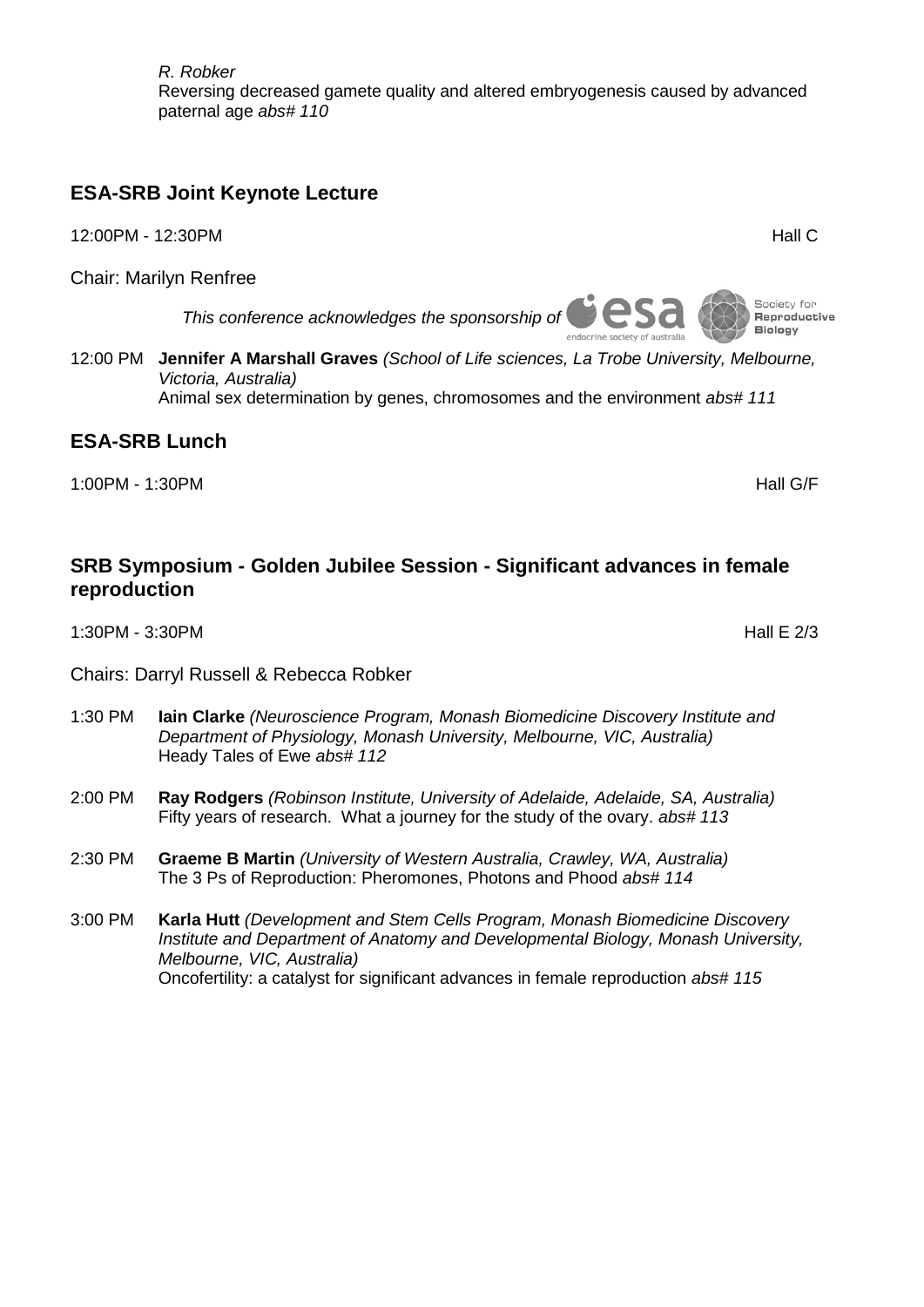## **ESA Basic Symposium: Endocrine Cancers**

1:30PM - 3:30PM **Hall E1** 

Chairs: Renea Taylor & Dinny Graham

- 1:30 PM **Jennifer Richer** *(University of Colorado, Aurora, CO, United States)* Endocrine Therapy for Triple Negative Breast Cancer: Targeting the Androgen Receptor - When and How? *abs# 116*
- 2:00 PM **Wayne Tilley** *(Dame Roma Mitchell Cancer Research Laboratories, Dept. of Medicine, University of Adelaide, Adelaide, Australia)* Targeting the androgen receptor in estrogen receptor-α (ER) positive breast cancer *abs# 117*
- 2:30 PM **Mitchell Lawrence** *(Monash University, Clayton, VIC, Australia) D. Obinata, S. Sandhu, S. Wong, L. Selth, L. Porter, N. Lister, D. Pook, C. Pezaro, D. Goode, R. Rebello, A. Clark, M. Papargiris, J. Van Gramberg, H. Wang, S. Keerthikumar, A. Hanson, R. Toivanen, H. Thorne, S. Dehm, W. Tilley, R. Pearson, R. Hannan, D. Murphy, M. Frydenberg, L. Furic, R. Taylor, G. Risbridger* New patient-derived models for rapid preclinical testing of castration-resistant prostate cancer *abs# 118*
- 3:00 PM **Luke Selth** *(University of Adelaide, Adelaide, SA, Australia)* Towards improved treatment of prostate cancer: novel strategies to target the androgen receptor *abs# 119*

#### **ESA Bryan Hudson Clinical Awards**

1:30PM - 3:00PM Hall C

Chairs: Michael Mond & Bu Yeap

*This conference acknowledges the sponsorship of*



1:30 PM **Aakansha Zala** *(University of Queensland, Brisbane, QLD, Australia) H. Nel, N. Ramnoruth, R. Thomas, T. Russell* Identification of immunogenic thyroid-specific self-peptides in Graves' disease *abs# 120* 

- 1:45 PM **Ie-Wen Sim** *(Melbourne Medical School, University of Melbourne, Victoria, Australia) G.L. Borromeo, J.F. Seymour, P.R. Ebeling* Teriparatide improves healing of medication-related osteonecrosis of the jaw: a placebocontrolled, randomized trial *abs# 121*
- 2:00 PM **Soulmaz Shorakae** *(Monash Centre for Health Research and Implementation, Monash University, Clayton, VIC, Australia) E.D. Jona, B.D. De Courten, G.P. Lambert, L.D. Lambert, S. Phillips, I.P. Clarke, H.P. Teede, B.D. Henry* Brown adipose tissue thermogenesis in polycystic ovary syndrome *abs# 122*
- 2:15 PM **Michael Thompson** *(Department of Diabetes and Endocrinology, Royal Hobart Hospital) J. Burgess* The impact of Multiple Endocrine Neoplasia Type 1 on fertility in a multigenerational cohort *abs# 123*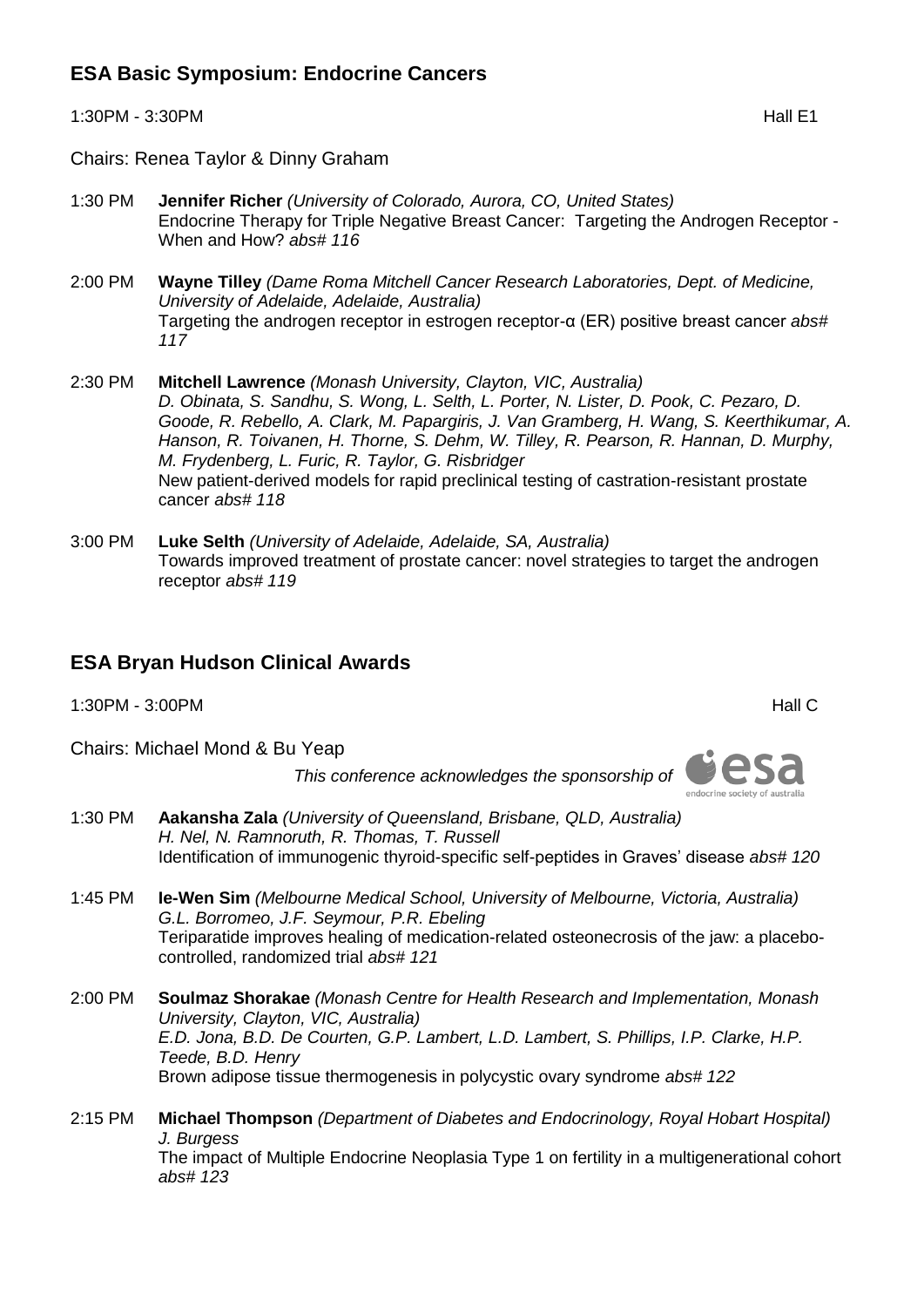2:30 PM **Jun Yang** *(Hudson Institute of Medical Research, Clayton, VIC, Australia) J. Shen, N.Y. Chee, J.C. Doery, K. Choy, W. Chong, P.J. Fuller* Optimizing care for patients with primary aldosteronism: putting research into practice *abs# 124* 

#### **ESA-SRB Afternoon Tea**

3:30PM - 4:00PM Hall G/F

#### **ESA Mid-Career Award Lecture**

4:00PM - 4:30PM Hall C

Chair: Timothy Cole

*This conference acknowledges the sponsorship of*

4:00 PM **Kirsty Walters** *(School of Women's & Children's Health, University of New South Wales, Sydney, NSW, Australia)* Androgen actions in ovarian health and pathogenesis *abs# 125* 

#### **SRB David Healy New Investigator Award**

4:00PM - 5:30PM Hall E 2/3

Chairs: Ray Rodgers & Caroline Gargett

*This conference acknowledges the sponsorship of*

- 4:00 PM **Bihong Zhang** *(Robinson Research Institute, Adelaide Medical School, University of Adelaide, Adelaide, SA, Australia) J.E. Schjenken, L.M. Moldenhauer, S.C. Barry, S.A. Robertson* Altered Treg cell and antigen presenting cell populations are associated with LPS induced fetal loss in pregnant miR-223 deficient mice *abs# 126*
- 4:15 PM **Meaghan Griffiths** *(Centre for Reproductive Health, Hudson Institute of Medical Research, Clayton, VIC, Australia) M. Van Sinderen, K. Rainczuk, M. Takamura, E. Dimitriadis* miR29c overexpression in the infertile endometrium impairs endometrial epithelial adhesive capacity by downregulating COL4A1 *abs# 127*
- 4:30 PM **Sarah J Delforce** *(School of Biomedical Sciences and Pharmacy, University of Newcastle and Hunter Medical Research Institute, Newcastle, NSW, Australia) A.L. Arthurs, R. Lim, M.A. Tadros, H. Drury, R.K. Quinn, E.R. Lumbers, K.G. Pringle* Low oxygen driven miRNA regulation of AT1R mediated placental angiogenesis *abs# 128*

4:45 PM **Jessica Walters** *(School of Environmental and Life Sciences, Discipline of Biological Sciences, Priority Research Centre for Reproductive Science, University of Newcastle, Callaghan, New South Wales, Australia) G.N. De Iuliis, M.D. Dun, J. Aitken, E.A. McLaughlin, B. Nixon, E.G. Bromfield* Characterisation of the lipoxygenase – lipid peroxidation pathway in human spermatozoa *abs# 129*

5:00 PM **Valentina Rodriguez Paris** *(School of Women's & Children's Health, University of New South Wales, Sydney, NSW 2052, Australia)*



Society for Reproductive **Biology**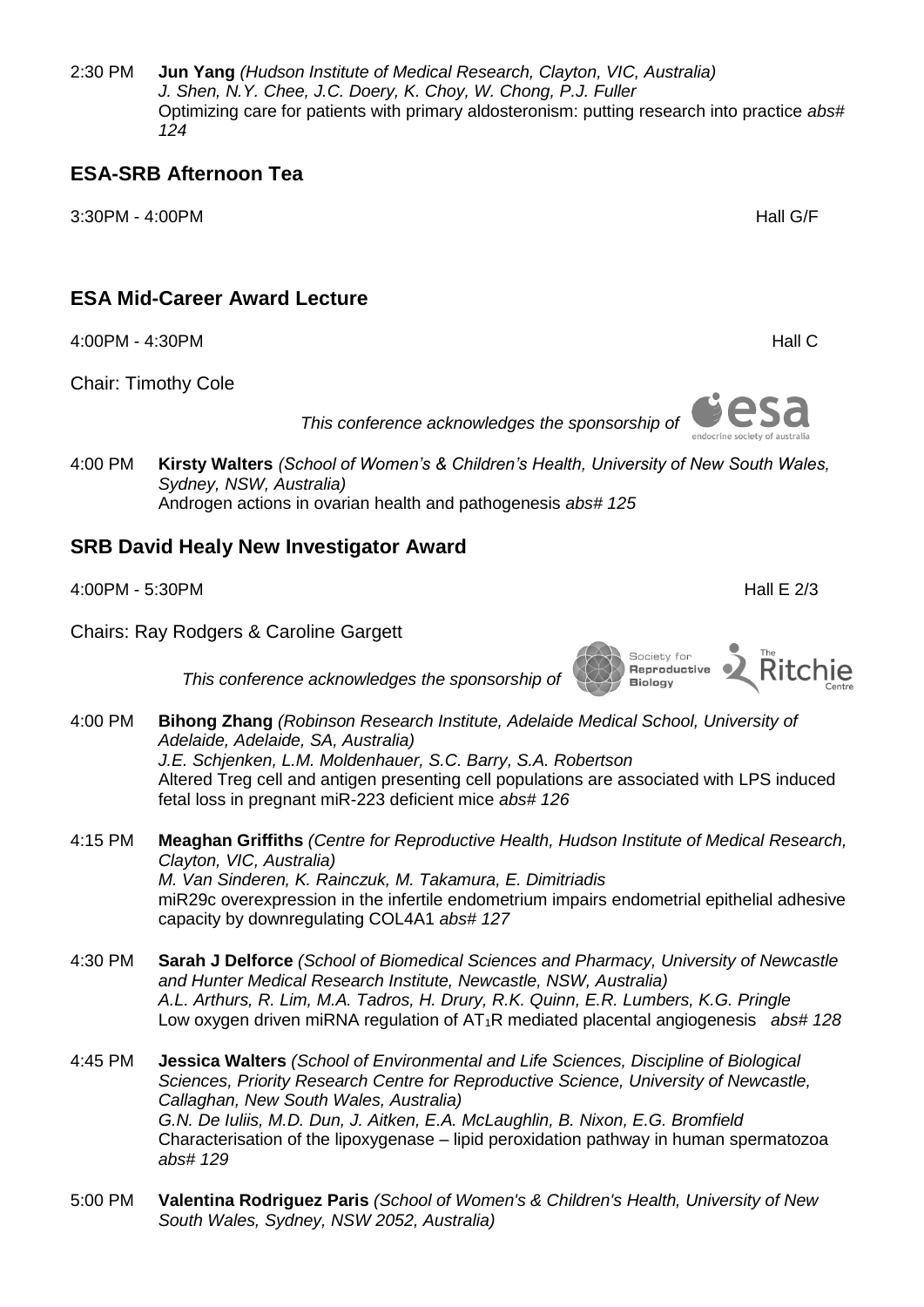*S.M. Solon-Biet, M.C. Edwards, M.J. Cox, W.L. Ledger, R.B. Gilchrist, S.J. Simpson, D.J. Handelsman, K.A. Walters* Experimental polycystic ovary syndrome (PCOS) traits can be ameliorated by dietary intervention *abs# 130* 

5:15 PM **Ali Aflatounian** *(School of Women's & Children's Health, University of New South Wales, Sydney, NSW, Australia) M.C. Edwards, V. Rodriguez Paris, M.J. Bertoldo, R.B. Gilchrist, W.L. Ledger, D.J. Handelsman, K.A. Walters* Unravelling the underlying role of androgen- vs estrogen-mediated actions in development of the differing PCOS phenotypes *abs# 131*

#### **SRB-ANZPRA Award Finalists**

migration *abs# 135* 

4:00PM - 5:30PM **Hall E1** 

**ANZPRA** 

Society for

Reproductive **Biology** 

Chairs: Tu'uhevaha Kaitu'u-Lino & Kirsty Pringle

*This conference acknowledges the sponsorship of*

- 4:00 PM **Saije K Morosin** *(School of Biomedical Sciences and Pharmacy, University of Newcastle, Newcastle, New South Wales, Australia) S.J. Delforce, E.R. Lumbers, K.G. Pringle* Syncytialisation and the prorenin receptor ((P)RR) *abs# 132*
- 4:15 PM **Rebecca L Wilson** *(Center for Fetal and Placental Research, Cincinnati Children's Hospital Medical Centre, Cincinnati, Ohio, United States) J.A. Courtney, K. Owens, M. Chuecos, M. Carrillo, N. Schlabritz-Lutsevich, H.N. Jones* Polymer-based, biodegradable nanoparticles for the treatment of placental dysfunction *abs# 133*
- 4:30 PM **Natasha de Alwis** *(University of Melbourne, Carlton, VIC, Australia) S. Beard, N.K. Binder, T.J. Kaitu'u-Lino, N. Pritchard, S.P. Walker, S. Tong, N.J. Hannan* Rcbtb2 is reduced in preeclamptic placentas and in placental tissue exposed to hypoxia *abs# 134*
- 4:45 PM **Samantha L Rodrigues** *(Hunter Medical Research Institute, New Lambton Heights, NSW, Australia) N. Verrills, J. Al-mazi, E.R. Lumbers, K.G. Pringle* (P)RR remodels the trophoblast cytoskeleton and promotes trophoblast proliferation and
- 5:00 PM **Yao Wang** *(Hudson Institute of Medical Research, VIC) M. La, T. Pham, G. Nie* High levels of circulating HtrA4 may contribute to the development of preeclampsia by cleaving the main cell surface receptor of VEGFA to induce systemic endothelial dysfunction *abs# 136*
- 5:15 PM **Joshua J Fisher** *(Griffith University, Labrador, QLD, Australia) D.R. McKeating, J.O. Cuffe, O.J. Holland, A.V. Perkins* Mitochondrial dysfunction and increased progesterone synthesis in syncytiotrophoblast mitochondria from gestational diabetes mellitus. *abs# 137*

#### **ESA AGM**

4:30PM - 5:30PM Hall C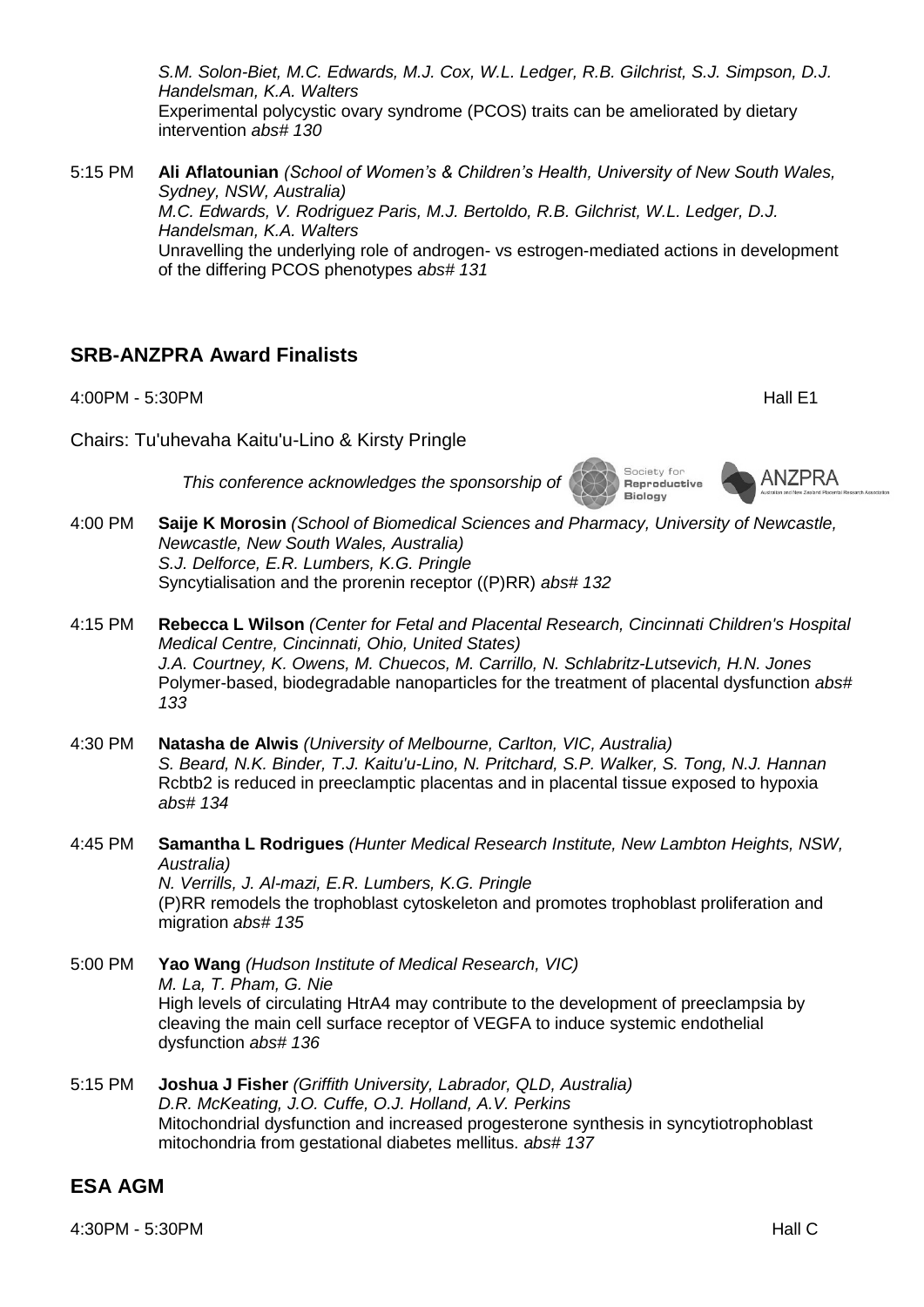## **SRB Student Meeting - Professional Development Lecture**

5:30PM - 6:30PM Hall E 2/3

## **ESA-SRB Conference Dinner**

7:00PM - 11:30PM Panorama Ballroom

## Providing a vital resource on adrenal insufficiency



# **Australian Addison's Disease Association Inc.**

- Non-profit support group for people living with adrenal insufficiency and their carers
- 300+ members Australia wide
- Up-to-date information and ongoing support to those living with either Addison's disease or secondary adrenal insufficiency
- Advocates on behalf of members with medical professionals to help improve the diagnosis and treatment of adrenal insufficiency

Visit www.addisons.org.au/ESA1 for more information and to see the results of our 2017 Member Survey. This survey of 231 respondents provides invaluable insights into what it is like to live with and manage this rare health condition.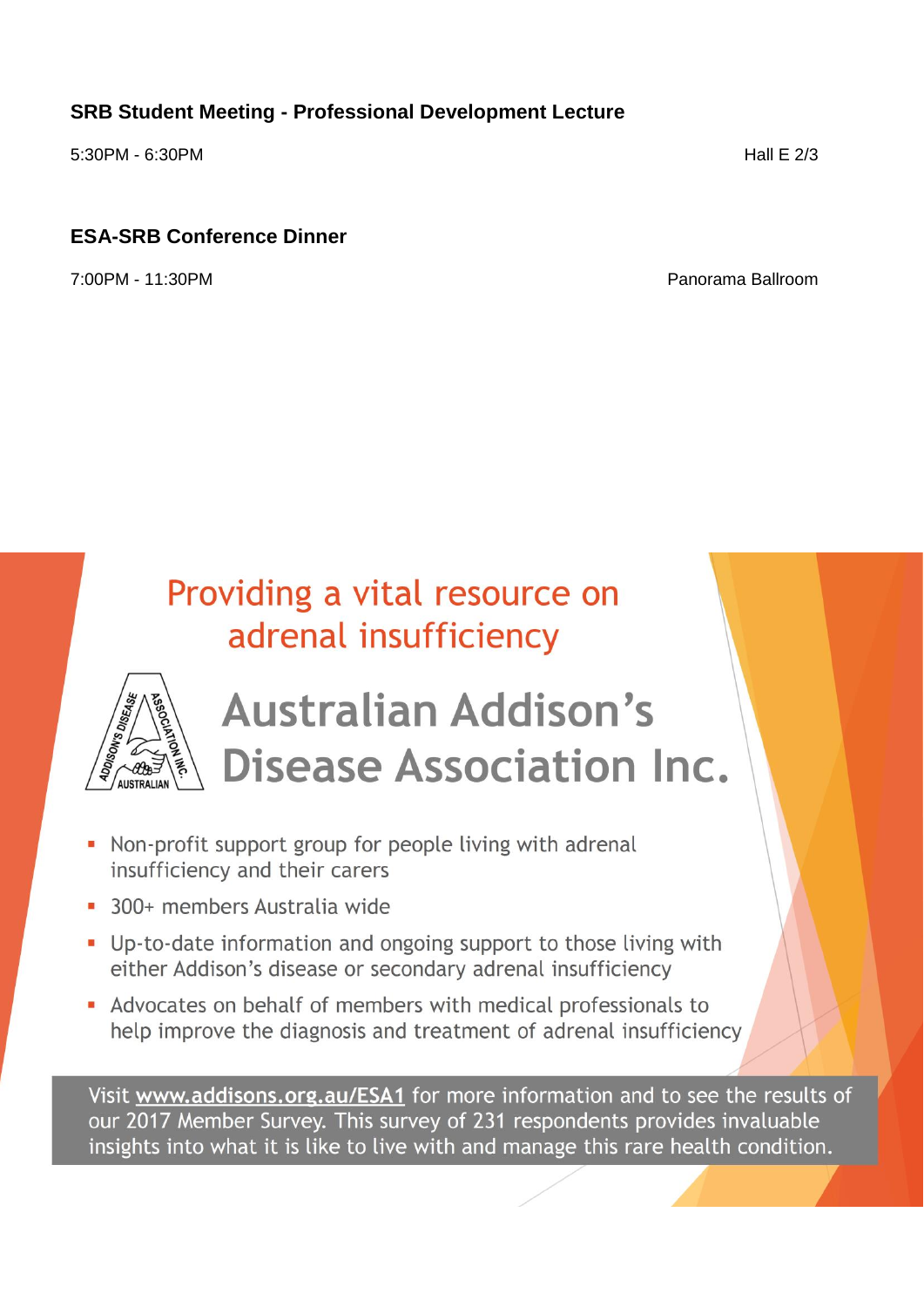#### **ESA Clinical Symposium: Endocrine Management of Breast Cancers**

8:30AM - 10:30AM **Riverbank 2** 

Chairs: Theresa Hickey & Sabashini Ramchand

- 8:30 AM **Jennifer Richer** *(University of Colorado, Aurora, CO, United States)* Androgen Receptor in Breast Cancer: potential utility as a prognostic indicator or therapeutic target in breast cancer *abs# 138*
- 9:00 AM **Mathis Grossmann** *(University of Melbourne Austin Health, Heidelberg, VIC, Australia)* Bone Health During Endocrine Therapy for Breast Cancer *abs# 139*
- 9:30 AM **Elgene Lim** *(Garvan Institute of Medical Research and The Kinghorn Cancer Centre, Darlinghurst, NSW, Australia)* A renaissance in therapies for hormone receptor positive breast cancers *abs# 140*
- 10:00 AM **Kate Stern** *(Melbourne IVF, East Melbourne, VIC, Australia)* Fertility considerations for breast cancer patients *abs# 141*

## **ESA-ADS Joint Welcome**

8:30AM - 8:40AM **Hall C&D** 

#### **ESA-ADS Plenary**

8:40AM - 9:20AM Hall C&D

Chair: Sophia Zoungas

*This conference acknowledges the sponsorship of*

8:40 AM **Rohit Kulkarni** *(Joslin Diabetes Center, Boston, MA, United States)* The interplay between insulin resistance and β-cell dysfunction *abs# 142* 

## **SRB Orals - Factors Influencing Uterine Function**

8:30AM - 9:30AM Hall E 2/3

Chairs: Ellen Menkhorst & James Deane

- 8:30 AM **Jemma Evans** *(The Hudson Institute of Medical Research, Clayton, VIC, Australia) D. Greening, M. Bilandzic, S. Kinnear, S. Fisher, L. Salamonsen* Defining a human embryo implantation 'adhesome' *abs# 143*
- 8:45 AM **Kelly L Walton** *(Monash University, Clayton, VIC, Australia) H. Parkington, D. Wang, D. Conrad, K. Aston, G. Goodchild, R. Siriwardhana, H. Coleman, C. Harrison, M. O'Bryan* A genetic mutation in the inhibin βB-subunit disrupts uterine function in mice *abs# 144*



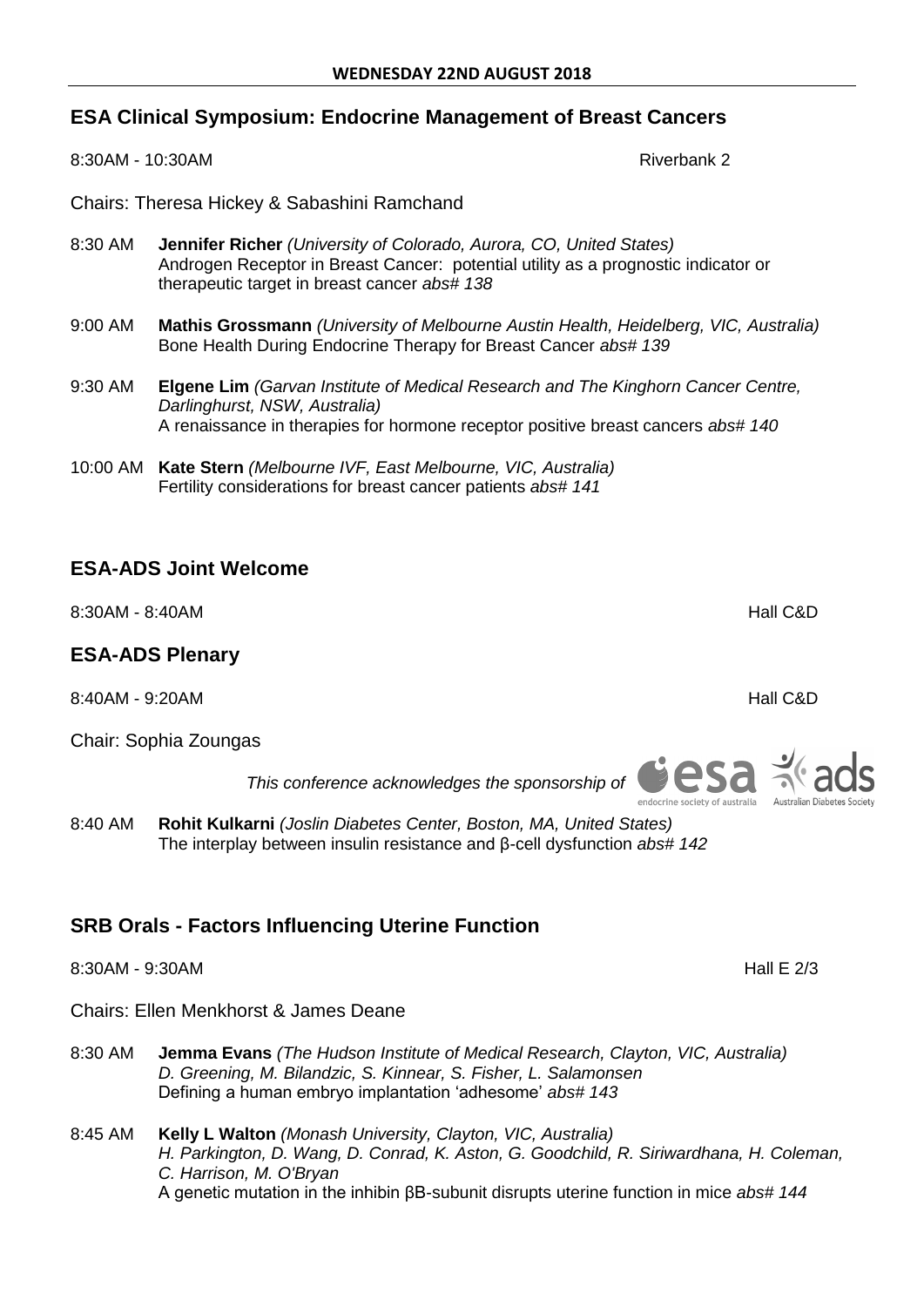9:00 AM **Oliver Griffith** *(Ecology and Evolutionary Biology, Yale University, New Haven, Connecticut, United States) A. Chavan, G. Wagner* The implantation reaction evolved as a mode of endometrial recognition of pregnancy in the first live bearing mammals *abs# 145* 

9:15 AM **Anna P Ponnampalam** *(The Liggins Institute, The University of Auckland, Auckland, New Zealand) S. Senthil Kumar, V. Mahajan, H. Zhang, R. Taylor, P.N. Baker, L. McCowan* Reduced SIRT1 levels are evident in 15 weeks maternal serum and in term placentas of pregnancies complicated by gestational diabetes mellitus *abs# 146* 

## **SRB Orals - Factors Regulating Reproductive Potential**

8:30AM - 9:30AM Hall E1

Chairs: Jeremy Thompson & Margot Day

- 8:30 AM **Amy L Winship** *(Department of Anatomy & Developmental Biology, Monash University, Clayton, VIC, Australia) S.E. Gazzard, L.A. Cullen-McEwen, J.F. Bertram, K.J. Hutt* Maternal low protein diet programmes low ovarian reserve in offspring *abs# 147*
- 8:45 AM **Tina Bianco-Miotto** *(Robinson Research Institute, University of Adelaide, Adelaide, SA, Australia) R. Wilson, M. Francois, T. Jankovic-Karasoulos, D. McAninch, D. McCullough, C. Roberts* Characterisation of 5-methylcytosine and 5-hydroxymethylcytosine in human placenta cell types across gestation *abs# 148*
- 9:00 AM **Jane C Fenelon** *(CRRF, University of Montreal, Montreal, Quebec, Canada) B.D. Murphy In vitro* reactivation of the mink blastocyst from embryonic diapause *abs# 149*
- 9:15 AM **Stephen D Johnston** *(The University of Queensland, Gatton) K. Beagley, J. Seddon, T. Keeley, L. Hulse, B. Schultz, A. Mucci* A living koala genome bank *abs# 150*

#### **SRB President's Lecture**

9:30AM - 10:30AM Hall E 2/3

Chair: Chris O'Neill

*This conference acknowledges the sponsorship of*

9:30 AM **Francesco Demayo** *(Intramural Research Program, Research Triangle Park, NC, United States)* The Role of the Progesterone Receptor in the Regulation of Endometrial Receptivity *abs# 151* 

Society for<br>**Reproductive** 

Reproduction, Fertility and Development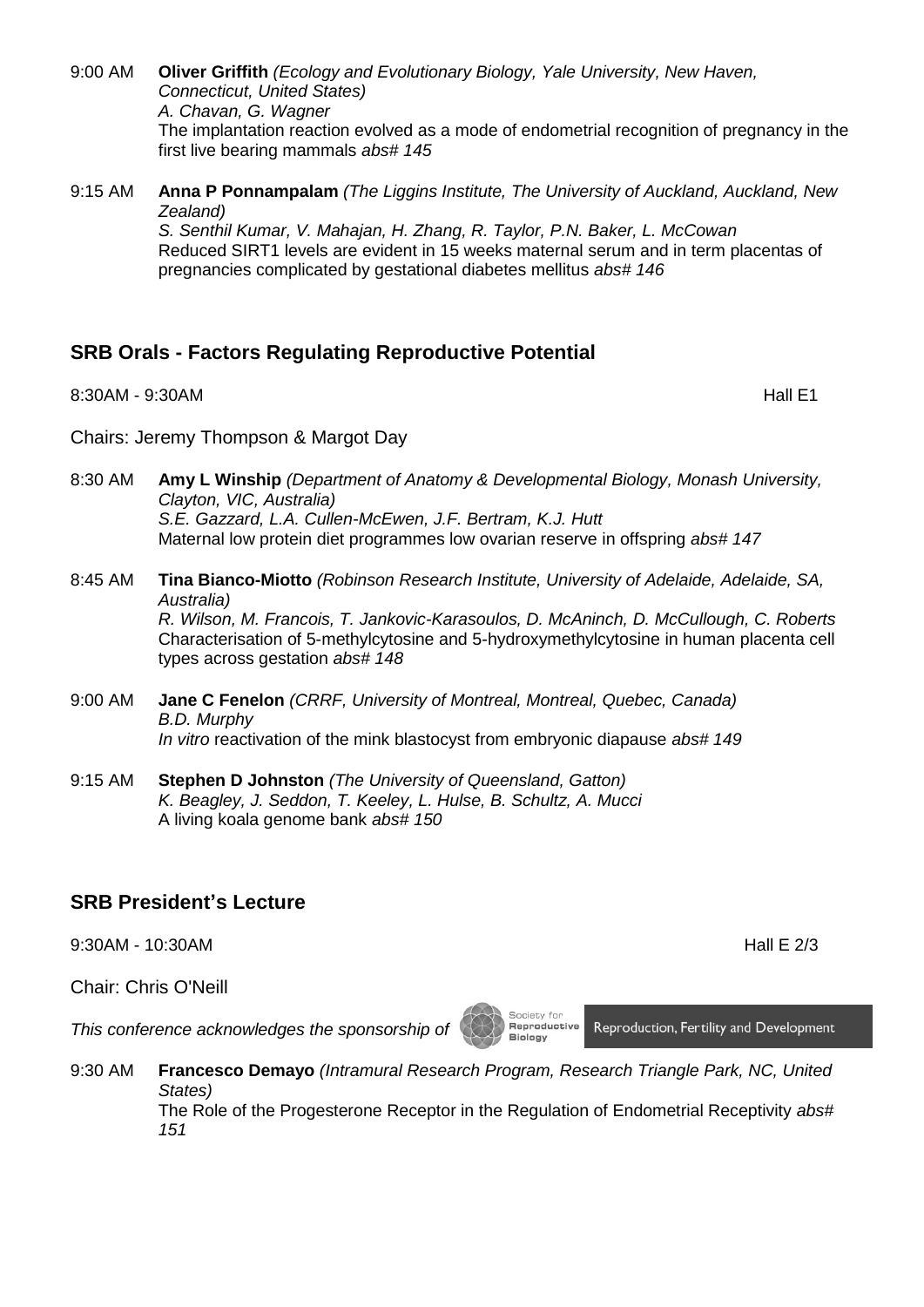#### **ESA Translational Science Orals - Basic Science meets Clinical Research**

9:30AM - 10:30AM Hall E1

Chairs: Simon Chu & Jun Yang

- 9:30 AM **Zarqa Saif** *(Mater Medical Research Institute, Woolloon Gabba, Brisbane, Queensland, Australia) V.L. Clifton* Glucocorticoid receptor isoform regulation: Unfolding the mechanisms behind glucocorticoid induced anti- inflammatory actions *abs# 152*
- 9:42 AM **Kharis Burns** *(The Keogh Institute for Medical Research, Nedlands, WA, Australia) B.H. Mullin, P. Campbell, S.J. Brown, E. Lim, N. Hadlow, J. Joseph, T. Spector, G.F. Watts, S.G. Wilson, B.G. Stuckey* Genome Wide Association Study Identifies 5 Novel Loci Associated with Polycystic Ovary Syndrome (PCOS) in Caucasian Women *abs# 153*
- 9:54 AM **Huaikai Shi** *(Burns Research, Anzac Research Institute, Sydney, NSW, Australia) B. Lesmana, B. Condor, R. Parungao, T. Lo, P. Silveira, S. Kim, D. Ma, K. Tasi, U. Simanainen, M. Cooper, P. Maitz, D. Handelsman, Y. Wang* Dihydrotestosterone (DHT) enhances wound healing from severe burn injury through regulating inflammatory response *abs# 154*
- 10:06 AM **Christopher W Rowe** *(School of Medicine and Public Health, University of Newcastle, Newcastle, NSW, Australia) T. Dill, S. Faulkner, N. Griffin, P. Jobling, S. King, C. Gedye, J. Tolosa, J. Paul, R. Smith, H. Hondermarck* Increased nerve density around papillary thyroid cancers and primary thyroid cancers with nodal metastases *abs# 155*
- 10:18 AM **Sophie Lim** *(Faculty of Medicine, Nursing and Health Sciences, Monash University, Melbourne, VIC, Australia) P. Sluka, C. Gilfillan* Detection frequency of BRAF mutation in benign thyroid nodules *abs# 156*

## **ESA-SRB Morning Tea**

10:30AM - 11:00AM Hall G/F

## **ESA-ADS Joint Symposium - Regulation of Beta Cell Function**

11:00AM - 1:00PM Hall C&D

Chairs: John Wentworth & Helen Thomas

*This conference acknowledges the sponsorship of*

11:00 AM **Christopher Nolan** *(Department of Endocrinology and Diabetes, The Canberra Hospital, Woden, ACT, Australia)* The islet ß-cell and type 2 diabetes –victim or perpetrator of the crime? *abs# 157*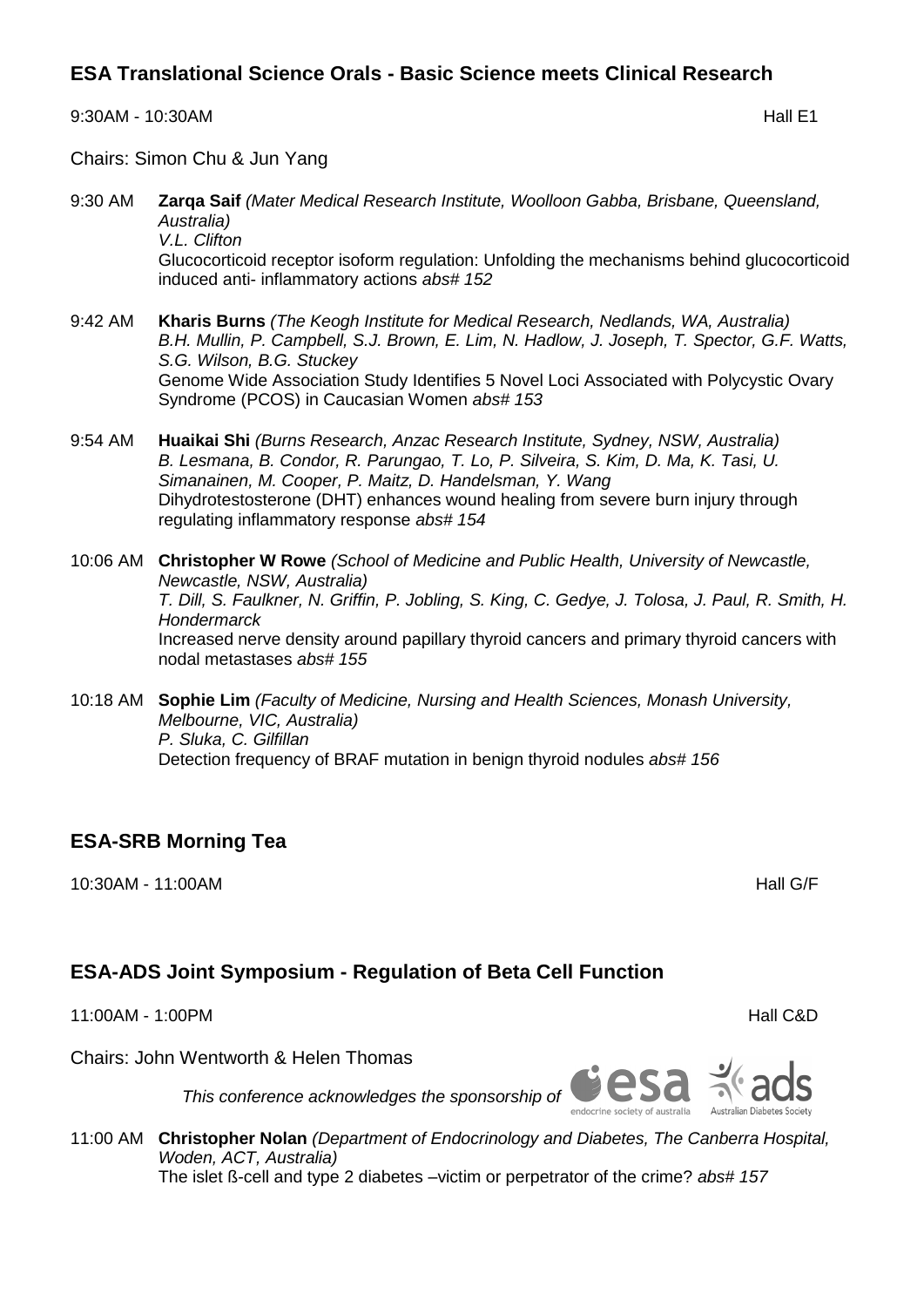- 11:30 AM **Rohit Kulkarni** *(Joslin Diabetes Center, Boston, MA, United States)* Human pancreatic ducts as a source of beta cells. *abs# 158*
- 12:00 PM **Peter Thorn** *(University of Sydney, Sydney, NSW, Australia) W. Gan, O. Do, L. Cottle, E. Kosobrodova, M. Bilek* Local integrin activation in pancreatic beta cells targets insulin secretion to the vasculature *abs# 159*
- 12:30 PM **Jenny Gunton** *(University of Sydney, NSW)* Human beta-cell function and islet transplantation: can we improve? *abs# 160*

#### **ESA Basic Symposium: Gut Endocrinology**

11:00AM - 1:00PM Hall E1

#### Chair: Zane Andrews

- 11:00 AM **Damien Keating** *(College of Medicine and Public Health, Flinders University, Adelaide, South Australia)* Mechanisms controlling hormone secretion in human gut and its relevance to metabolism *abs# 161*
- 11:30 AM **Christine Feinle-Bisset** *(University of Adelaide Discipline of Medicine and NHMRC Centre of Research Excellence in Translating Nutritional Science to Good Health, Adelaide, SA, Australia)* Contributions of gut functions to the regulation of food intake in humans *abs# 162*
- 12:00 PM **Richard Young** *(Adelaide Medical School, University of Adelaide, Adelaide, SA, Australia)* Mechanisms linking artificial sweeteners to impaired glycaemic control in healthy subjects *abs# 163*
- 12:30 PM **Michael Horowitz** *(University of Adelaide, Discipline of Medicine, Adelaide, SA, Australia)* Glucagon-like peptide-1 (GLP-1) - incretin or enterogastrone? *abs# 164*

#### **SRB Symposium - Golden Jubilee Session - Significant advances in our understanding of the periconceptional environment**

11:00AM - 1:00PM Hall E 2/3

Chairs: Larry Chamley & Kathy Gatford

- 11:00 AM **Mary Wlodek** *(Department of Physiology, School of Biomedical Sciences, The University of Melbourne, Melbourne, VIC, Australia)* Critical windows and experimental models programming developmental disease risk *abs# 165*
- 11:30 AM **Michelle Lane** *(University of Adelaide, Adelaide, SA, Australia)* To what extent is health predetermined? – How environmental exposures of gametes influence the developmental trajectory of embryos? *abs# 166*
- 12:00 PM **Patrick Western** *(Hudson Institute for Medical Research, Clayton, VIC, Australia)* Epigenetic Regulation in the Germline: Setting a Foundation for the Next Generation. *abs# 167*
- 12:30 PM **Karen Mortiz** *(University of Queensland, South Brisbane, QLD, Australia)* Prenatal alcohol exposure: intervening to prevent disease *abs# 168*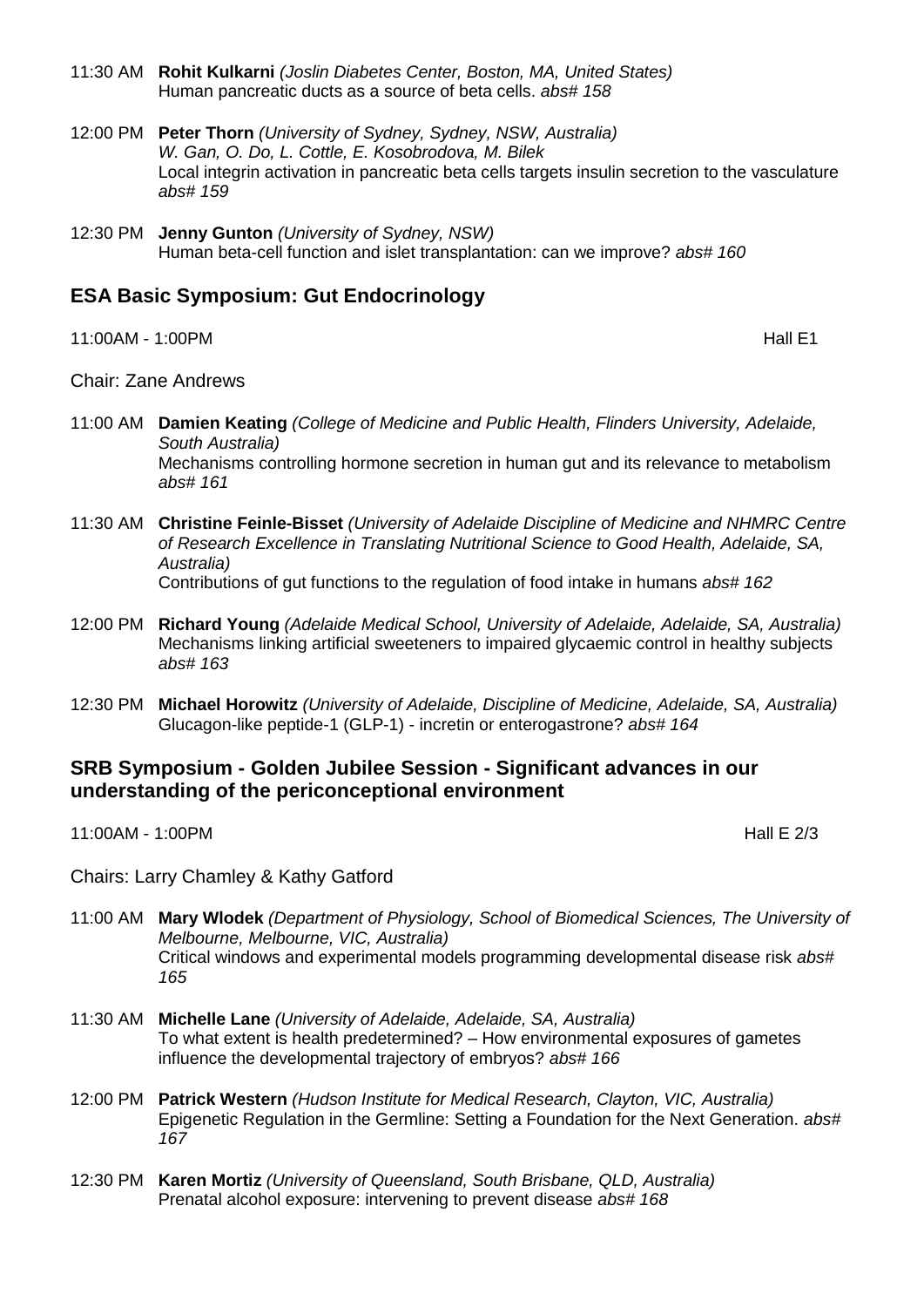#### **ESA Clinical Orals - Pituitary and Adrenal**

11:00AM - 12:30PM Riverbank 2

Chairs: Christopher Yates & Emily Mackenzie

- 11:00 AM **James P Robinson** *(Department of Diabetes and Endocrinology, Royal Hobart Hospital, Hobart, Tasmania) V. Parameswaran, J. Burgess* Predictors of long-term outcome following parathyroidectomy in MEN 1 *abs# 169*
- 11:15 AM **Jinbo Hu** *(Endocrinology, The First Affiliated Hospital of Chongqing Medical University, Chongqing, China) Y. Song, Q. Li* Combination of Captopril Challenge Test and Saline Infusion Test Does Not Improve the Diagnostic Accuracy of Primary Aldosteronism *abs# 170*
- 11:30 AM **Amanda Seabrook** *(Familial Cancer Service, Royal North Shore Hospital, Sydney, NSW, Australia)*

*K. Tucker, D. Benn, J. Kirk, A. Spigelman, R. Clifton-Bligh* Prevalence of hereditary pheochromocytoma and paraganglioma and associated genotypes within a paediatric and adolescent population: a review of patients presenting to familial cancer services within NSW between 1994-2017. *abs# 171* 

11:45 AM **Sunita De Sousa** *(Endocrine and Metabolic Unit, Royal Adelaide Hospital, Adelaide, SA, Australia) M. Saleem, W. Rankin, D.J. Torpy*

Clinically significant inter-assay discordance in serum prolactin in Australia *abs# 172* 

- 12:00 PM **Pieter Jansen** *(Hypertension Unit, Princess Alexandra Hospital, Woolloongabba, QLD, Australia) M. Stowasser* Aldosterone-producing adenoma associated with non-suppressed renin: a case series *abs# 173*
- 12:15 PM **Jasper Sung** *(Westmead Hospital, Westmead, NSW, Australia) J. Lai, B. Lee, J. Ryan, T. Yoneda, S. Lim-Tio* Use of a semiquantitative point-of-care cortisol assay in adrenal vein sampling: experience from a local centre *abs# 174*

#### **ESA-SRB Lunch**

1:00PM - 2:00PM Hall G/F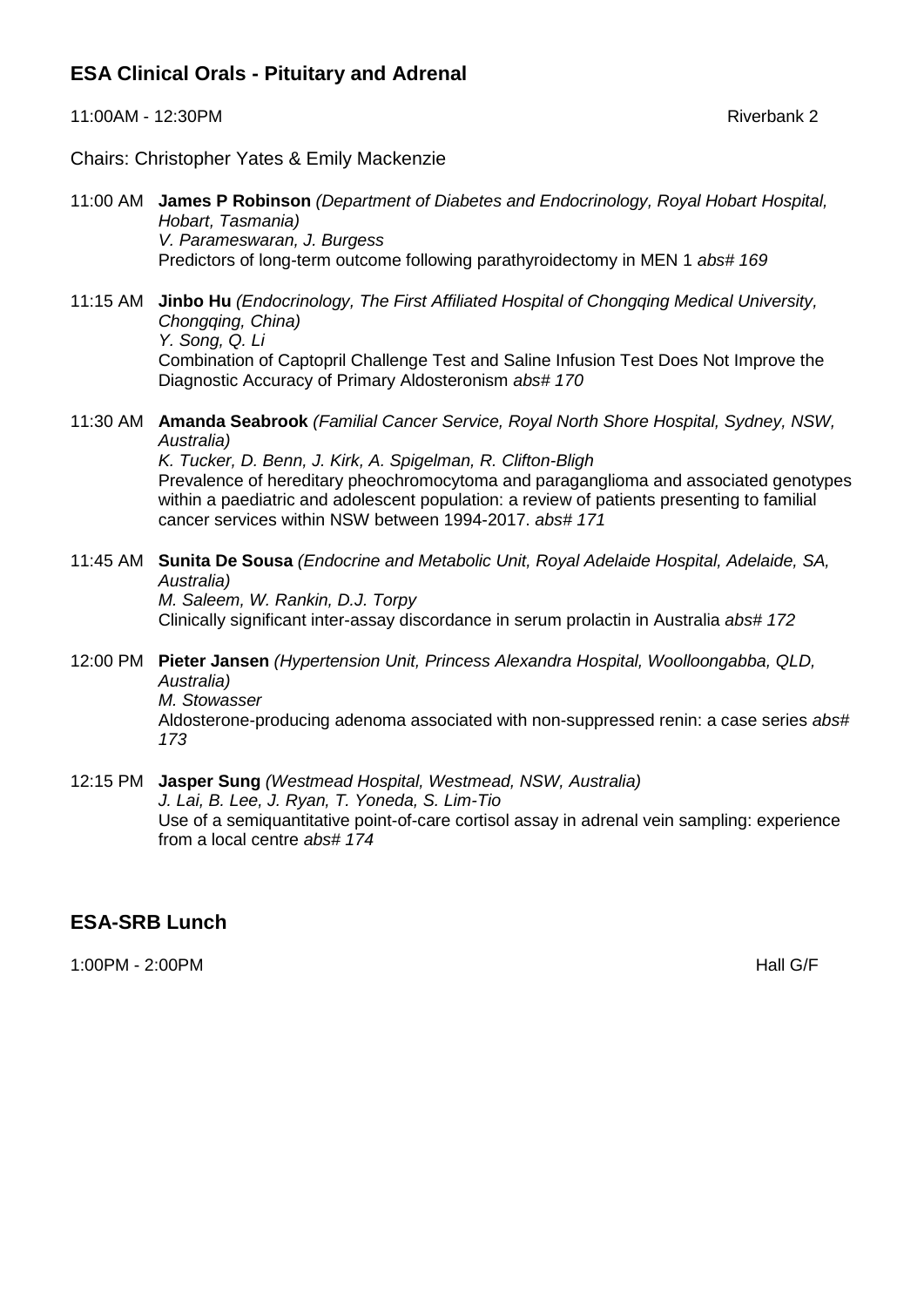## **ESA-SRB Early Career Development Workshop**

#### 1:00PM - 2:00PM Hall E 2/3

Chairs: Timothy Cole and Michael Bertoldo

*Lunch Served outside this room for attendees of this session*

- 1:00 PM **Zane Andrews** Changes to the NHMRC research funding system- how will this impact early- and midcareer researchers
- **Academic Life: Panel discussion**
- 1:20 PM **Brett Nixon** *(University of Newcastle)*
- 1:25 PM **Belinda Henry** *(Monash University)*
- 1:30 PM **Mark Green** *(University of Melbourne)*
- 1:35 PM **Kathy Gatford** *(University of Adelaide)*
- 1:40 PM **Open Discussion and Networking**

#### **SRB Symposium - Reproductive Health Australia Symposium**

2:00PM - 3:30PM **Hall E1** 

Chair: Jenny Graves FAA

- 2:00 PM **Sarah Robertson** *(University of Adelaide, Adelaide, SA, Australia)* Making Babies *abs# 175*
- 2:30 PM **Jeremy G Thompson** *(The Robinson Research Institute, School of Medicine, The University of Adelaide, Adelaide, SA, Australia)* Making Meat! Challenges and solutions. *abs# 396*
- 3:00 PM **Andrew Pask** *(University of Melbourne, Parkville, VIC, Australia)* Saving the Environment *abs# 397*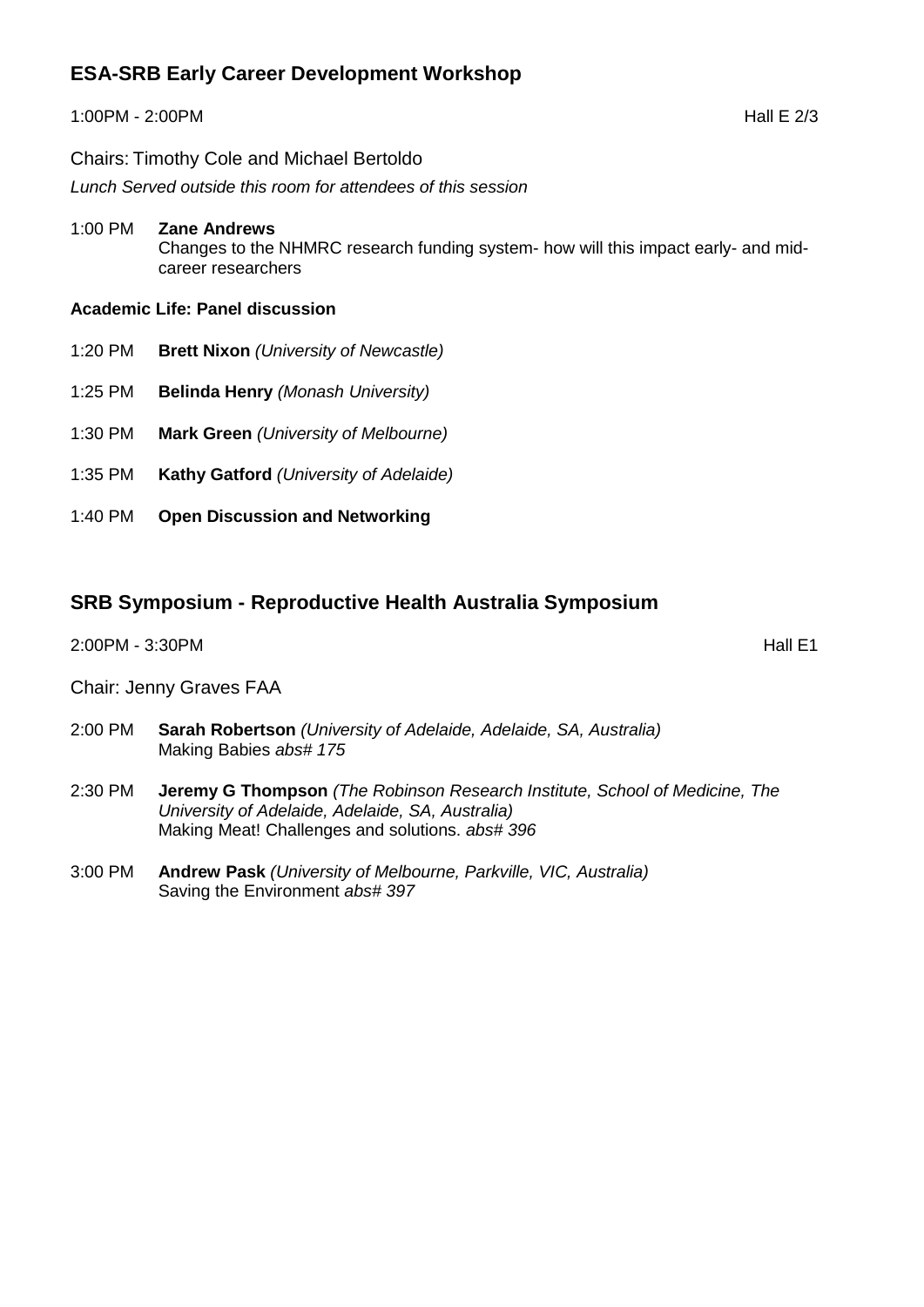#### **ESA - Basic Science Posters**

*To be considered for the ESA Best Basic Science Poster Prize*



*This conference acknowledges the sponsorship of*

**Eui-Bae Jeung** *(Chungbuk National University, Seowon-gu, Chungbuk, South Korea) C. Ahn, E. Jung, Y. Yoo, B. Lee, D. Tran, D. Ly* Calbindin-D9k ablation induces diabetes mellitus like symptom *abs# 176* 

**Eui-Bae Jeung** *(Chungbuk National University, Seowon-gu, Chungbuk, South Korea) C. Ahn, E. Jung, J. Lee, S. Park, B. Jeon, T. Nguyen*  Bisphenol A and Octylphenol induced insulin resistance by endoplasmic reticulum stress in Type 1 diabetes mellitus model *abs# 177* 

**Jodie C Avery** *(Robinson Research Institute, The University of Adelaide, Adelaide, South Australia, Australia)*

*S. Kedzior, Z. Lassi, V. Moore, M. Davies, A. Rumbold* Manifestation of polycystic ovary syndrome (PCOS) in women in the peri and post-menopausal years *abs# 178* 

**John B Bruning** *(The Scripps Research Institute, Jupiter, Florida, USA) T. Kamenecka, P.R. Griffin* Structural mechanism of antagonists and partial agonists of PPARgamma for use as antidiabetics *abs# 179* 

**Edward Cliff** *(University of Oxford, Oxford, United Kingdom) N. Vedovato, D. Spanswick, F.M. Ashcroft* Functional analysis of novel Kir6.2 mutations causing neonatal diabetes *abs# 180* 

**Anne-Louise Gannon** *(The University of Newcastle, Callaghan, NSW, Australia)*

*L. O'Hara, J.I. Mason, R.T. Mitchell, D. Rebourcet, S. Smith, A. Traveres, H. Frederikson, A. Jorgensen, L. Milne, L.B. Smith*

Ablation of glucocorticoid receptor in the hindbrain of the mouse provides a novel model to investigate stress disorders *abs# 184* 

**Jeremy T Keane** *(Centre for Diabetes, Obesity and Endocrinology, Westmead Institute for Medical Research, Westmead, NSW, Australia) C. Liddle, J.E. Gunton* Role of Hepatocyte Vitamin D Signalling in Liver Fibrosis *abs# 185* 

**Eui-Bae Jeung** *(Chungbuk National University, Seowon-gu, Chungbuk, South Korea) J. Lee, E. Jung, Y. Yoo, C. Ahn, B. Lee, B. Jeon, D. Ly, T. Nguyen* Validation study of developmental toxicity test using mouse embryonic stem cells derived embryoid bodies *abs# 187* 

**Eui-Bae Jeung** *(Chungbuk National University, Seowon-gu, Chungbuk, South Korea) J. Lee, E. Jung, D. Tran, S. Park, B. Jeon* The effect of Octylphenol and Bisphenol A on calcium signalling in differentiated cardiomyocyte from mouse embryonic stem cell *abs# 188* 

**Kerry Richard** *(Queensland Health, Herston, Queensland, Australia)*

*K.A. Landers, M.C. d'Emden*

Transthyretin uptake by the high-density lipoprotein receptor, scavenger receptor class B type 1. *abs# 189*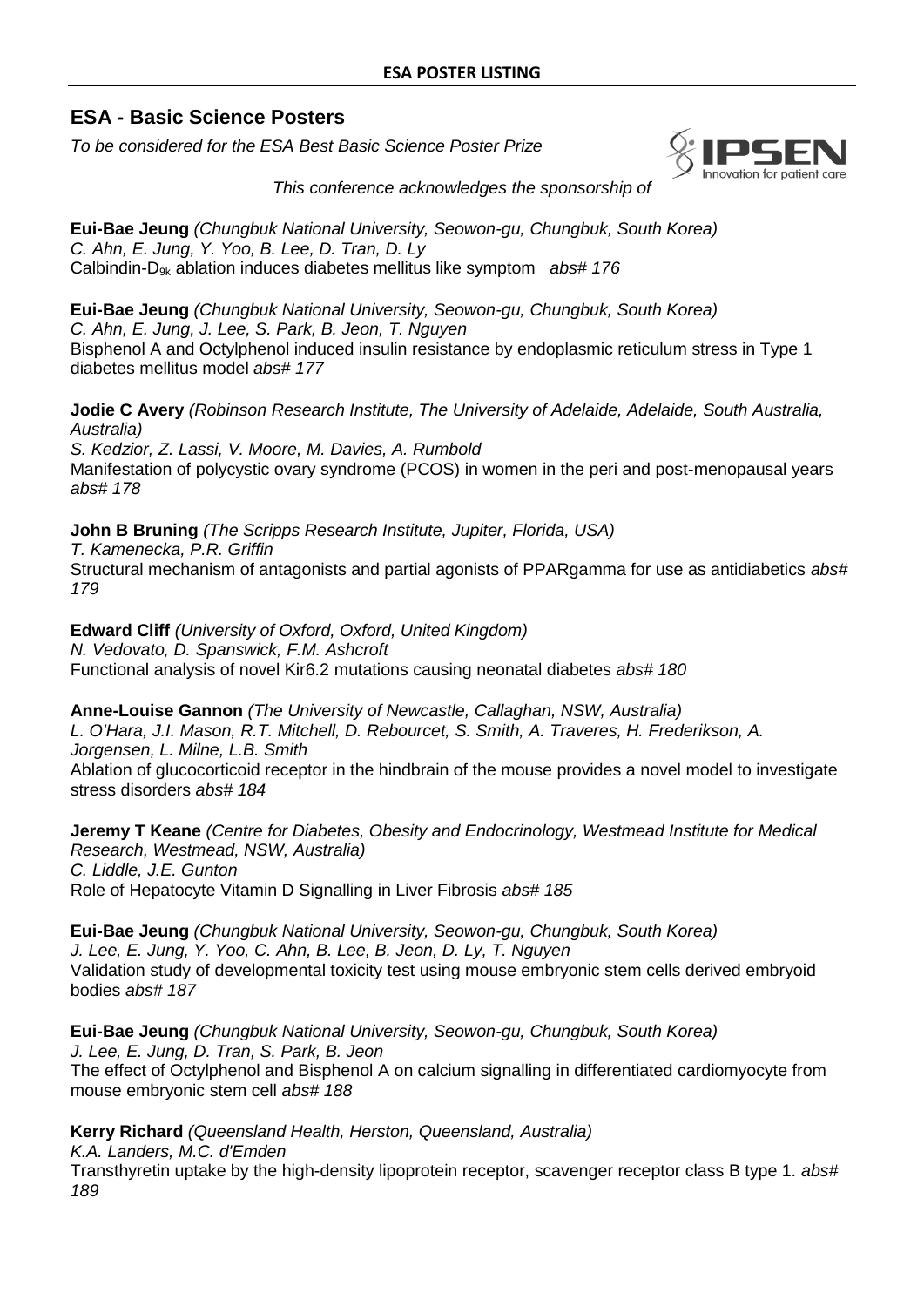**Johnson W.S. Setoh** *(KK women's and children's Hospital, Singapore) C.K. Ho, T.W. Low* Reference interval for Total Bile Acids on Abbott Architect c8000 analyser *abs# 190* 

## **ESA - Clinical Posters**

*Posters will be considered for two prizes: Best Clinical Study Poster and the Bioscientifica-EDM-Case Reports Best Case Report Poster Prize*

**Arooj Fatima** *(Sir GangaRam Hospital, Lahore, Punjab, Pakistan)*

*S. Zaidi* Knowledge assessment of type 2 Diabetes Mellitus in Pakistan *abs# 182* 

**Arooj Fatima** *(Sir GangaRam Hospital, Lahore, Punjab, Pakistan)*

*S. Zaidi*

Identifying the association of depression and diabetic distress in Pakistani patients diagnosed with type 1 diabetes *abs# 183* 

**Deniz Kuzulugil** *(Department of Endocrinology, John Hunter Hospital, New Lambton Heights, NSW, Australia)*

*J. Christie, C. Bendinelli, S. McGrath* Accuracy of pre-operative parathyroid localisation with parathyroid 4D-computer tomography in patients with negative, discordant or bilateral disease on ultrasound and sestamibi scintigraphy – review of single centre experience. *abs# 186* 

**Caroline Bachmeier** *(Endocrinology and Diabetes, Queensland Health, Townsville Hospital, QLD, Australia)*

*L. Kuma, M. Collins, K. Sangla* SDHB mutation presenting with spermatic cord and neck paraganglioma *abs# 191* 

**Caroline Bachmeier** *(Endocrinology and Diabetes, Queensland Health, Townsville Hospital, QLD, Australia)*

*C. Patel, P. Kanowski, K. Sangla*

Should all patients with hyperparathyroidism be screened for a CDC73 mutation? *abs# 192* 

## **Caroline Bachmeier** *(Endocrinology and Diabetes, Queensland Health, Townsville Hospital, QLD,*

*Australia)*

*U. Malabu*

A rare case of Meningococcal sepsis induced testicular failure, primary hypothyroidism and hypoadrenalism – is there a link? *abs# 193* 

**Caroline Bachmeier** *(Endocrinology department, Queensland Diabetes and Endocrine Centre, Mater Hospital, Brisbane, QLD, Australia)*

*A. Morton, N. Woodward, M. Haque, H. Barrett* Prodigious hepatic paraganglioma - a long road to diagnosis *abs# 194* 

**Shananthan Balachandran** *(Department of Endocrinology, Eastern Health, Box Hill, VIC, Australia) C. Gilfillan* Immunotherapy-induced diabetes mellitus: better recognised and better understood *abs# 195* 

**Shananthan Balachandran** *(Department of Endocrinology, Eastern Health, Box Hill, VIC, Australia) C. Gilfillan* Recurrent non-insulinoma pancreatogenous hypoglycaemia syndrome (NIPHS): what else can we do? *abs# 196* 

**Shananthan Balachandran** *(Department of Endocrinology, Eastern Health, Box Hill, VIC, Australia) C. Gilfillan, R. Wong* Spindle cell oncocytoma: a rare but important cause for the sellar mass *abs# 197*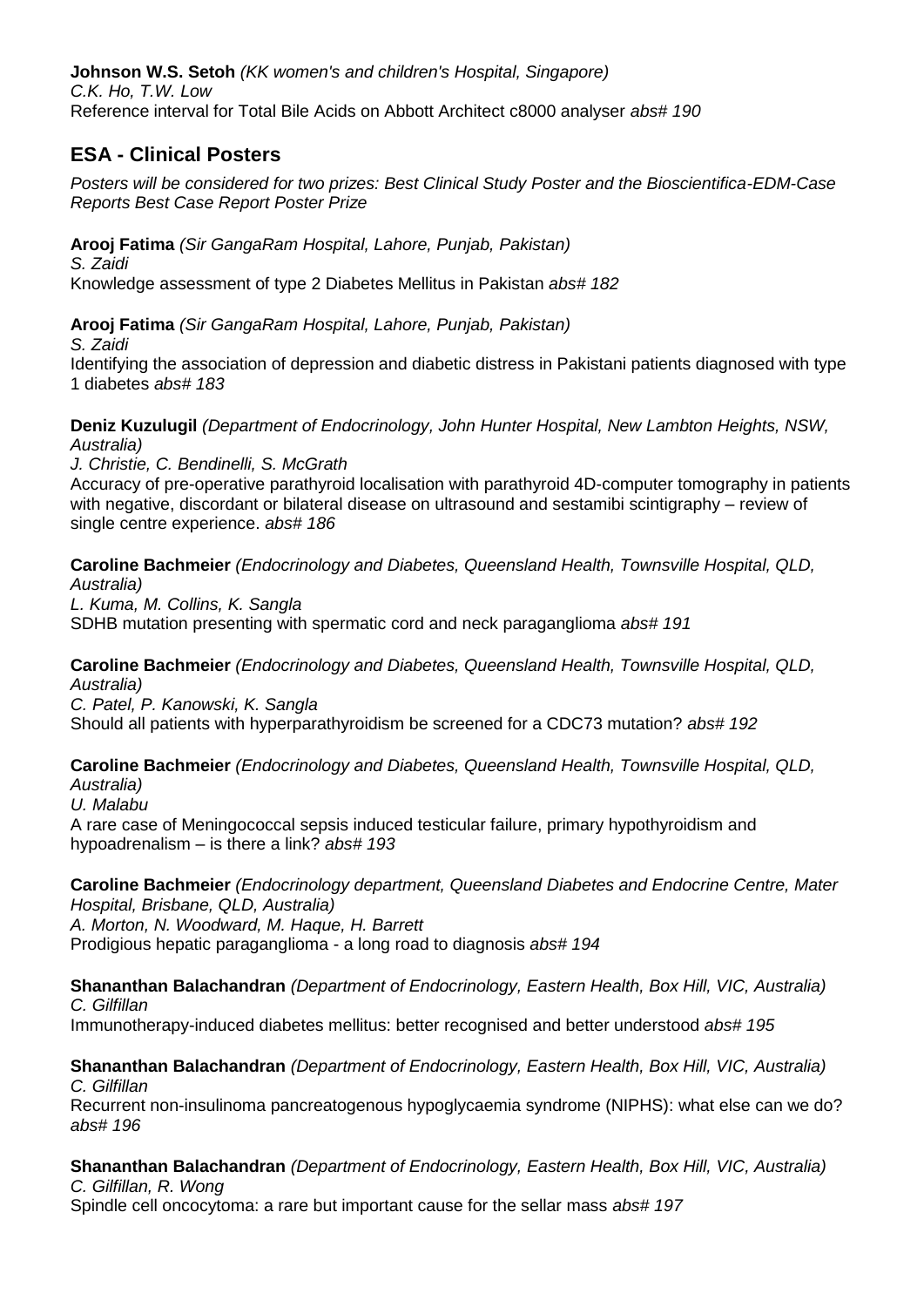**Christopher Yates** *(Diabetes and Endocrinology, Western Health, Melbourne, VIC, Australia) R. Barmanray, P. Hamblin, C. Rodda* Hypo-aged hypovolaemic hyponatraemia *abs# 198* 

**Emily K Brooks** *(Department of Medicine, Ipswich Hospital, Ipswich, QLD, Australia) D. Harrop, A. Min* ST-elevation myocardial infarction: an usual presentation of Klinefelter's Syndrome *abs# 199* 

**James Burgess** *(University of Tasmania, Sandy Bay, TAS, Australia) V. Parameswaran, J. Burgess* The prevalence and risk factors for renal calcific disease in Multiple Endocrine Neoplasia Type 1 related primary hyperparathyroidism *abs# 200* 

**Genevieve L Calder** *(Department of Diabetes and Endocrinology, St Vincent's Hospital Melbourne, Fitzroy, Victoria, Australia) R.J. MacIsaac, N. Sacithanandan, G.M. Ward* Insulin Autoimmune Syndrome: a case of clopidogrel-induced autoimmune hypoglycaemia *abs# 201* 

**Thora Y Chai** *(Department of Diabetes and Endocrinology, Westmead Hospital, Westmead, NSW, Australia) J. Sung, A. McPhee, D. Farlow, M. Mclean, C. Girgis, D.R. Chipps* Lessons from beyond the Graves' *abs# 202* 

**Thora Y Chai** *(Department of Diabetes and Endocrinology, Westmead Hospital, Westmead, NSW, Australia) A. McPhee, D. Farlow, D.R. Chipps* Graves' disease, but not as we know it! *abs# 203* 

**Yee -Ming M Cheung** *(Endocrinology, Eastern Health, Melbourne) C. Gilfillan, R. Wong*  A difficult case of Cushing's disease abs*# 204* 

**Wenlin Cecilia Chi** *(Coastal Endocrinology, Hornsby Endocrine, Hornsby, NSW, Australia) P. Clifton-Bligh, C. Girgis* Symmetrical Changes on Bone Scan in a Patient with Breast Cancer abs*# 205* 

**Kay Hau Choy** *(Wollongong Hospital, Wollongong, NSW, Australia) I. Goh, J. Kulkarni* Lactation ketoacidosis: a rare cause of metabolic acidosis *abs# 206* 

**Kay Hau Choy** *(Department of Endocrinology and Diabetes, Wollongong Hospital, Wollongong, NSW, Australia) N. Busch, E. Agars, Z. Apostoloski* Proton pump inhibitor-induced hypomagnesaemia and hypocalcaemia *abs# 207* 

**Kay Hau Choy** *(Department of Endocrinology and Diabetes, Wollongong Hospital, Wollongong, NSW, Australia) T. Van Gemert, J. Zhang, Z. Apostoloski* Extremely low high-density lipoprotein cholesterol *abs# 208* 

**Eleanor Danek** *(Department of Medicine, School of Clinical Sciences, Monash University, Melbourne, VIC, Australia)*

*G. Mann, H. Nguyen, P. Wong, P.J. Fuller, A. Vincent, F. Milat* Patients receiving teriparatide in a tertiary referral centre have multiple co-morbidities and fractures but a similar bone mineral density response to published literature *abs# 209* 

**Sunita MC De Sousa** *(Endocrine and Metabolic Unit, Royal Adelaide Hospital, Adelaide, SA, Australia) J. Feng, A.W. Schreiber, H.S. Scott, D.J. Torpy*

A novel paraganglioma syndrome driven by both germline and somatic mutation *abs# 210*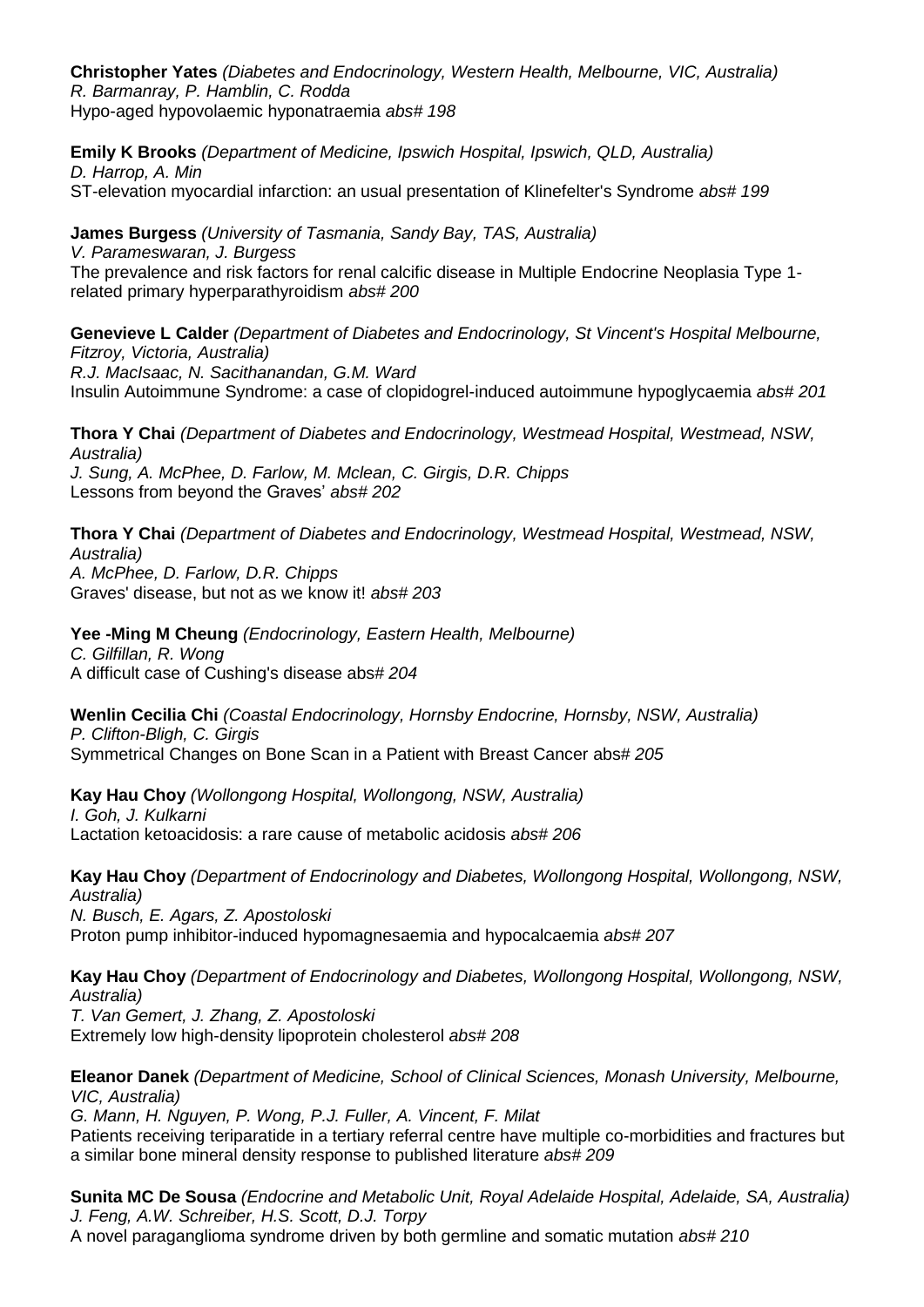**Deila Dedic** *(Fiona Stanley Hospital, Perth, WA, Australia) E. Hamilton* Case reports of SIADH in lung-transplant patients on tacrolimus abs*# 211* 

**Jessica Disler** *(Department of Diabetes and Endocrinology, The Royal Melbourne Hospital, Parkville, Melbourne, Victoria, Australia) R. Barmanray, C. Chiang, S. Fourlanos, R. Dowling, A. Rhodes, C. Yates* Optimising adrenal vein sampling: assessing the influence of ACTH stimulation *abs# 212* 

**Madeline Duke** *(Endocrinology, Royal Brisbane and Women's Hospital, Brisbane, Qld, Australia) H. Barrett, C. Pretorius, F. Britten, P. Donovan* Maternal metyrapone use during breastfeeding: safe for the breastfed infant *abs# 213* 

**Ryan Endall** *(Department of Diabetes and Endocrinology, Royal Hobart Hospital, Tasmanian Health Service, Hobart, TAS, Australia) V. Parameswaran, J. Burgess* The pathogenesis of hypergastrinaemia in MEN 1 and its relationship to Helicobacter Pylori infection *abs# 214* 

**Ryan Endall** *(Department of Diabetes and Endocrinology, Royal Hobart Hospital, Tasmanian Health Service, Hobart, TAS, Australia)*

*B. Stokes, P. Otahal, J. Burgess*

The natural history of borderline TSH elevation and suppression: a longitudinal population study *abs# 215* 

**Hannah Farquhar** *(Cairns Hospital, Cairns North, QLD, Australia) G. Puri* Headaches from the heart *abs# 216* 

**Arooj Fatima** *(Sir GangaRam Hospital, Lahore, Punjab, Pakistan) S. Zaidi* Diabetic Nephropathy and its early marker *abs# 217* 

**Prishila Fookeerah** *(Endocrinology department, The Canberra Hospital, Canberra, ACT, Australia) C.J. Nolan, S. Newsome* Issues of hypoglycaemia unawareness in a 55 year old man with a proinsulinoma *abs# 219* 

**Kathy Fu** *(Prince of Wales Hospital, Randwick, New South Wales, Australia)* Ethical medico-legal and practical considerations for management of hyperthyroidism in the uncooperative patient two case reports *abs# 220* 

**Kathy Fu** *(Prince of Wales Hospital, Randwick, New South Wales, Australia) S. Kumar* Histiocytic diseases affecting the hypothalamic pituitary axis two case reports *abs# 221* 

**Matti L Gild** *(Kolling Institute of Medical Research, St Leonards, NSW, Australia) V. Tsang, M. Sywak, R.J. Clifton-Bligh, B.G. Robinson* Neoadjuvant Lenvatinib: A promising pathway for anaplastic thyroid cancer? *abs# 222* 

**Florence Gunawan** *(Melbourne Health, Parkville, VIC, Australia) S. Fourlanos* Recurrent metastatic phaeochromocytoma *abs# 223* 

**Amy Harding** *(Department of Diabetes & Endocrinology, Royal Melbourne Hospital, Parkville, Victoria, Australia) C. Chiang* Difficulties interpreting serum cortisol measurement by Immunoassay in a patient with ectopic ACTH syndrome receiving metyrapone therapy *abs# 224*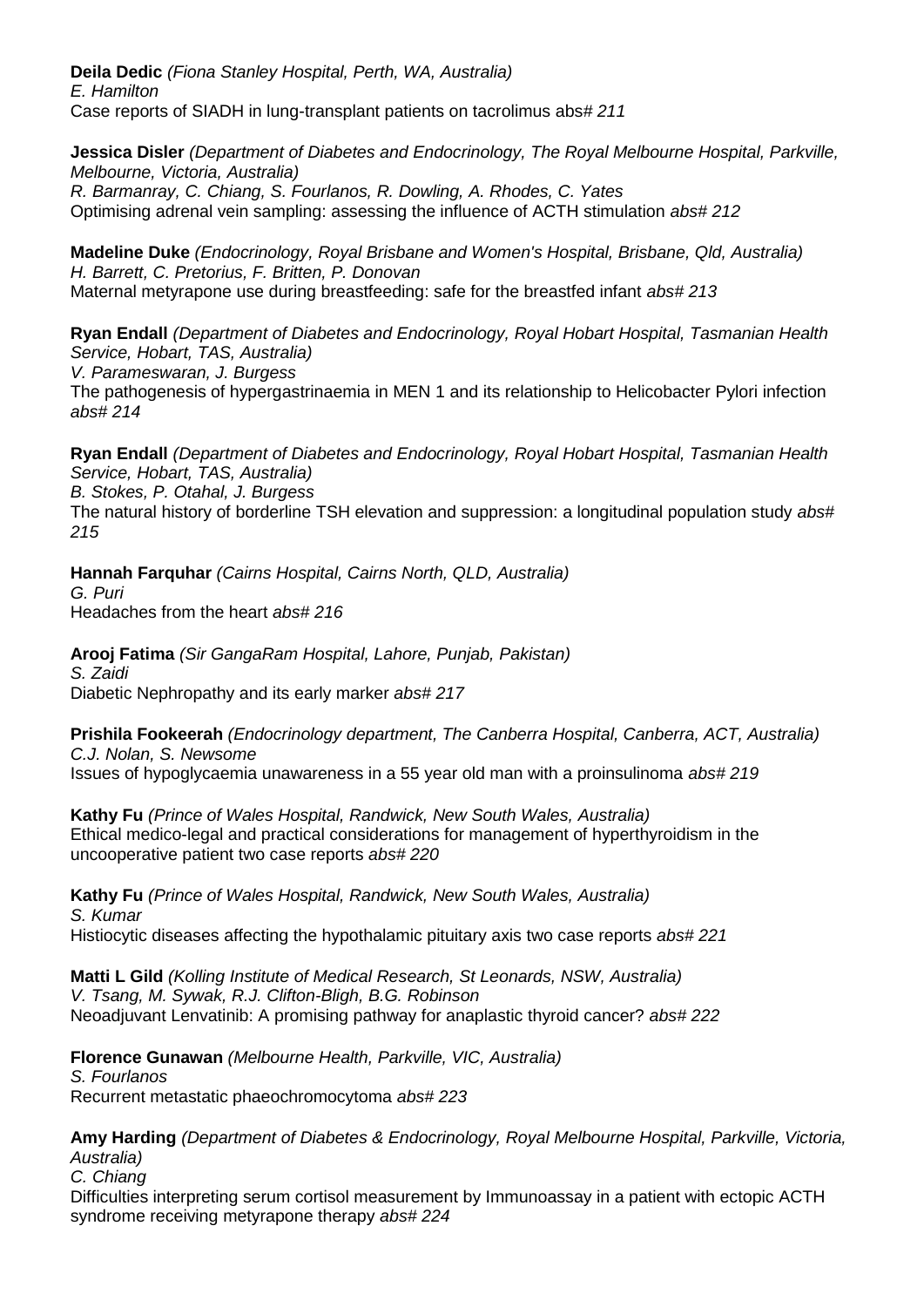**Mahbub Hasan** *(John Hunter Hospital, Lambton Heights, NSW, Australia)*

*B. Walsh*

Common metabolic disorders among patients with neck of femur fracture reveals underdiagnoses and undertreatment of osteoporosis in the community *abs# 225* 

**Madhuni Herath** *(Department of Diabetes and Endocrinology, Royal Hobart Hospital, Hobart) V. Parameswaran, J. Burgess*

The paediatric and young adult manifestations and outcomes of Multiple Endocrine Neoplasia Type 1 *abs# 226* 

**Madhuni Herath** *(Department of Medicine, Monash Health, Melbourne) E. Ellis, K. Jeyaraman* The central australian experience in thyroid cancer *abs# 227* 

**Winnie Ho** *(Barts and the London School of Medicine and Dentistry, QMUL, London, UK) N. Tufton, M. Druce* Shrinking Giant *abs# 228* 

**Winnie Ho** *(Western Health, Melbourne, VIC, Australia) P. Hamblin* Maternal resistance to thyroid hormone with foetal genotype unknown abs*# 229* 

**Thaw Dar Htet** *(Garvan Institute of Medical Research, Sydney, NSW, Australia) K. Toth, K. Wu, D. Chen* Hyperthyroidsim: To treat or not to Treat? *abs# 230* 

**Flavian Joseph** *(Toowoomba Hospital, South Toowoomba, QLD, Australia) J. Tellam, S. Cook* The effect of glucocorticoid therapy on adrenal reserve in patients with multiple myeloma. *abs# 231* 

**Melissa Katz** *(Endocrinology and Diabetes, Cairns Hospital, Cairns, Queensland, Australia) P. Siriratnam, P. Davoren*  Outcomes of pituitary surgery at the Gold Coast University Hospital; the rates of cure for pituitary adenomas, need for subsequent therapy and post-operative hypopituitarism *abs# 232* 

**Velislava Kiriakova** *(Endocrinology, Monash Health, Clayton, Victoria, Australia) S.D. Cooray, L. Yeganeh, G. Somarajah, F. Milat, A.J. Vincent*

Systematic review and appraisal of clinical practice guidelines using AGREE II instrument to develop an algorithm for assessment and management of bone health in women with premature ovarian insufficiency *abs# 233* 

**Nithin Kolanu** *(St Vincent's Hospital, Arncliffe, NSW, Australia)*

*J. Eisman*

Disproportionate Hypertriglyceridaemia in a patient with Familial Lipodystrophy *abs# 234*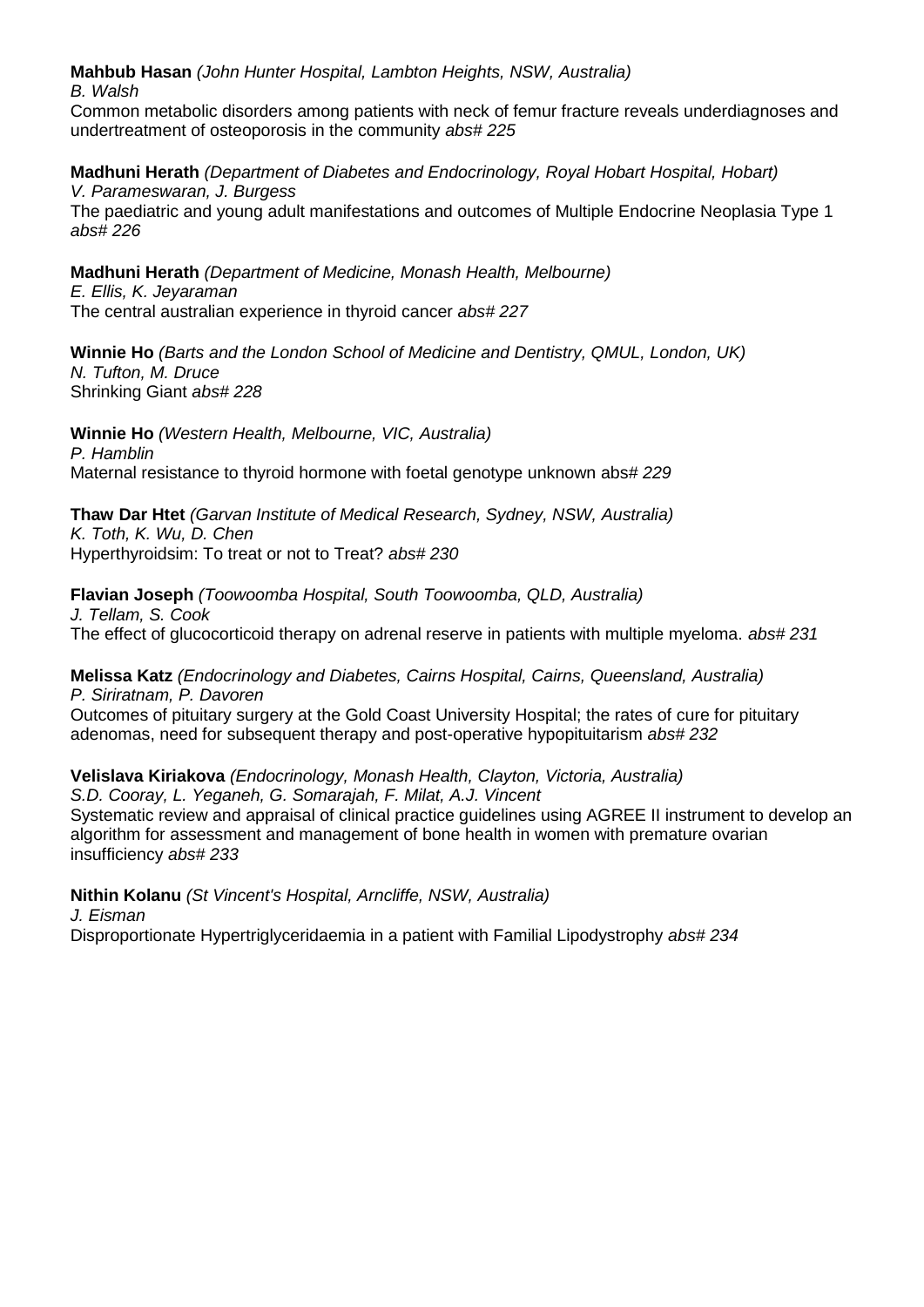**Winnie Ho** *(Royal Melbourne Hospital, Parkville, Victoria, Australia)*

*M.E. Koome, R. Barmanray, B. Yan, M. Pace*

Follow-up of incidental thyroid nodules detected on computed tomography angiography of the head and neck *abs# 235* 

**Johanna Kuehn** *(Department of Diabetes & Endocrinology, John Hunter Hospital, Newcastle, NSW, Australia)*

*C. Bendinelli, C.W. Rowe, F. Amico* Management of an intrathyroidal cystic parathyroid gland with posttraumatic haemorrhagic transformation causing acute airway compromise *abs# 236* 

**Deniz Kuzulugil** *(Department of Endocrinology, John Hunter Hospital, New Lambton Heights, NSW, Australia) K. Soeyland, M. Formby, C. O'Neill, C. Sankoorikal*

Spermatic cord paraganglioma *abs# 237* 

**Nicole Lafontaine Bedecarratz** *(Eastern Health, Melbourne, VIC, Australia) C. Gilfillan, R. Simpson, R. Wong*

Streptococcus anginosus suppurative thyroiditis: a case report *abs# 238* 

**Nicole Lafontaine Bedecarratz** *(Eastern Health, Melbourne, VIC, Australia)*

*S. Balachandran, C. Gilfillan* A retrospective audit of <sup>99m</sup>Tc-sestamibi parathyroid scans with SPECT reconstruction at Maroondah Hospital *abs# 239* 

**Lydia S Lamb** *(Department of Endocrinology and Diabetes, Sir Charles Gairdner Hospital, Perth, Western Australia, Australia) D. Henley, R. Zhang, C. Boyder, B. Perriam, E. Lim* Comparison of LCMSMS, HPLC and two automated immunoassay methods in a cohort of patients with clinically confirmed Cushing's syndrome *abs# 240* 

**Lan Lan** *(Barwon Health, Geelong, VIC, Australia) C. Yap, D. Watters, M. Kotowicz* Evolution of an unexpected lump *abs# 241* 

**Kiri Langford** *(Department of Endocrinology, Concord Repatriation General Hospital, Sydney, NSW, Australia)*

*B. Kwan, M. Abeysekera, R. Rajaratnam, B. Crawford* REDCap is a secure web-based application and provides a useful tool for establishing a national audit of pituitary surgery *abs# 242* 

**Bon Hyang Lee** *(Department of Diabetes and Endocrinology, Westmead Hospital, Westmead, NSW, Australia)*

*J. Sung, J. Snaith, J. Lai, J. Ryan, S. Lim-Tio* Adrenal Venous Sampling (AVS): Practical Implementation and Outcomes *abs# 243* 

**Nele F Lenders** *(Department of Endocrinology, Garvan Institute of Medical Research, Sydney, NSW, Australia) A.I. McCormack* Masquerade or mystery? *abs# 244* 

**Andrew G Lin** *(Diabetes and Endocrine Service, Liverpool Hospital, Sydney, NSW, Australia) H. Russell, S. Rajagopalan, N.S. Lau* A novel *CASR* variant (c.2540G>A;p.Gly847Asp) in an Fijian Indian man with familial hypocalciuric hypercalcaemia *abs# 245* 

**Yu-Chin Lo** *(Department of Diabetes and Endocrinology, Cairns Hospital, Queensland Health, Cairns North, QLD, Australia)*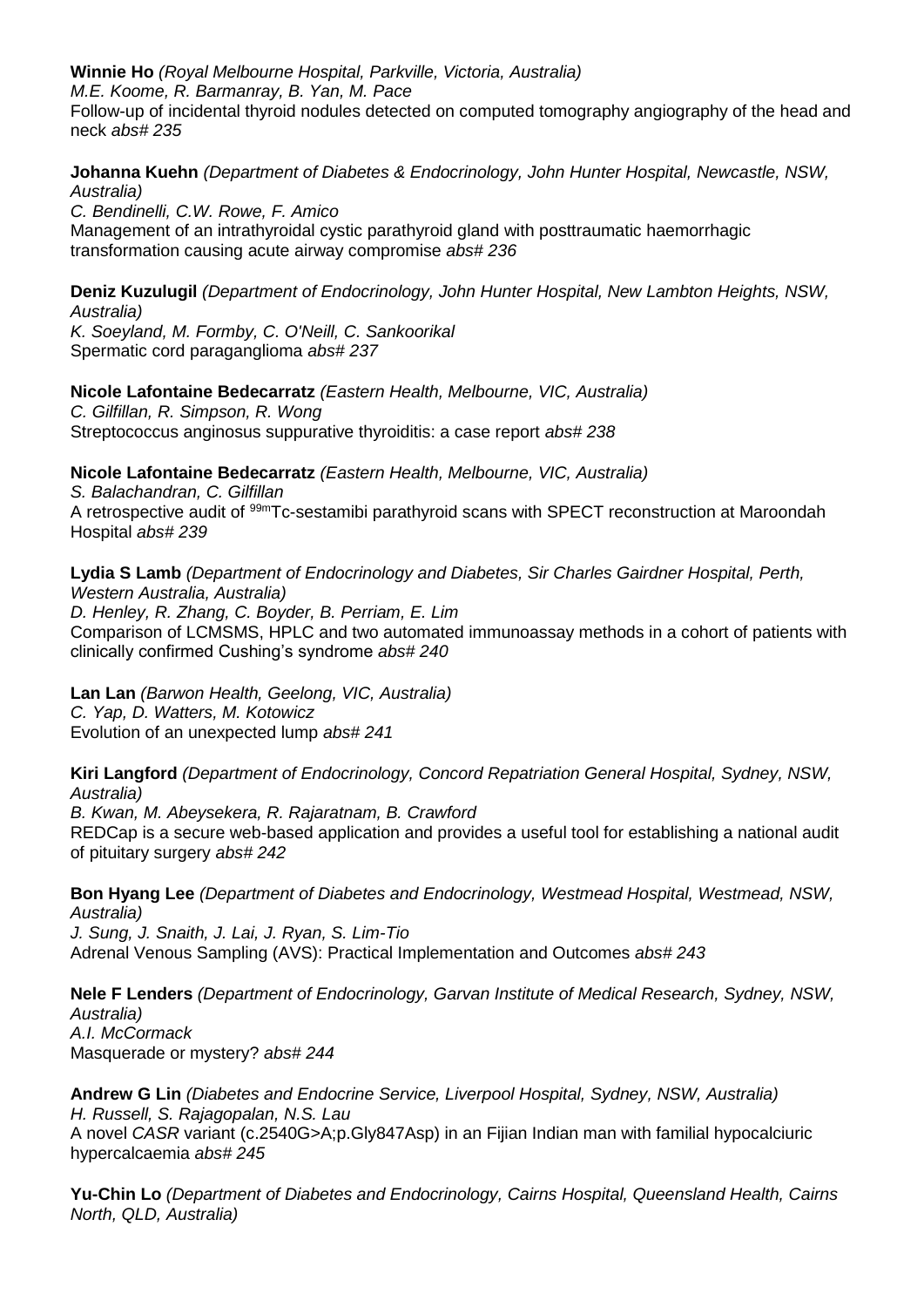*A. McLean, A. Sinha* Not your usual case of Low Testosterone *abs# 246* 

**Jack Lockett** *(Department of Diabetes and Endocrinology, Princess Alexandra Hospital, Woolloongabba, QLD, Australia) K.E. Berkman, G. Dimeski, A.W. Russell, W.J. Inder* Urea improves hyponatraemia in fluid restriction refractory SIADH *abs# 247* 

**Nuttaradee Lojanapiwat** *(General Medicine, Goulburn Valley Health, Shepparton, Victoria, Australia) J. Wong, N. Naderpoor* Aetiology of Hyperparathyroidism in Coeliac Disease: Tertiary and Quaternary Hyperparathyroidism? *abs# 248* 

**Manik J Mayadunne** *(Royal North Shore Hospital, Sydney, NSW)*

*L. March, R. Clifton-Bligh, C. Girgis*

Life after denosumab: strategies to mitigate bone density loss in patients discontinuing denosumab *abs# 249* 

**Angela McPhee** *(Diabetes and Endocrinology, Westmead Hospital, Westmead, NSW, Australia) T. Chai, T. Lam*

Not always as easy as 'αβC': A case of phaeochromocytoma with challenging pre-operative preparation *abs# 250* 

**Alice Minchin** *(Department of Medicine, Western Health, Melbourne, Victoria, Australia) E. Ng, A. Sliwinski, J.G. Huang, H. O'Connell, P. Hamblin*

Screening for metabolic adverse effects in men with prostate cancer treated with androgen deprivation therapy in a large Melbourne hospital network *abs# 251* 

**Mina Mohammad Ebrahim** *(Eastern Health, Box Hill, VIC, Australia)*

*C. Gilfillan, N. Hogan* Experience with sodium–glucose co-transporter 2 inhibitors initiation in a public hospital diabetes outpatient population *abs# 252* 

**Kirsten Neal** *(Endocrinology, Royal North Shore Hospital, Sydney, NSW, Australia) R. Clifton-Bligh*

Postpartum rhythm and blues: paraganglioma masquerading as hypertension and pre-eclampsia in pregnancy *abs# 253* 

**Marni Nenke** *(Endocrine and Metabolic Unit, Royal Adelaide Hospital, Adelaide, SA, Australia) K. Campbell, G. Tallis, J. Moran, J. Horowitz, G. Cehic*

Takotsubo cardiomyopathy – A case report in a patient with metastatic phaeochromocytoma receiving steroids with peptide receptor radionuclide therapy *abs# 254* 

**Elisabeth Ng** *(Department of Medicine, The Alfred Hospital, Melbourne, Victoria, Australia) A. Leaney, S. Sztal-Mazer*

Management dilemmas with denosumab: rebound vertebral fractures during a planned dental procedure 12 days post pre-empted delayed denosumab dose *abs# 255* 

**Mark Ng Tang Fui** *(Austin Health, Heidelberg, Victoria, Australia) R. Hoermann, M. Grossmann* Testicular size as a reflection of masculinity *abs# 256*

**Brendan J Nolan** *(Endocrinology, Northern Health, Melbourne, VIC, Australia) M. Lee, S. Varadarajan* A curious case of ketoacidosis *abs# 257* 

**Ravind Pandher** *(St George Hospital, Erskineville, NSW, Australia) A. Puvanendran, T. Diamond* Title: Licorice-induced apparent mineralocorticoid excess and normal pressure hydrocephalus *abs# 258*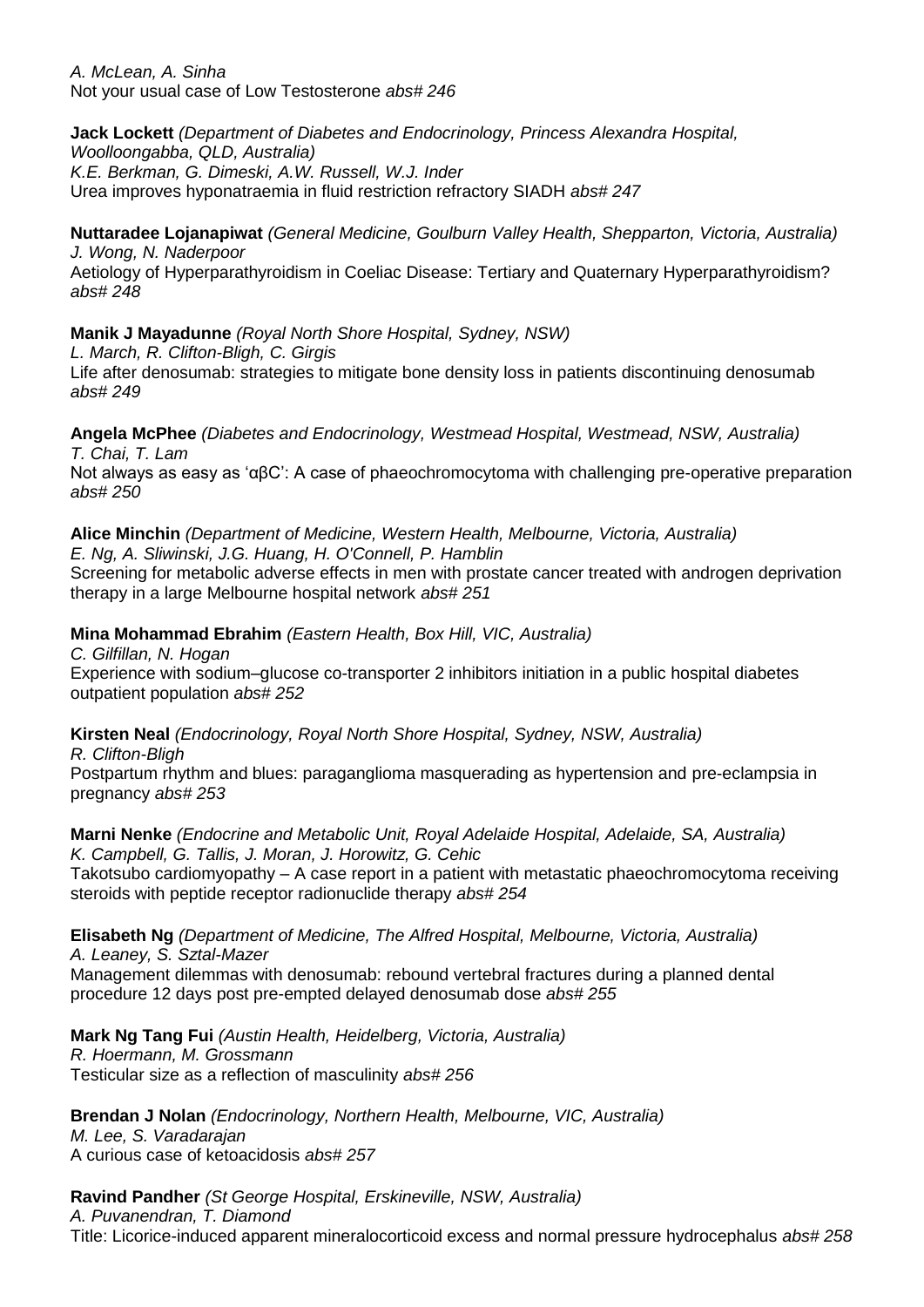**Shivani Patel** *(Campbelltown Hospital, Campbelltown, NSW, Australia)*

*K. Ho*

The effectiveness of Liraglutide (Saxenda) for weight loss real world data from a community clinic *abs# 259* 

**Faseeha C Peer** *(Department of Diabetes and Endocrinology, Cairns Hospital, Cairns, QLD, Australia) H.E. Farquhar, A.K. Sinha, L.J. Conway* A pituitary mimic manifesting as cardiac tamponade *abs# 260* 

**Faseeha C Peer** *(Department of Diabetes and Endocrinology, Cairns Hospital, Cairns, QLD, Australia) R.M. Reyaldeen, A.K. Sinha, L.J. Conway* Hypothyroidism presenting with synchronous intracerebral haemorrhage and cardiac tamponade *abs# 261* 

**Walter E. Plehwe** *(The Epworth Centre, Richmond, VIC, Australia) A. Saqib* Hypoparathyroidism-independent hypocalcaemia in severe hypomagnesaemia. *abs# 262* 

**Vicka Poudyal** *(Flinders Medical Centre, Ascot Park, SA, Australia) S. Stranks, J. Li* Sugar High: An unusual case of hyperglycaemia *abs# 263* 

**Sarah Y Qian** *(Department of Endocrinology and Diabetes, Western Health, Footscray, VIC, Australia) P. Hamblin*

Hidden in plain sight an unusual presentation of growth hormone excess *abs# 264* 

**Sabashini K Ramchand** *(Department of Endocrinology, Austin Health, Melbourne, Victoria, Australia) S.J. Haikerwal, B. Yeo, M. Grossmann*

Endocrine Therapy in Women with Early Breast Cancer – Experience of a Tertiary Centre Combined Endocrinology-Oncology Breast Cancer Service *abs# 265* 

**Simon Ryder** *(Royal Brisbane & Womens Hospital, Queensland Health, Brisbane, QLD, Australia) T. Hadwen*

Androgen replacement for male hypogonadism after PBS restrictions of 2015 *abs# 266* 

**Amanda Seabrook** *(Familial Cancer Service, Royal North Shore Hospital, Sydney, NSW, Australia) K. Tucker, M. McCabe, M. Isaacs, N. Sheriff, M. Warby, A. McCormack* MEN4, the MEN1 mimicker; the discovery of a novel pathogenic variant in the *CDKN1B* gene. *abs# 267* 

**Shekhar Sehgal** *(Endocrinology, Waitemata DHB , Auckland , NZ) Z. Raos , M. Croxson , M. Rodgers*  A case of a large adrenal myelolipoma in a patient with congenital adrenal hyperplasia *abs# 268* 

**Sonali Shah** *(Department of Endocrinology, Monash Health, Clayton, VIC, Australia) P.R. Ebeling* Acquired osteosclerosis secondary to signet-ring cell adenocarcinoma *abs# 269* 

**Angeline Shen** *(Royal Melbourne Hospital, Melbourne, VIC, Australia) H.M. Torpy, L. Phillips, J. King, S. Das, C. Yates, D.J. Torpy, P. Colman* Clinical outcomes and factors that contribute to long-term remission after pituitary surgery in patients with Cushing's disease: experience from two Australian Tertiary Hospitals. *abs# 270* 

**Angeline Shen** *(Dept Diabetes & Endocrinology, Royal Melbourne Hospital, Parkville, Melbourne) J. King, S. Das, C. Yates, P. Colman*

Clinical characterisation of patients with Acromegaly: A single centre experience *abs# 271*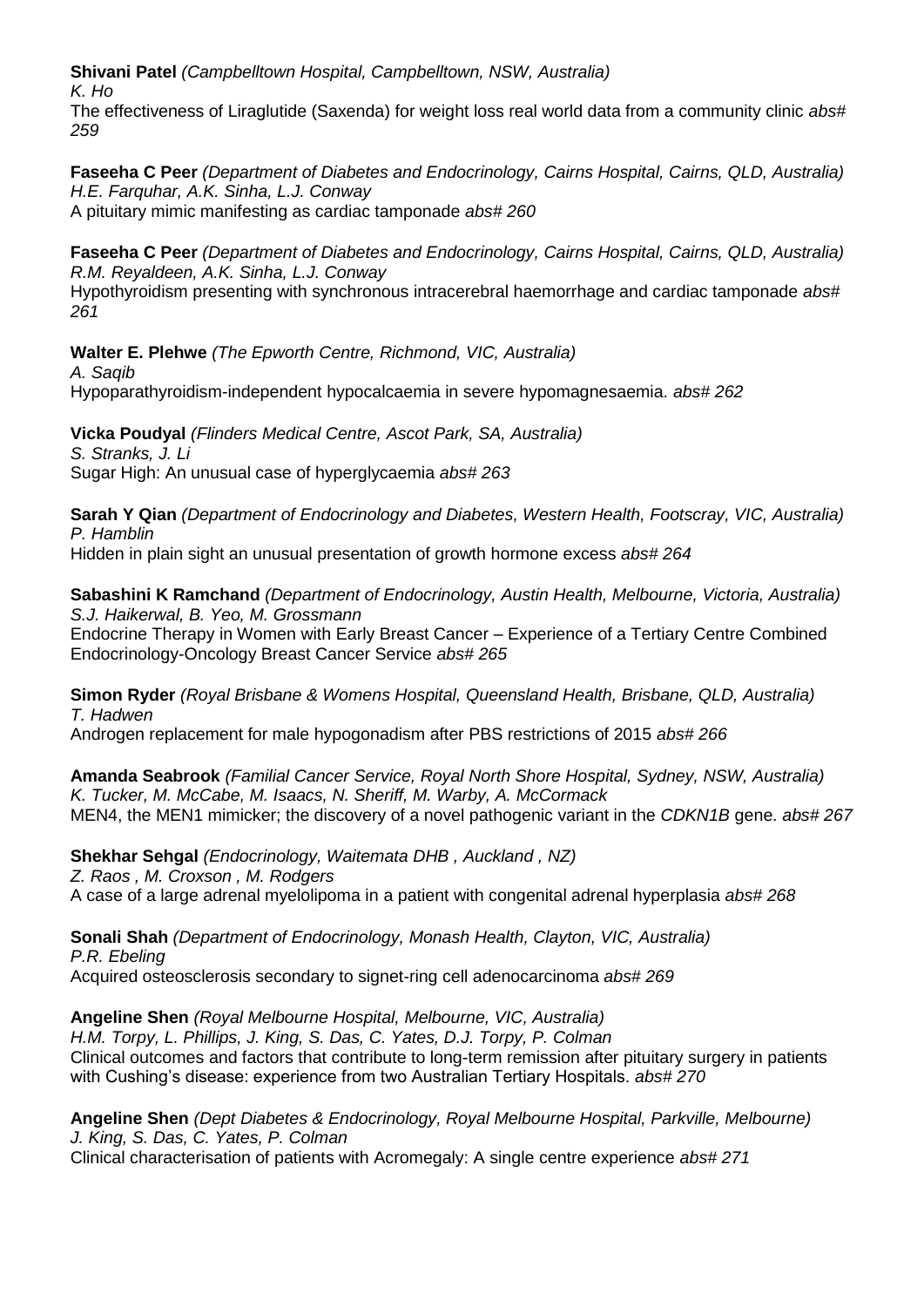**Ranita Siru** *(Fiona Stanley Hospital, Murdoch, WA, Australia) A. Cussons, E. Lim* Hypertension in adrenocortical carcinoma: lessons learned *abs# 272* 

**Jennifer Snaith** *(Department of Diabetes and Endocrinology, Westmead Hospital, Westmead, NSW, Australia)*

*D. Chipps, C. Girgis* Navigating Medication Availability: Combination Fluconazole and Metyrapone to Treat Ectopic Cushing's Syndrome *abs# 273* 

**Tarryn Sohn** *(Department of Endocrinology and Diabetes, Fiona Stanley Hospital, Perth, Western Australia, Australia)*

*Y. Chan, G. Wittert, M. Grossmann, W. Inder, D. Jesudason, M. Ng Tang Fui, K. Bracken, B. Yeap* Characterising baseline motivation and engagement in healthy lifestyle behaviours in participants in the testosterone for type 2 diabetes prevention in men (T4DM) Study *abs# 274* 

**Jasper Sung** *(Westmead Hospital, Westmead, NSW, Australia) J. Snaith, T. Chai, J. Holmes-Walker* Parathyroid carcinoma during pregnancy *abs# 275* 

**Hong Lin Evelyn Tan** *(Department of Endocrinology and Diabetes, John Hunter Hospital, New Lambton, NSW, Australia) S. Acharya* Isolated post-prandial hypoglycaemia and a negative 72 hour fast – an unusual case of proinsulinoma *abs# 276* 

**Hong Lin Evelyn Tan** *(John Hunter Hospital, NSW) E. Croker, C. Chew, J. Weigner, C. Bendinelli, S. McGrath, C. Rowe* The whole is greater than the sum of its parts: synthesised triple-assessment of thyroid nodules optimises pre-operative risk-stratification *abs# 277* 

**Chau Thien Tay** *(Monash Centre for Health Research and Implementation, Clayton, VIC, Australia) A. Joham, D. Hiam, M. Gadalla, J. Pundir, S. Thangaratinam, H. Teede, L. Moran* Pharmacological and surgical treatment of non-fertility outcomes in polycystic ovary syndrome: an overview of systematic reviews *abs# 278* 

**Senthil Thillainadesan** *(Department of Endocrinology, Royal Prince Alfred Hospital, Camperdown, NSW, Australia) S. Hocking, J. Sy* Pituitary abscess or a Rathke's cleft cyst? *abs# 279* 

**Kyaw Thura** *(Department of Clinical Biochemistry, PathWest, Queen Elizabeth II, Sir Charles Gairdner Hospital, Perth , Western Australia , Australia ) B. Stuckey, S. Brown, M. Tanner, S. Carrivick, C. Boyder, R. Zhang, E. Lim*

Dihydrotestosterone and Testosterone in a cohort of hyperandrogenaemic women with Polycystic Ovarian Syndrome, Congenital Adrenal Hyperplasia and Androgen-secreting Tumours *abs# 280* 

**Danielle Tu** *(ACT Health, ACT) A. Collins, S. Perampalam* A rare complication of Hashimoto's Thyroiditis *abs# 281*